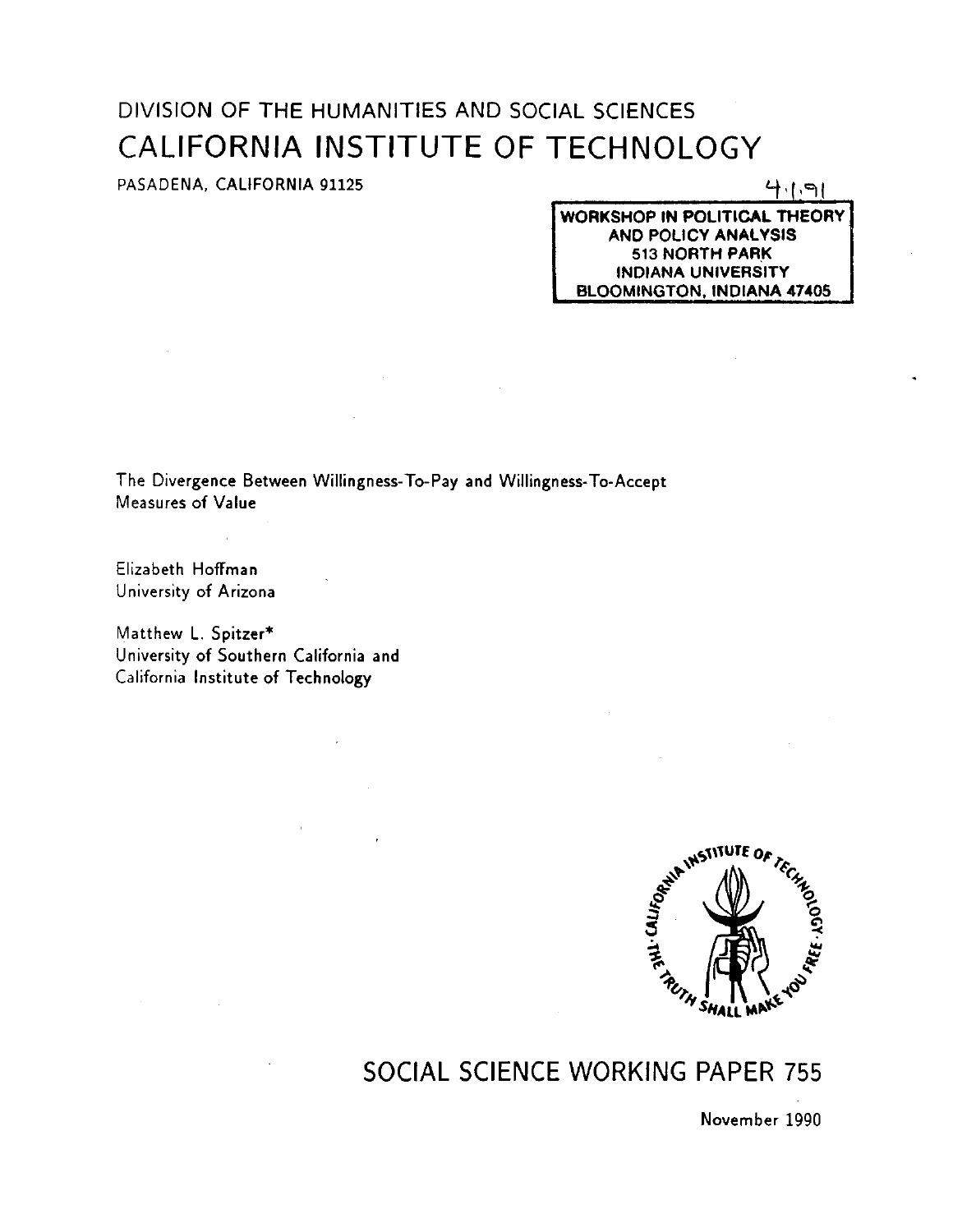#### ABSTRACT

Do people value commodities more when they own the commodities than when they do not? Although economic models generally presume that economic agents evaluate commodities independently of whether the agents own those commodities or not, an assumption that we term the "basic independence" assumption, researchers in economics and law are starting to doubt that this is true. These doubts about the soundness of the basic independence assumption challenge accepted economic doctrine. Most theoretical and applied models in economics use the basic independence assumption both to predict and assess the operation of markets. And in the relatively new discipline of law and economics, the basic independence assumption produces the Coase Theorem, which is the starting point for much economic analysis of legal rules.

In this paper we present, organize, and critique the modern evidence on the basic independence assumption so as to draw together the learning of the economists and the lawyers. We will first investigate the evidence on the divergence between willingness-to-accept and willingness-to-pay measures of value, and then ask about possible explanations for the evidence. Next, we will explore the implications of the divergence for analysis in law and economics. Last, we will show that although the divergence between willingness-to-accept and willingness-to-pay measures of value may entail substantially limiting the role of cost-benefit analysis, we cannot precisely map those limits without answering some difficult questions about the source of the disparity between willingness-to-accept and willingness-to-pay.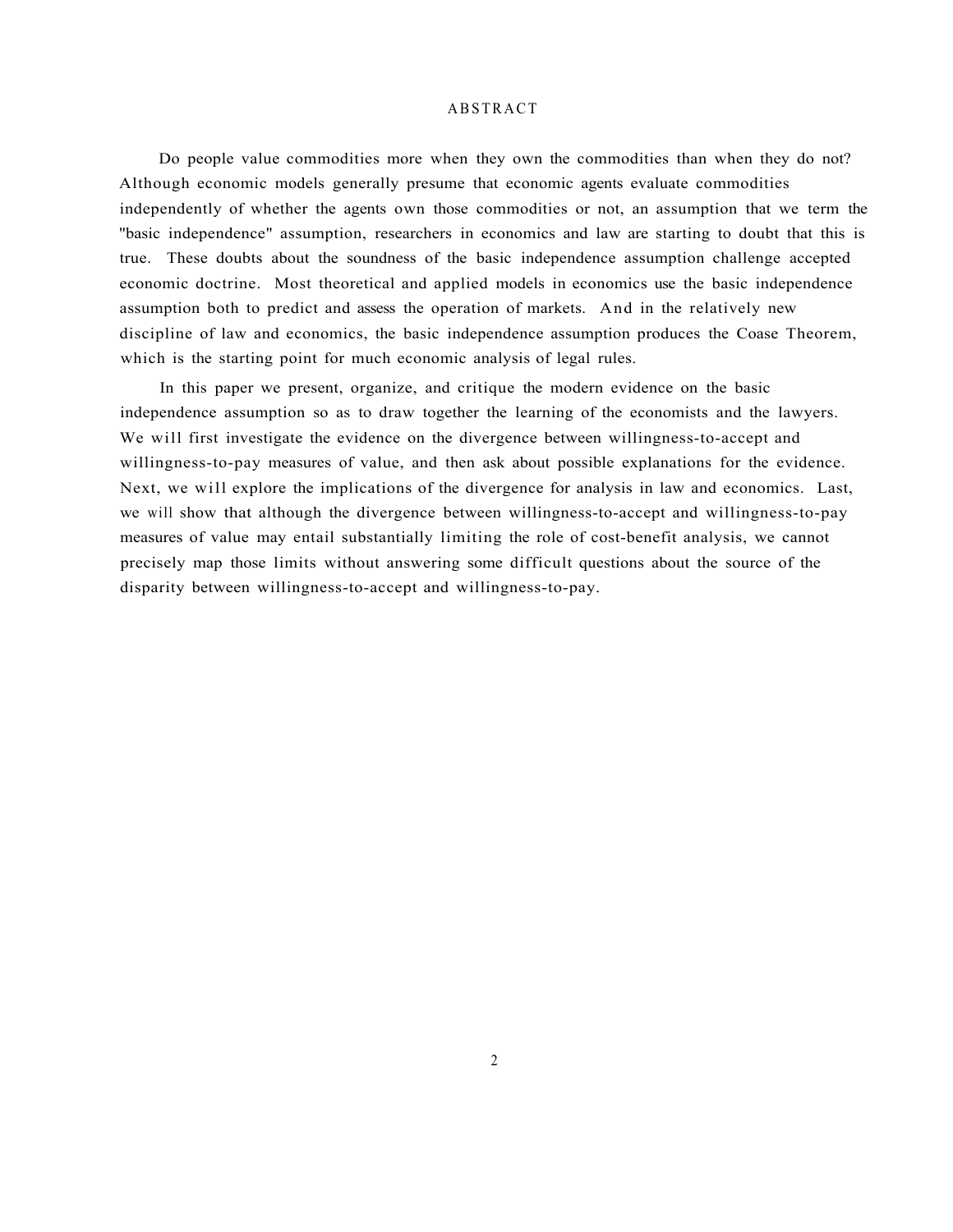# TABLE OF CONTENTS

| 1. Does WTA exceed WTP in experimental markets? 9                                                                                      |
|----------------------------------------------------------------------------------------------------------------------------------------|
| 2. Does WTA exceed WTP for rights to future cash flows,<br>such as securities? 15                                                      |
| 3. Does repeated participation in a market reduce the<br>spread between WTA and WTP? 18                                                |
| E. Explanations Suggesting True WTA Equals WTP 30<br>2. Experimenters Frame Questions Incorrectly manuscript and contained a set of 31 |
|                                                                                                                                        |
|                                                                                                                                        |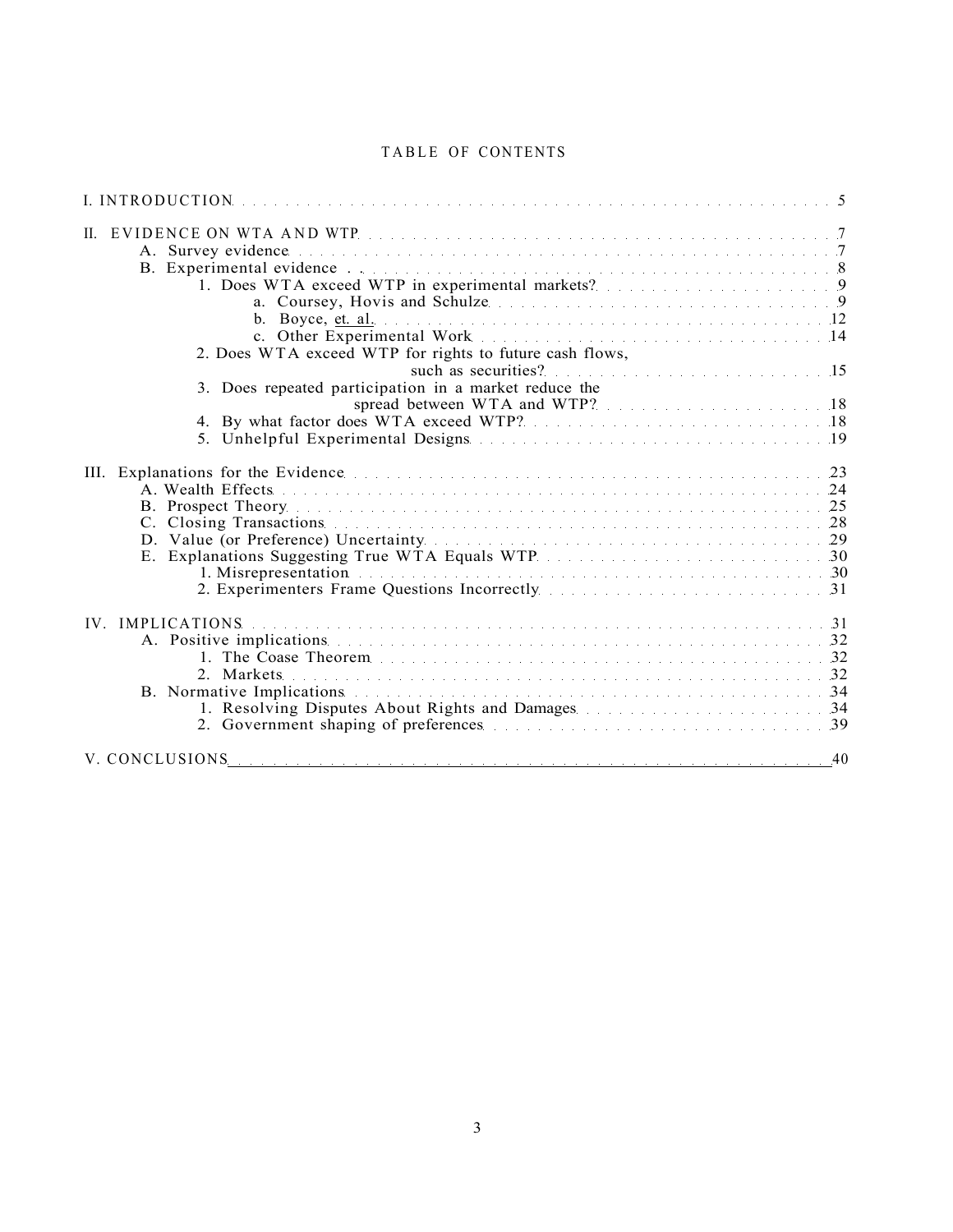#### PROLOGUE

In 1975, I (Matthew Spitzer) attended Professor Robert Ellickson's class on Real Estate Transactions at the University of Southern California Law Center. Early in the semester Professor Ellickson turned to the class and asked us all the following question. "For how little would you be willing to sell your casebook from first year Torts class? Not just any copy of that text, but the one in which you put your own marginal notes and underlining." He elicited the answers from us. Then Professor Ellickson asked, "Now, assume that you lost your book, that it was turned into the lost and found, and that the applicable rules about finders would give undisputed title to the book to the lost and found. How much would you be willing to pay to get back your old casebook from first year Torts?" Professor Ellickson collected the answers and compared them. Noticing that most of the students claimed to demand much more to sell their old Torts casebooks than they would be willing to pay to get the same books back, he frowned and shook his head from side to side. "This can't be right," he said. "These answers are supposed to be the same. Some of you must not be telling the truth." But my classmates protested that they had answered honestly. Professor Ellickson considered the possibility for a moment and then asked, "But if you would pay no more than \$1 or \$2 to buy back your Torts casebook, why wouldn't you sell it for less than \$5 or \$10?" My classmates were stymied, managing only to convey the sense that the two situations seemed quite different. I, on the other hand, who had finished the first year introductory sequence of graduate courses in economics, had a pat answer. "Wealth effects" I shouted from the back of the room. Again Professor Ellickson frowned and shook his head. "Wealth effects are probably too small to to produce this sort of result. There has to be something else going on." I thought for a moment, decided that if my classmates had well-behaved, twice differentiable utility functions Professor Ellickson was probably right, and resolved to follow Samuel Clemens' advice about keeping your mouth shut and letting people think you a fool--at least for the remainder of the class hour. Professor Ellickson shrugged and went on with his lesson plan.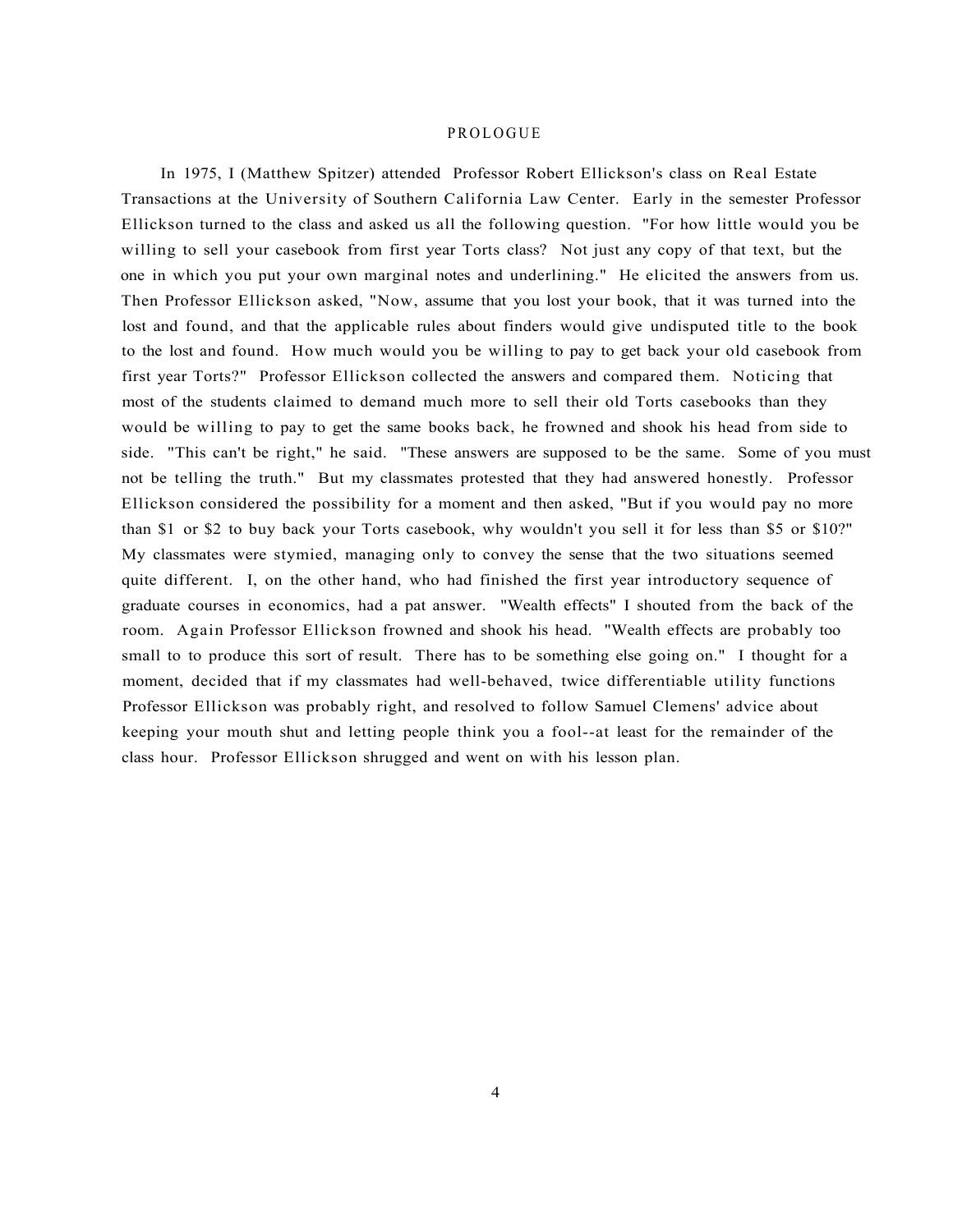# I. INTRODUCTION

Do people value commodities more when they own the commodities than when they do not? Although economic models generally presume that economic agents evaluate commodities independently of whether the agents own those commodities or not, an assumption that we term "basic independence" assumption, researchers in economics and law are starting to doubt that this is true. These doubts about the soundness of the basic independence assumption, challenge accepted economic doctrine. Most theoretical and applied models in economics use the basic independence assumption both to predict and to assess the operation of markets. And in the relatively new discipline of law and economics, the basic independence assumption produces the Coase Theorem, which is the starting point for much economic analysis of legal rules.

To better understand the importance of the basic independence assumption, consider the following example. A homeowner lives next to a smelter. The smelter's operations emit smoke that smells bad and interferes with the homeowner's view of the mountains. Under these circumstances the law might give the homeowner a legal right to clean air and require the smelter to buy the homeowner's permission to emit smoke. Alternatively, the law might give the smelter the right to emit smoke, in effect requiring the homeowner to buy the right to clean air from the smelter.

If valuation is not affected by the distribution of ownership (and a number of other assumptions hold), then to predict how much smoke will ultimately be emitted by the smelter, one need only ascertain each side's willingness to pay for air at different quality levels. If the homeowner is willing to pay a great deal for relatively clean air and the smelter is not willing to pay very much to produce smoke, then not much smoke will be emitted, regardless of which side has the legal right to the air. If the law assigns the right to the smelter, the homeowner will purchase a large reduction in smoke from the smelter. If the law assigns the right to the homeowner, the smelter will not purchase rights to emit very much smoke. In fact, the prediction is that exactly the same amount of smoke will be emitted, regardless of which side is initially assigned the rights to the  $air<sup>2</sup>$ .

The prediction that the final distribution of rights is independent of the initial assignment of rights is known as the Coase Theorem, and serves as the basis for many normative arguments. Some claim that the operation of this perfect market should serve as a normative benchmark - when one side values the right more than the other side at every level of quality the common law should assign property rights to those who would end up with them. If values do not change based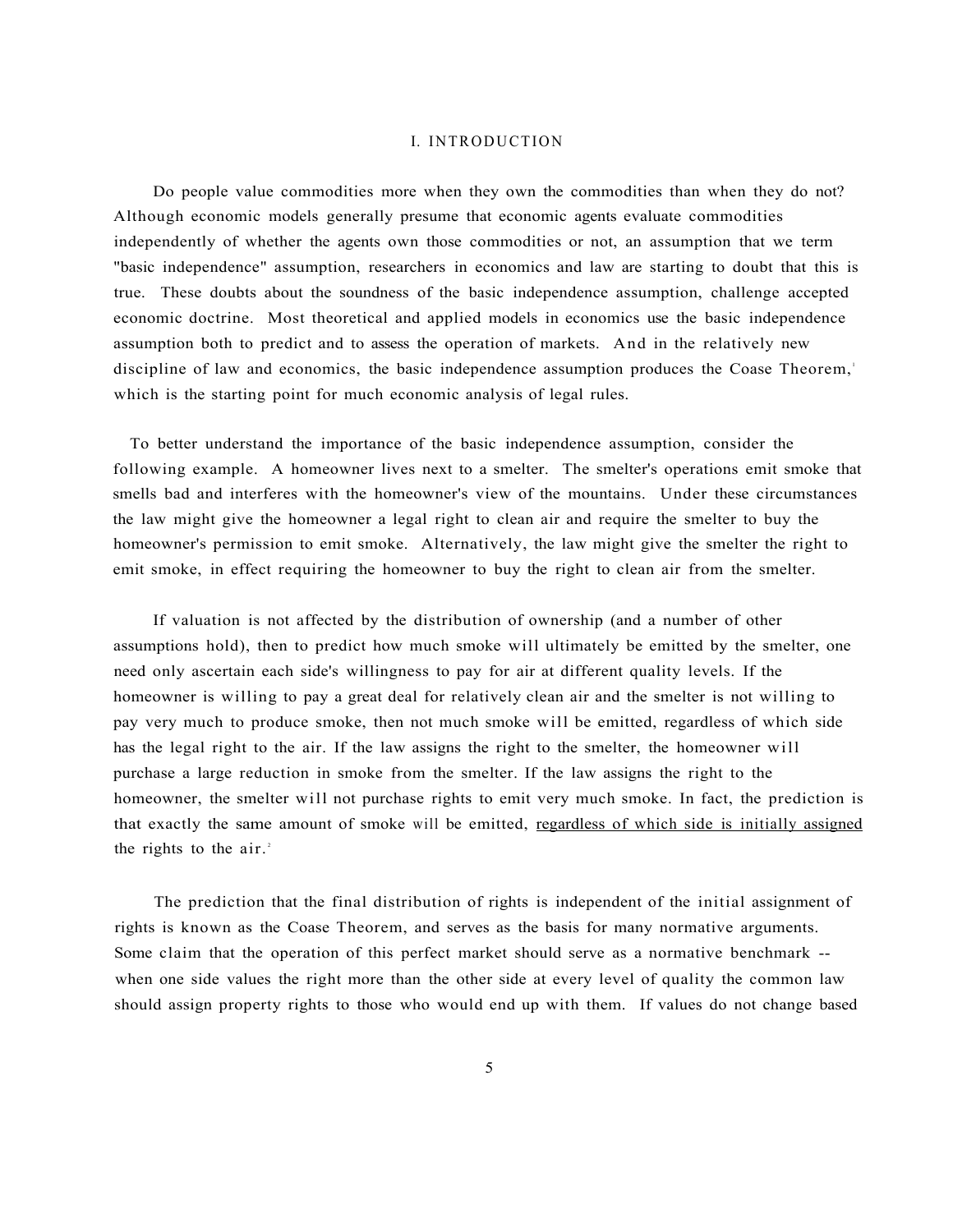upon who starts with the right, this normative prescription closely tracks the Kaldor-Hicks compensation criterion.<sup>3</sup> Others claim that regardless of whether we should embrace the Kaldor-Hicks compensation criterion, we should award rights to those who value them the most so as to save the transactions costs of rearranging the rights.<sup>4</sup> Still others suggest that we should use damage rules, rather than property rules, where the parties would find it costly to rearrange the rights.<sup>5</sup> Moreover, the damages rules themselves probably incorporate the basic independence assumption, for the analysis of damages rules usually defines damages independently of who owns the rights.' These arguments are lengthy and complex, and provide the focus of some of the most spirited debates in law and economics.<sup>7</sup>

But if the basic independence assumption fails, all of this may change. Consider the following variation of our example involving a homeowner and a smelter. If the law assigns clean air rights to the homeowner, he will not allow the smelter to degrade the air unless the smelter pays enough money to the homeowner. Call the minimum amount the homeowner would accept in exchange for his right to a given level of air quality "WTA," for "willingness to accept." If the law assigns the right to clean air to the smelter, on the other hand, the homeowner will pay no more for a given improvement in air quality than the improvement is worth to him. Call the maximum amount he would pay for the right to a given improvement in air quality, "WTP," for "willingness to pay." Also, call the amount the smelter would be willing to pay for a given reduction in air quality, "S," which is exactly the same amount the smelter would accept to refrain from reducing air quality to that extent. (In other words, WTA=WTP for the smelter.)

If WTA>S>WTP for a given change in air quality, the homeowner will refuse to sell if he already owns the right to clean air. But, if the smelter owns the right to dirty the air the homeowner will refuse to buy. In the limit, if WTA>S>WTP at every air quality level, then the homeowner will neither sell any rights to the smelter (if the homeowner owns the rights), nor buy any rights to clean air (if the smelter owns the rights).

If WTA>WTP, as described above, then many normative arguments may change. For example, even if there are no transactions costs, there is no longer a unique, well-defined outcome of Coasian bargaining for those who would argue that it provides a benchmark for the Common Law. The Kaldor-Hicks compensation criterion (and all versions of cost-benefit analysis deriving therefrom) similarly lose whatever precision they might have had. They now may require a reference to the status quo for their definition. The subsidiary arguments about saving transactions costs may either gain or lose force, depending upon how one wants to regard them. Damages rules may also require reference to the status quo.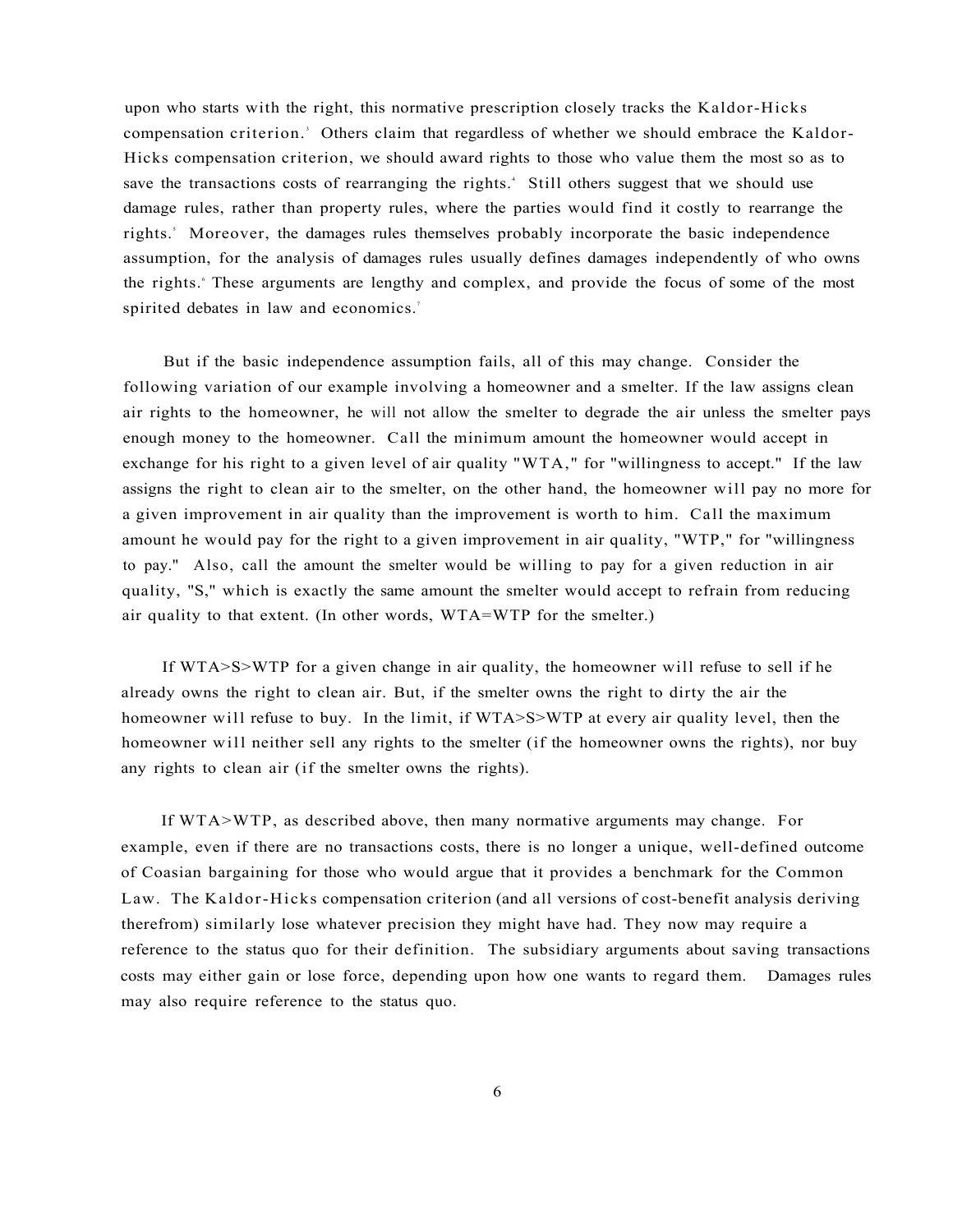The basic independence assumption has been scrutinized by economists and other social scientists attempting to describe consumer valuation. Applied welfare economists have been particularly interested in refining the technology of cost-benefit analysis for deciding whether to undertake the provision of large-scale public goods, such as environmental improvements.<sup>9</sup> Although these economists have paid some attention to the normative issues, their main concern has been the careful elucidation of the complexities and subtleties surrounding the disparity between WTA and WTP. In contrast, the legal scholars -- primarily Duncan Kennedy and Mark Kelman -have concentrated on the normative implications of presuming that WTA>WTP. Their discussions, however, have not taken account of the subtle and intricate evidence from economics.<sup>10</sup> They were, perhaps, more concerned with undermining confidence in cost-benefit analysis, and the liberal vision of society under law that they claim rests (in part) upon cost-benefit analysis, than with evaluating the evidence they were using for their critiques.

In this paper we present, organize, and critique the modern evidence on the question of WTA and WTP, so as to draw together the learning of the economists and the lawyers. We will first investigate the evidence on the divergence between WTA and WTP, and then examine possible explanations for the evidence.<sup>11</sup> Next, we will explore the implications of a possible divergence for analysis in law and economics. Last, we will show that, although the divergence between WTA and WTP may entail substantially limiting the role of cost-benefit analysis, we cannot precisely map those limits without answering some difficult questions about the sources of the disparity between WTA and WTP.

#### II. EVIDENCE ON WTA AND WTP

# A. Survey evidence

There are two sources of evidence pertaining to the divergence between WTA and WTP: surveys and experiments. Historically, survey evidence was generated first. Economists were frequently given the task of estimating the costs and benefits of proposed large-scale projects, such as power plants. To do this, economists had to value the loss of environmental goods such as clean air and water. However, there were no direct markets for spectacular views of national parks, so there were no prices to observe. Therefore, in order to value the environmental goods, economists had to develop new sources of data. They began asking individuals affected by such large-scale projects either how much they would be willing to pay to avoid some potential environmental deterioration (WTP) or how much they would have to be compensated to accept the same environmental deterioration (WTA).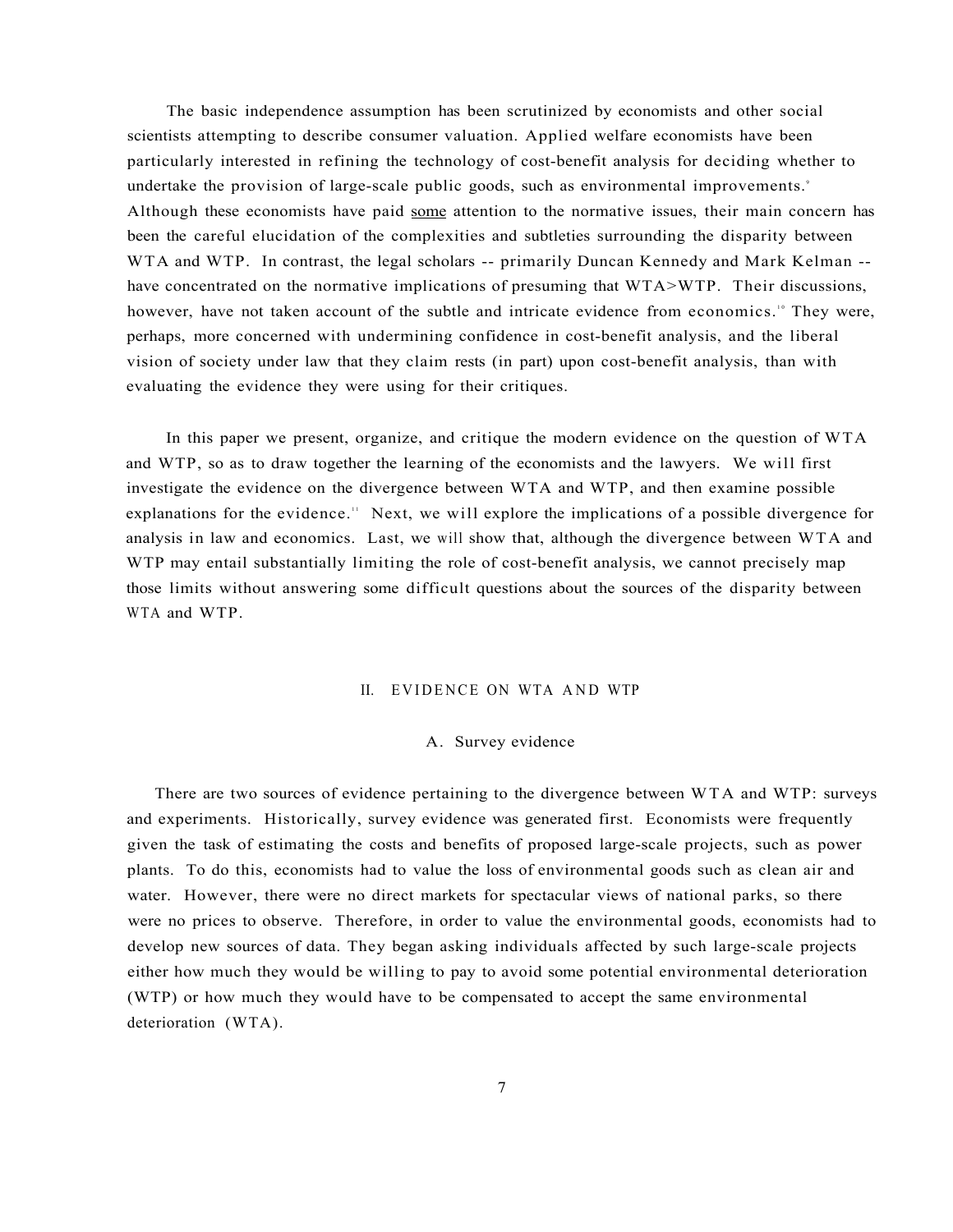Economists have known for a long time that WTP and WTA might differ if those selling their rights were, in some sense, wealthier than those buying them. But a very influential work by Robert Willig<sup>12</sup> argued that under most circumstances the divergence would be small, probably less than 5%. Economists have assumed that Willig's analysis applied in the case of environmental goods, and have proceeded to value environmental commodities by asking about WTP in surveys of consumers.<sup>13</sup> A typical survey might focus on a potential increase or decrease in visible air pollution, and prepare pictures of both current air quality and how the air would look (on average) with increased or decreased pollution. The survey takers would show the pictures to subjects and ask them how much they would be willing to pay either to avoid a pictured increase or to enjoy a pictured decrease in air pollution. Some surveys would then give each subject a chance to change his answer: the surveyors might ask the subject if he would be willing to pay a bit more for the decrease in pollution, and keep asking the subject to pay more until he refused. The survey takers would then use the WTP responses as indicative of values in the target population and compute either the total damage from increasing pollution or the total value from reducing pollution by extrapolating from the survey responses.

A few surveys, however, have asked explicitly about both WTP and WTA, and the answers have diverged far more than theory suggested they should. In response, economists have been skeptical, suggesting that there are several types of errors affecting these results. Such errors include strategic responses, where the respondents lie to the surveyor in an effort to manipulate the outcome in accord with the respondents' true preferences; information biases, where the surveyor (perhaps inadvertently) manipulates the responses by supplying information about the proposed program that is designed to elicit the responses; instrument bias, where the surveyor's questioning techniques mold the results; and bias produced by nonrandom sampling techniques.<sup>14</sup>

In the last few years, some experimental economists and psychologists have begun to design and run experiments to test whether WTA is substantially larger than WTP. We will examine these experiments in some detail. They show, as a group, that there is some evidence that WTA may exceed WTP by a substantial amount. This seems most likely in the case of consumer items that are not bought and sold repeatedly.

#### B. Experimental evidence

This section will concentrate on answering four main questions. 1) Does WTA exceed WTP in real experimental markets? 2) Assuming that it does, is this true only for consumer goods that are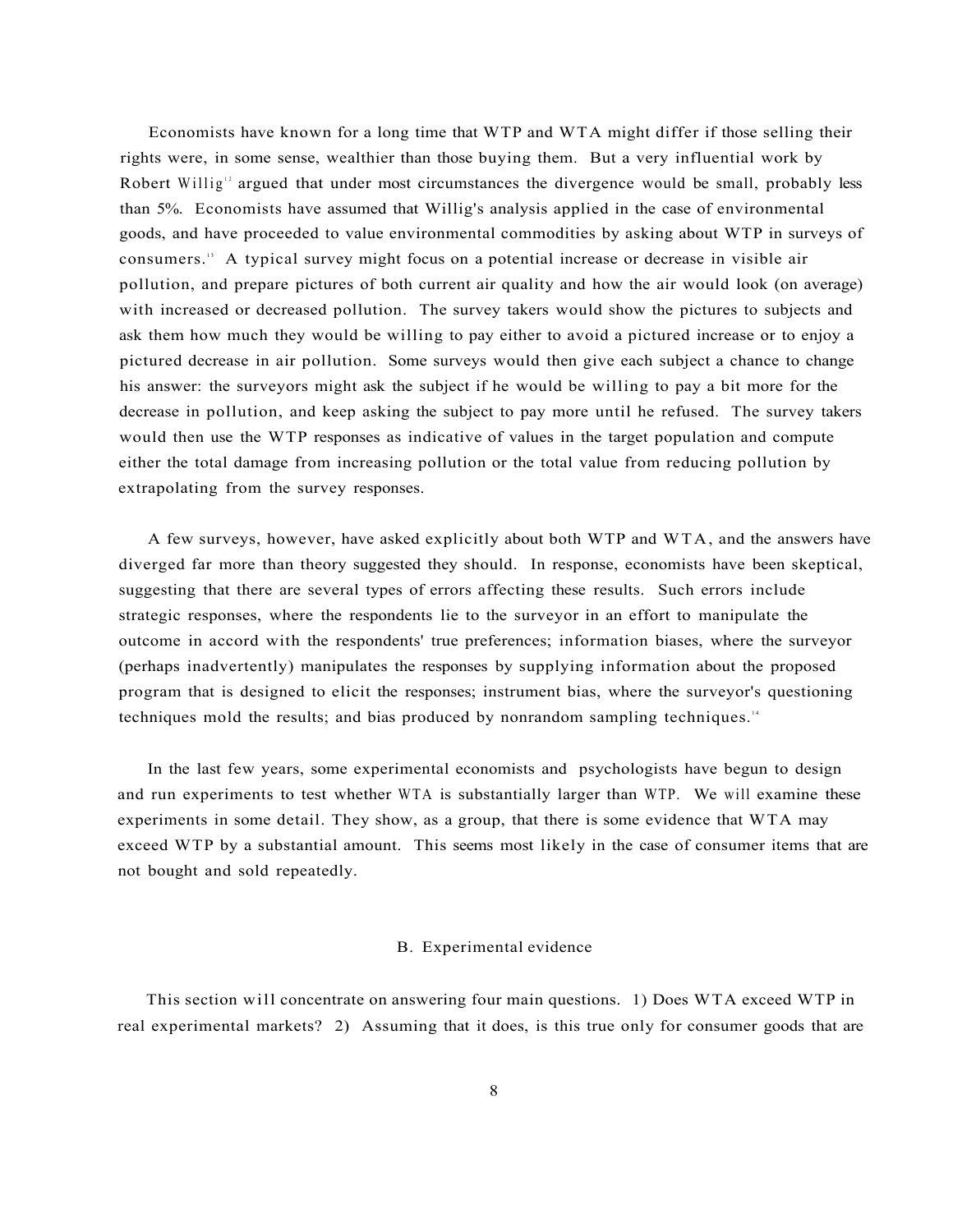owned by consumers, or is this also true of rights to income flows, such as securities? 3) Does repeated participation in markets for rights as a buyer and seller reduce an individual's WTA/WTP spread? 4) By what factor does WTA exceed WTP?

# 1. Does WTA exceed WTP in experimental markets? a. Coursey, Hovis and Schulze

Coursey, Hovis and Schulze devised a set of experiments to compare WTP to WTA in both survey and experimental market circumstances.<sup>15</sup> First, they devised a bidding mechanism for leading subjects to reveal their true WTP and WTA values for holding a one-ounce cup of sucrose octa-acetate  $(SOA)$  — a safe but very bitter-tasting liquid — in their mouths for twenty seconds. Each subject in these experiments was allowed to sample a drop or two of SOA at one point in the experiment.

The WTP experiments proceeded, in essence, by asking each of 8 subjects to state a willingness to pay to avoid tasting the SOA. The four highest bidders avoided tasting the SOA. The remaining subjects had to taste it. But, the four high bidders had to pay the experimenter only the amount of \*\*- the fifth highest bid. Under these circumstances, it is in the self-interest of each subject to bid his true willingness to pay to avoid tasting the SOA. Because the size of the subject's bid determines only whether it will be accepted, not how much he will have to pay if it is accepted, the subject can gain nothing by bidding too high or too low.

To see this, consider the costs and benefits of deception. If the subject bids more than his true value and wins the auction, he neither gains nor loses if his true value is actually greater than or equal to the fifth highest bid. However, if his true value is less than the fifth highest bid, he ends up paying more than he is willing to pay to avoid tasting SOA. Now consider what happens if he bids less than his true value and he loses the auction. If his true value is actually less than or equal to the fifth highest bid, he neither gains nor loses by such deception. However, if his true value is greater than the fifth highest bid, then he ends up tasting SOA, even though he would have been willing to pay the fifth highest bid price to avoid tasting it. In sum, he never gains, and he can lose by bidding other than his true value. Coursey, Hovis and Schulze ran these experiments several times with the same subjects, so the subjects had a chance to learn these properties of the bidding mechanism.

The WTA experiments were run in an identical fashion to the WTP experiments, except that subjects were asked to reveal their willingness to accept payment for agreement to taste the SOA,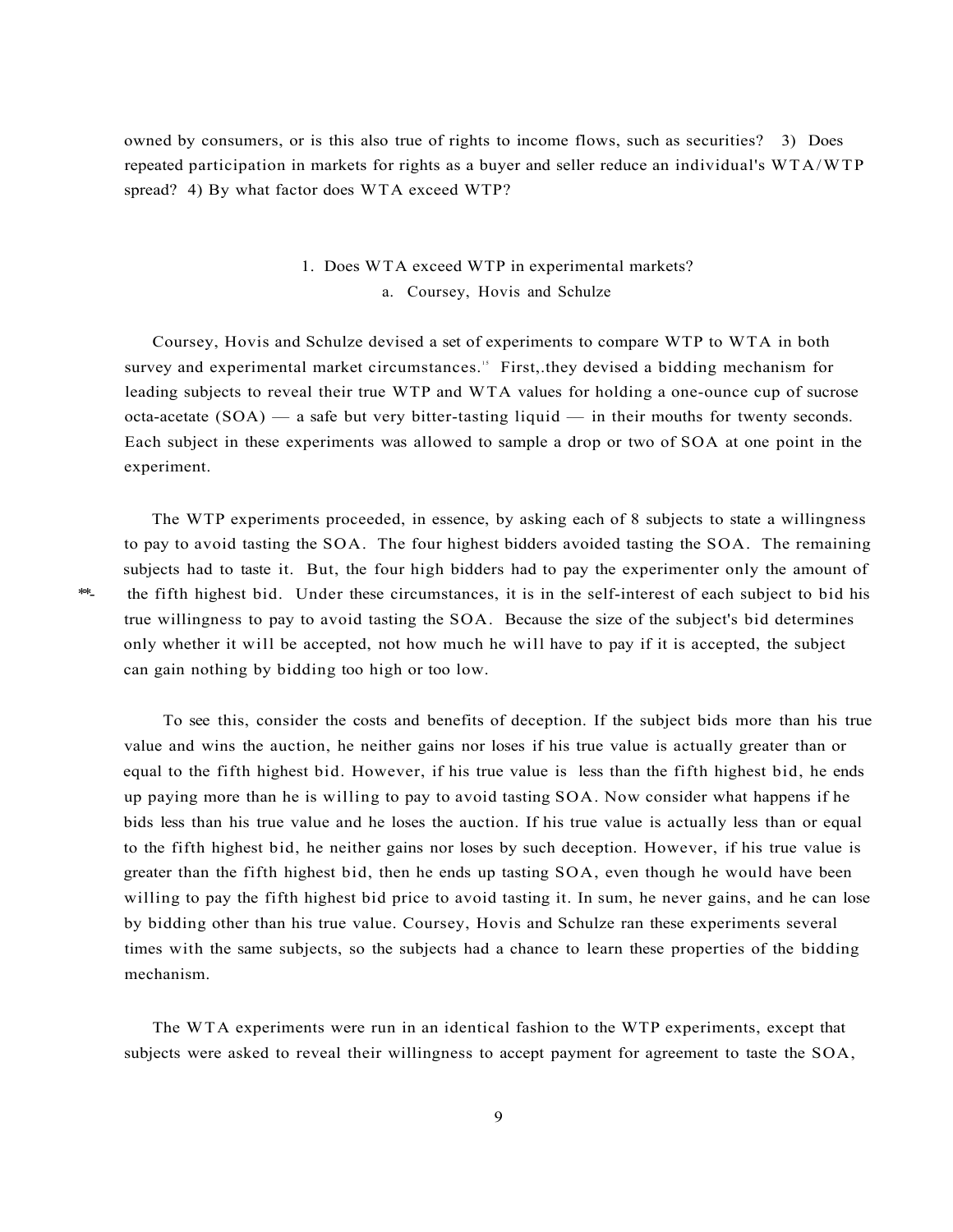and only the four low bids were accepted. The four low bidders were paid the amount of the fifth lowest bid.

Coursey, Hovis and Schulze also collected survey data from their subjects regarding their hypothetical WTA and WTP values. They first just described SOA to the subjects before asking for WTA or WTP. Then they allowed each subject to sample a drop of SOA before repeating the WTA or WTP question. In both types of surveys, WTA averaged between \$7.00 and \$15.00, but WTP averaged only \$3.00-\$4.50. In contrast, in the incentive-compatible bidding experiments described in the paragraphs above, WTA was much greater than WTP in the first few rounds of the experiments; but as the subjects participated in more rounds of the experiments the WTA values dropped. By the last (tenth) round, WTA had dropped to an average of about \$4.00. This was still slightly above average WTP, but was so close as to be statistically indistinguishable. The average WTP was the same in the hypothetical and incentive-compatible rounds.

Coursey, Hovis and Schulze interpret their result to mean that "true" WTP does not differ from "true" WTA. They also claim that their results indicate that surveys asking for WTP data are likely to be reliable indicators of individuals' true values for goods, but that WTA survey data is likely to be substantially inflated. However, several alternative interpretations of their data remain. To see this, we must decompose their claims into four steps. They claim that 1) WTP and WTA converge to the same value in the incentive-compatible auctions (auctions that in theory induce subjects to bid true value); 2) the final bids in the incentive-compatible auctions represent true values; and 3) hypothetical WTP equals real WTP in their experimental data. These three claims then lead to claim 4) that respondents to hypothetical surveys of WTP reveal their true WTP=WTA. We will show that claim 1) may not be correct.<sup>16</sup> Next, we will show that the experimental results on the behavioral properties of second-price and fifth-price, sealed-bid auctions suggest that claim 2) may not be correct. Claim 3) emerges from their data. However, claim 4) is not supported, since it rests on claims l)-3) all being correct. Thus, we cannot assume on the basis of Coursey, Hovis, and Schulze's results that responses to hypothetical WTP surveys represent true WTP=WTA.

Claim 1): Because WTA did stay slightly above WTP, true WTA may exceed WTP by a small amount. Gregory and Furby<sup>17</sup> reanalyzed the data by excluding wildly aberrant responses before applying any statistical tests. They conclude that WTA exceeded WTP by a statistically significant amount (about **\$1.00),** even on the final round of the auction.

Claim 2: Perhaps the iterative experiments failed to prompt subjects to reveal their true valuations. Gregory and Furby suggest that it is very difficult for most people to understand why the auction should lead them to reveal their true values.<sup>18</sup> If subjects do not understand that it is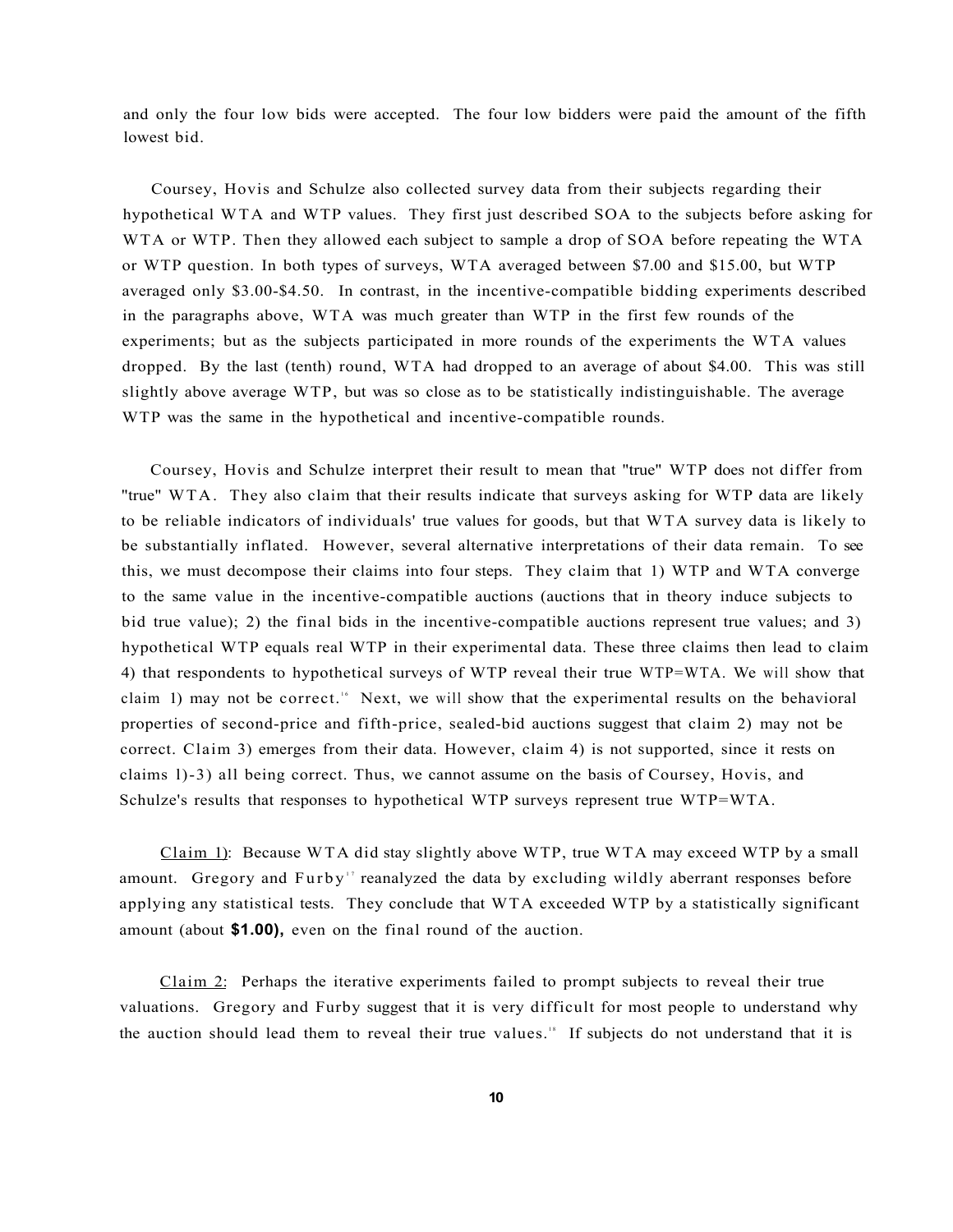in their best interests to reveal true values, the bids might represent strategic bids in a (futile) effort to manipulate the auction. The convergence of WTA to WTP would then best be regarded as a convergence of strategies, rather than a convergence of true values.

This last criticism is supported by a careful re-analysis of the evidence linking bids in an incentive-compatible auction and true values. Coursey, Hovis, and Schulze<sup>19</sup> cite Cox, Roberson, and Smith<sup>20</sup> and Coursey and Smith<sup>21</sup> in support of their contention that responses in the incentive-compatible auctions represent true values.

Cox, Roberson, and Smith studied the behavioral properties of second-price, sealed-bid auctions, in which each bidder submits a sealed bid to purchase a coupon, redeemable at a given price. In this auction the highest bidder wins the auction and pays only the second-highest bid price. In each auction each subject was given a redemption value, which specified the amount to be earned if he or she won that auction. Each subject received a different redemption value and redemption values were randomly reassigned for the next auction in a series of auctions with the same subjects. This feature gave each subject a chance to be an auction winner at least once over a series of auctions. Like the fifth-price auction discussed above, the second-price, sealed bid auction should lead subjects to bid their true values because the winner of the auction pays the second-highest bid price. However, Cox, Roberson and Smith found that bidders in these experimental auctions did not tend to behave as predicted at first. In particular, they tended to bid less than their true values. But, over time, most participants learned to bid their true values. Thus, Cox, Roberson, and Smith's results provide evidence that participants in an incentive-compatible auction can learn over time to bid their true values.

Unfortunately, the Cox, Roberson, and Smith results have not been replicated consistently. Cox and Smith, themselves, and others<sup>22</sup> found that many high-valuation subjects actually bid more than their true values in these auctions. Moreover, many low-valuation subjects bid less.

In addition, Coursey and Smith<sup>23</sup> and Cox, Smith and Walker<sup>24</sup> tested the behavioral properties of a fifth-price auction very similar to the fifth-price auction used in Coursey, Hovis, and Schulze<sup>25</sup>. Coursey and Smith<sup>26</sup> and Cox, Smith, and Walker<sup>27</sup> assigned redemption values to subjects, as in Cox, Roberson, and Smith<sup>28</sup>, and then conducted a series of fifth-price, sealed-bid auctions for four units to be sold to the four highest bidders at the fifth-highest bid price. They found that some high-valuation participants bid more than their true values, while many others bid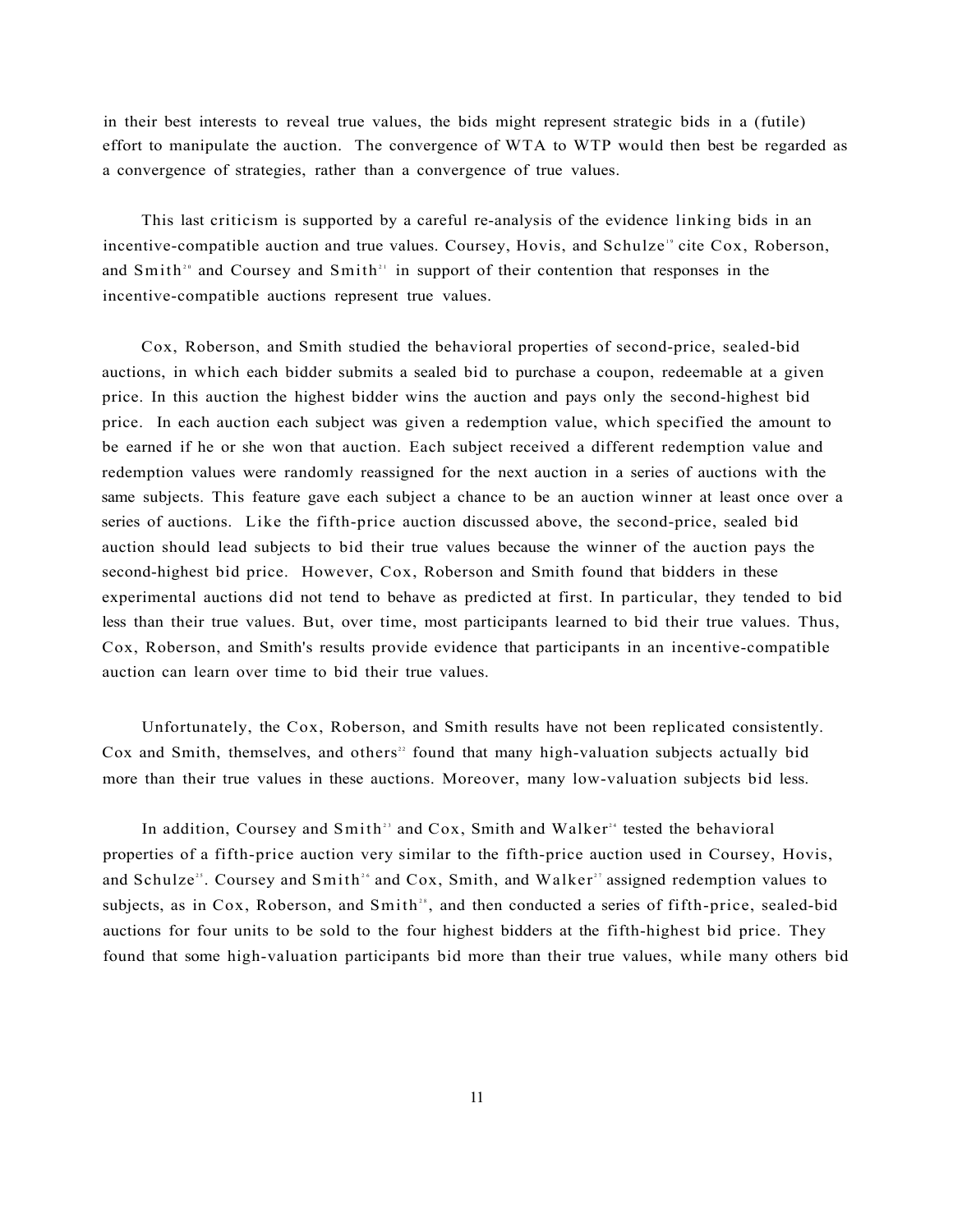less. Low-valuation participants generally bid less than their true values. The average bid price was significantly below the average redemption value for the four highest valuation participants.<sup>29</sup>

Thus, subjects tend to both overbid and underbid in both second-price and fifth-price, sealed-bid auctions, even though both auctions should theoretically induce subjects to bid their true values. These findings suggest that we cannot accept the revelations of value in the fifth-price auction for SOA as representing true value.

Many of the experimental works that we review below use some version of the fifth (or second, or "nth") price auction to derive values from subjects. To the extent that the responses are not trustworthy, many of the experiments may be suspect. When we discuss the experimental results we will not repeat this criticism at each point. However, the reader should keep in mind that this critique could apply to any of the experiments utilizing these theoretically demandrevealing mechanisms.

Summary of Critique of Coursey. Hovis and Schulze: Coursey, Hovis and Schulze ask us to believe that responses to hypothetical WTP surveys represent true WTP=WTA. They claim that 1) WTP and WTA converge to the same value in the incentive-compatible auctions; 2) the final bids in the incentive-compatible auctions represent true values; and 3) hypothetical WTP equals real WTP in their experimental data. These three claims then lead to claim 4) that respondents to hypothetical surveys of WTP reveal their true WTP=WTA. We have already seen that claim 1) may not be correct.<sup>30</sup> The experimental results on the behavioral properties of second-price and fifth-price, sealed-bid auctions suggest that claim 2) may not be correct. Claim 3) emerges from their data. However, claim 4) is not supported, since it rests on claims l)-3) all being correct. Thus, we cannot assume at this time that responses to hypothetical WTP surveys represent true WTP=WTA.

b. Boyce, et. al.

Boyce, et. al.<sup>31</sup> investigated whether WTA might exceed WTP for an irreversible choice about preserving animal or plant species, or of environmental amenities. Such preservation value is referred to as existence value or option value in the environmental economics literature.<sup>32</sup>

To identify existence value and test for any difference between WTA and WTP, Boyce, et. al. used a houseplant which looks and grows like a pine tree (a Norfolk Island pine). Because of previous criticism of the behavioral properties of fifth-price auctions, the authors decided to use a different incentive-compatible mechanism---termed "BDM"—fo r eliciting WTP and WTA values.<sup>33</sup>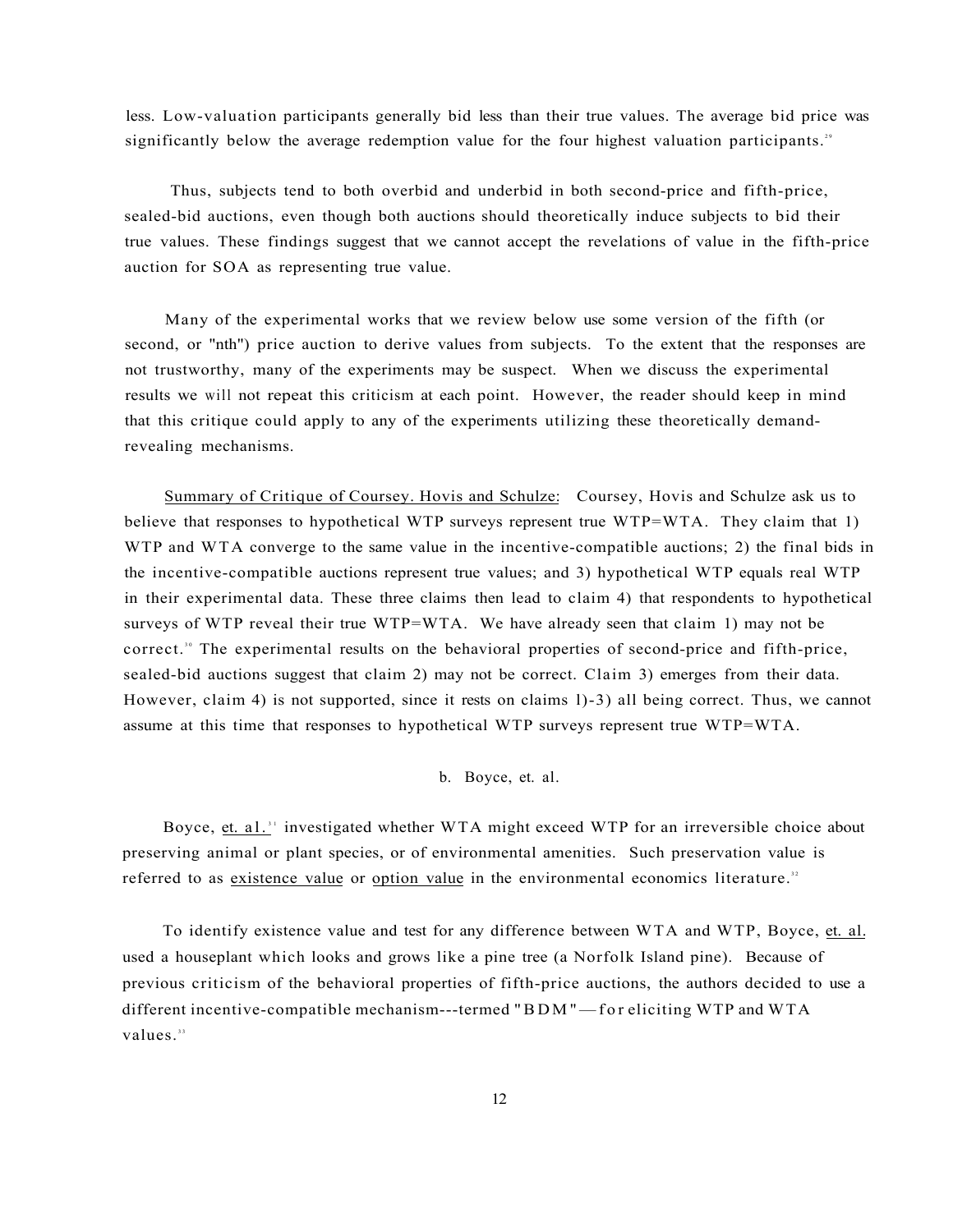Boyce, et. al., obtain WTP and WTA values in two types of experiments: kin and np. kill. In the kill experiments subjects are told that any trees not sold or kept are to be killed at the end of the experiment. To manitain credibility without inflicting undue psychic pain, one subject, chosen randomly by a bingo ball draw, witnesses the tree killing and then reports to the others that the trees have been destroyed. In the no. kill version of the WTP and WTA experiments, subjects are given no information about the tress' prospects for happiness, and any remaining trees are recycled for future use. Boyce, et. al., also obtain WTA and WTP values, in both kill and no. kill versions, in hypothetical trial questionnaires.<sup>34</sup>

The complete experimental design is illustrated in Figure 1. Each subject in the laboratory experiment participated in both a hypothetical survey and a real auction, using the BD M method for valuation. For the hypothetical survey and the real auction, each subject participated in one of four experimental treatments: WTP/kill, WTP/no kill, WTA/kill, WTA/no kill. In addition, another group of participants was administered either a  $WTP/kill$  or a  $WTA/kill$  survey outside the laboratory.

# [Table 1 about here]

Boyce, et. al.<sup>35</sup> find that WTA is slightly higher than WTP in the no kill experimental auctions. Mean WTA is \$8.00 and mean WTP is \$4.81. In the kill experiments, on the other hand, the difference is substantially larger. Moreover, WTP kill is greater than WTP no kill and WTA kill is greater than WTA no kill. Mean WTA kill is \$18.43 and mean WTP kill is  $$7.81$ .<sup>36</sup>

Comparing hypothetical responses and auction bids, Boyce, et. al. find substantial differences between the laboratory and the field. In the laboratory, the hypothetical responses are significantly higher than the auction bids in both the WTP and the WTA experiments. Numerous subjects in the WTA kill treatment indicate they would not sell their plants at any price. The researchers code all such responses as WTA>\$50.00. Few participants in the WTA auctions actually bid more than \$50.00. The mean response in the WTP/kill laboratory survey is \$16.80, more than twice the mean response in the WTP/kill auction. Yet, the hypothetical response in the WTP/kill field survey is actually slightly less than the mean bid in the WTP/kill purchase auction. The difference is not statistically significant. In contrast to the WTP responses, the  $WTA/kiH$  field survey responses are more similar to the WTA/kill laboratory survey responses than to the WTA/kill auction results.

Boyce, et. al. interpret their results as indicating that WTA>WTP, especially when preservation of the plant is at stake (existence value, in their interpretation). Moreover, both WTP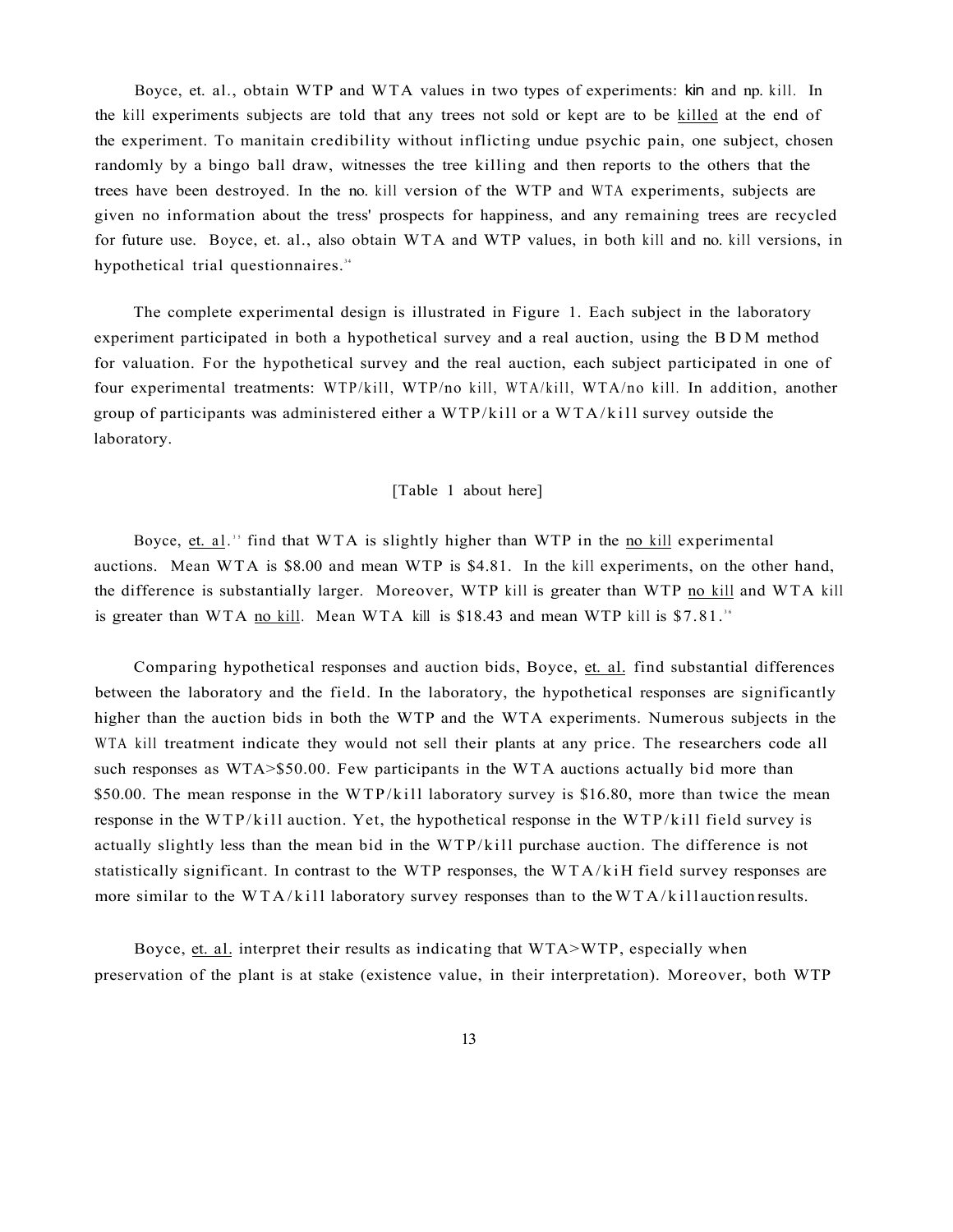and WTA are higher in the presence of existence value. Finally, field surveys of WTP conform to bids in an incentive-compatible auction, suggesting to the researchers that field surveys of WTP may be reliable indicators of true willingness-to-pay.

While we cannot yet evaluate these results in the depth we have evaluated the Coursey, Hovis, and Schulze<sup>37</sup> results, they are suggestive of a real difference between WTP and WTA. The BDM mechanism has not yet received independent testing; although Schulze and other coauthors have presented some preliminary work suggesting it performs significantly better than the fifth-price auction." This approach to elicitation of value requires further study. Should the BDM mechanism survive further scrutiny, we could conclude on the basis of Boyce,  $et.$  al.'s results that  $WTA > WTP$ in the context of this experiment.

#### c. Other Experimental Work

Knetsch, Thaler, and Kahneman also tested whether WTA>WTP in both experimental markets and in survey data." Their experimental markets started by distributing a small consumer item -in some experiments Cornell coffee mugs and in other experiments boxed ball point pens with price tags indicating that the pens could be purchased at the Cornell University student store for \$3.98 — to one half of an assembled group. After everyone had examined the consumer goods each person was asked a series of questions. Those who had received the mugs or pens were asked if they would agree to part with the mugs or pens at various prices. Those who did not get a consumer good were asked if they would agree to buy the good at various prices. Subjects were told that the actual price would be selected later. The subjects participated in four identical markets in a row, and were told beforehand that one of the markets would be selected at random. Their answers for the selected market would determine whether or not they would buy (or sell) a consumer good at the price selected in the market.

Knetsch, Thaler, and Kahneman argue that, under these circumstances, subjects have very little incentive to misrepresent their preferences. That is because, just as in the Coursey, Hovis and Schulze experiments, statements of WTP or WTA determined whether or not a bid or offer would be accepted, but not the price. The price was determined by the market. With many subjects in an experiment, as Knetsch, Thaler, and Kahneman had, no individual subject could reasonably think that changing his own bid would likely affect the market price.<sup>40</sup>

Knetsch, Thaler, and Kahneman then go on to argue that if subjects reveal their true WTA and WTP, and if WTA=WTP, one can expect, on average, about half of the consumer goods will trade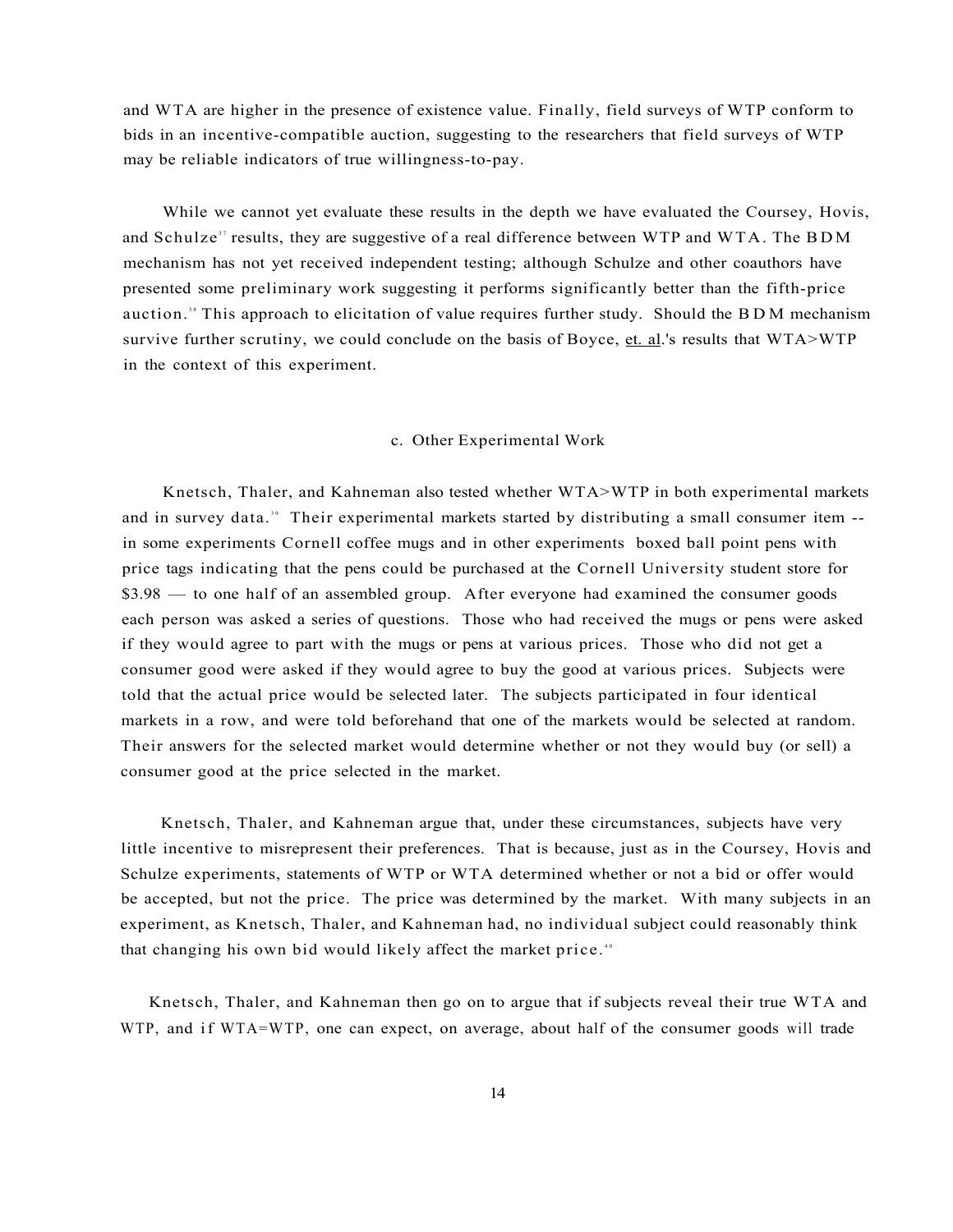hands in each experiment. On the other hand, if WTA>WTP, significantly fewer than half of the goods will trade. They found that only about one sixth of the consumer goods traded, rather than the one half predicted by the WTA=WTP hypothesis. In addition, the buyers' median WTP tended to be less than half of the sellers' median  $WTA$ .<sup>41</sup>

Knetsch, Thaler, and Kahneman ran another set of mug experiments, in which they divided subjects into buyers, sellers, and choosers. The buyers were asked to name buying prices (maximum WTP) and the sellers were asked to name selling prices (minimum WTA), as in the first experiment. Choosers were asked choose between a mug and cash at each possible price. The relative prices named by the buyers and sellers were indistinguishable from those in the previous experiment. Mean selling prices were significantly higher than mean buying prices. However, the mean price for choosers was the same as the mean price for buyers, suggesting a real divergence between WTA and WTP, independent of any wealth effects.

Knetsch, Thaler, and Kahneman also ran a set of Coasian bargaining experiments designed to test whether WTA exceeds WTP in a two person bargaining setting. Fifty-two subjects were paired off. One person in each pair was given a coffee mug and was told that he or she could either keep it and take it home or sell it to his or her partner. Using their analysis, if WTA=WTP, we would expect on average about 13 trades. But, only six trades occurred, suggesting that WTA>WTP in this Coasian setting.

# 2. Does WTA exceed WTP for rights to future cash flows, such as securities?

There is very little evidence on this issue, but what there is suggests that WTA=WTP for the simplest form of security — the right to a certain cash payment. But for more complex securities, such as the right to the outcome of a fairly simple gamble or the purchase of insurance, WTA may exceed WTP.

Knetsch, Thaler, and Kahneman conducted some experiments in which a security representing the right to an immediate and certain cash payment was traded.<sup>42</sup> These experiments took place in both an organized market and in a two-person, Coasian bargaining setting. In both forms the evidence strongly suggested that WTA=WTP.

In the market experiments Knetsch, Thaler and Kahneman distributed 3x 5 cards to subjects, who were given the following instructions: $43$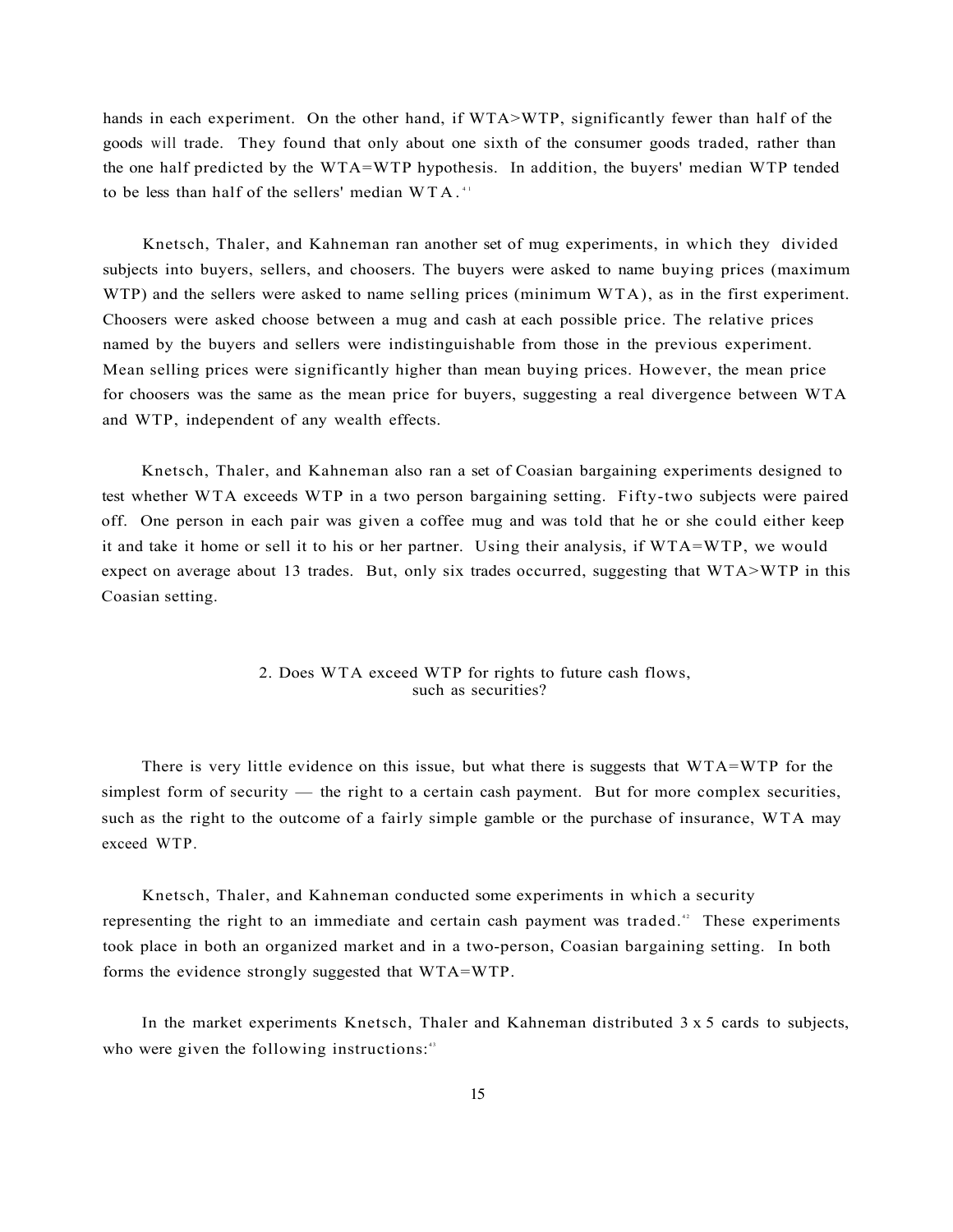In this market the objects being traded are tokens (3x 5 cards). You are an owner, so you now own a token, [You are a buyer, so you have an opportunity to buy a token] which has a value to you of \$x. It has this value to you because the experimenter will give you this much money for it. The value of the token is different for different individuals. A price for the tokens will be determined later. For each of the prices listed below, please indicate whether you prefer to:

(1) Sell your token at this price, and receive the market price. [Buy a token at this price and cash it in for the sum of money indicated above.]

(2) Keep your token and cash it in for the sum of money indicated above. [Not buy a token at this price.]

For each price indicate your decision by marking an X in the appropriate column.

At a price of \$Y I will sell [buy] I will not sell [buy]

The redemption values for the  $3 \times 5$  cards produced one set of supply and demand curves, and the subjects' responses produced a second set of curves. The subjects were truthfully told that the price in the experimental market would be set by the intersection of the supply and demand curves produced by their responses, and that all offers to sell  $[buy]$  3x 5 cards below [above] that price would be executed. Knetsch, Thaler and Kahneman were able to compute the expected price and quantity traded in the experimental market, on the assumption that WTA=WTP, from the supply and demand curves produced by the redemption values. The experimenters then compared the expected price and quantity to the observed price and quantity, and found that they were so close that the hypothesis that WTA=WTP could not be rejected.

The Coasian bargaining experiments proceeded somewhat differently. Subjects were designated as either buyers or sellers, and were given personalized redemption values for the coupons distributed by the experimenters. The subjects were placed into 39 pairs -- one buyer and one seller per pair -- and a coupon was distributed to each seller. Al l sellers had redemption values of **\$1.50,** while buyers had redemption values of either \$2.00 or **\$4**.00. Applying their previous argument, if WTA=WTP, we would expect all 39 coupons to be sold. However, if WTA>WTP by a significant amount, sales volume would be lower, as some sellers would value their coupons at more than the buyers would be willing to pay. They found that 38 out of 39 coupons were sold — a result clearly consistent with WTA=WTP.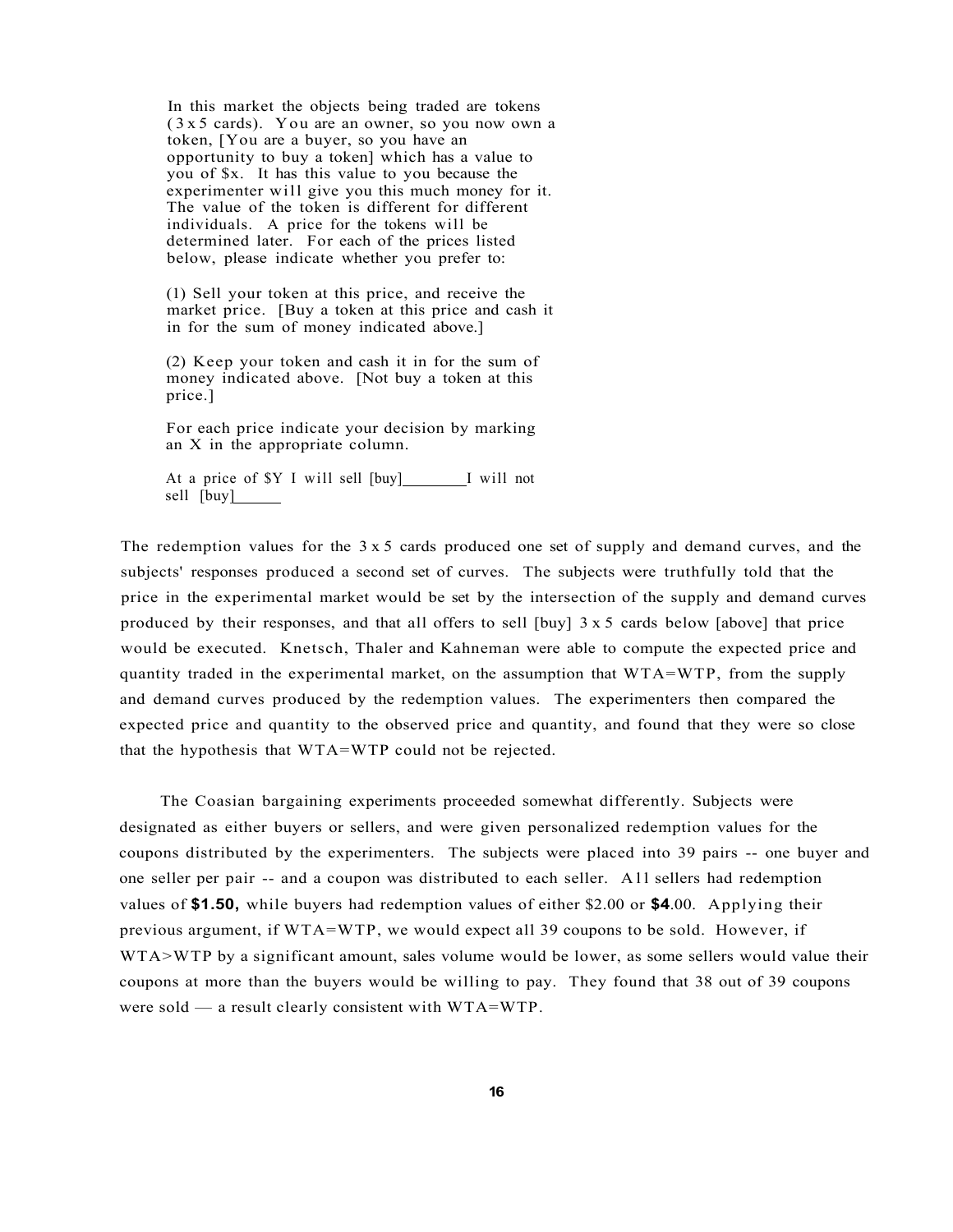Knez, Smith, and Williams ran experiments that suggest that hypothetical WTA may exceed hypothetical WTP for relatively simple securities.<sup>44</sup> They ran three sets of experiments, each consisting of several independent trading periods for a security that paid \$.50 with probability 50% and \$2.00 with probability 50%. Hence, the expected value of this security was \$1.25. They gave each of the nine subjects in each experiment some securities and some cash. Before trading began in each period, the experimenters asked each subject to state his or her WTP and WTA for such a security. Trading then proceeded, securities changed hands, and the holders of the securities were paid their dividends.

They found that at the beginning of each experiment individual subjects typically stated a higher WTA price than WTP price. However, the actual trading price was always less than or equal to the WTA price and greater than or equal to the WTP price. This suggests that subjects may state different buying and selling prices, but are willing to actually trade at a compromise price. Moreover, there was a tendency for WTA and WTP to converge as each experiment progressed. This suggests that repeated experience with the markets caused the subjects to reevaluate their responses so as to bring both WTP and WTA closer to actual trading prices.

McClelland, Schulze, and Coursey<sup>45</sup> conducted a series of experiments in which subjects could " . . . either submit bids to buy (WTP) or offers to sell (WTA) either a lottery ticket (40% chance of winning \$10--a gain) or an insurance policy (against a  $40\%$  chance of losing \$10--a 'loss')."<sup>46</sup> In the WTP loss experiments subjects were given \$25 up front and then participated in a fifth-price auction for the insurance policy. The four highest bidders purchased the policy for the fifthhighest bid price. After the auction, a chip was drawn from an urn containing 40% red chips and 60% white chips. If a red chip was drawn, those who did not purchase the insurance policy sustained the loss.

In the WTA loss experiment each subject was endowed with \$25 and the insurance policy described above and was asked to submit a bid for what he or she would be willing to accept to sell that policy. The market price to sell the policy was also determined by a fifth-price auction in which the four lowest offers sold the policy for the fifth lowest price. Those who sold their policies then sustained the loss if a red chip was drawn.

The gain experiments were symmetric. In the WTP gain experiments subjects started with \$25 and submitted bids for lottery tickets for a 40% chance to win a \$10 prize. The tickets were sold in a fifth price auction. Those who purchased the tickets then won \$10 if a red chip was drawn from the urn. In the WTA gain experiments subjects were endowed with \$25 and lottery tickets, and four tickets were sold back in a fifth price auction.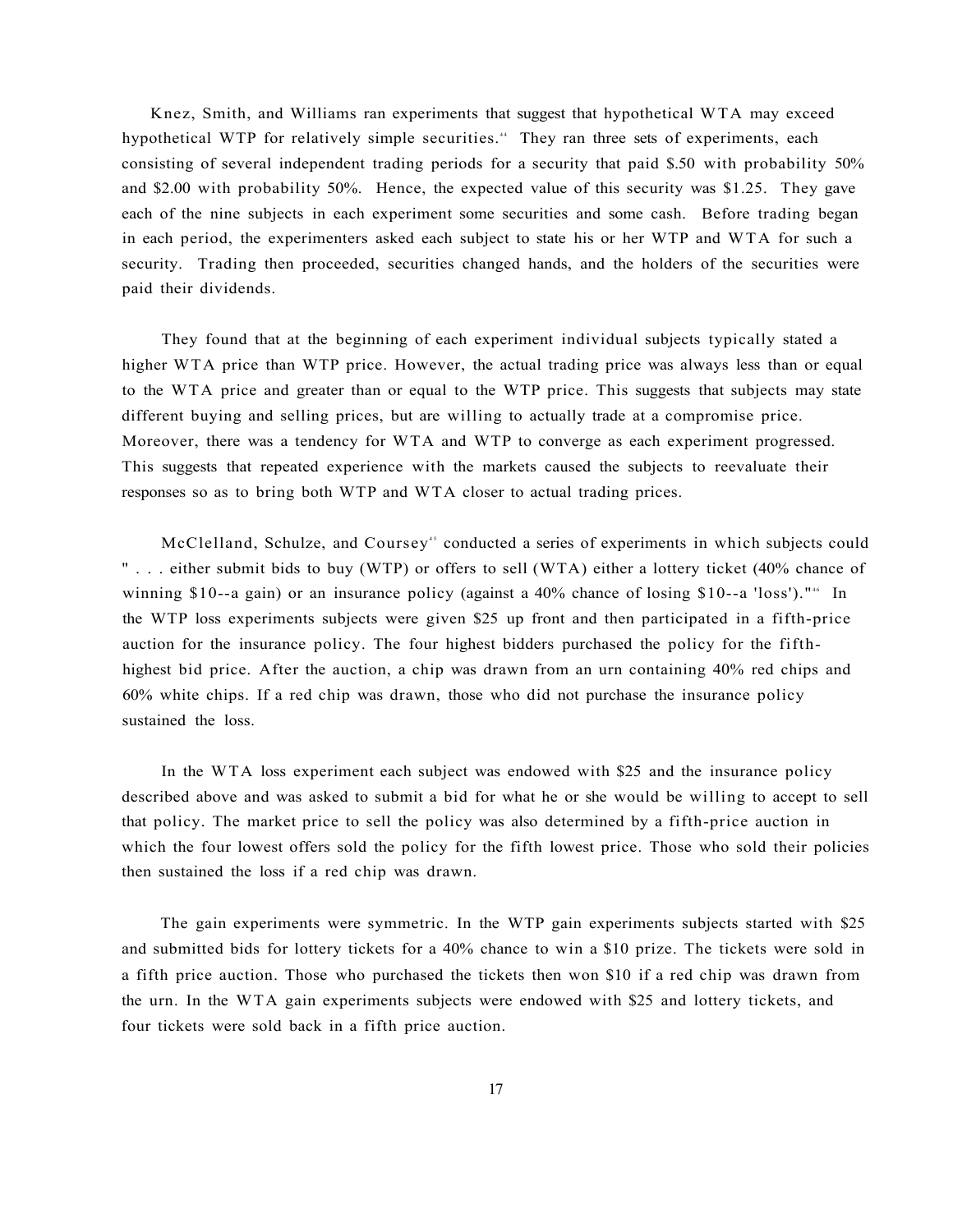McClelland, Schulze, and Coursey find that in three of the four experimental treatments (WTA and WTP gain and WTP loss) both the mean and mode of individual bids or offers is only marginally above the expected value of \$4. Moreover, between 60% and 80% of all such bids are about \$5. However, in the WTA loss treatment there is a bi-modal distribution with a fat tail on the high end. The two modes are at about \$5 and \$10, with substantial secondary modes at about \$12.50, \$15, \$20, and even \$30. In other words, many subjects in the WTA loss experiments are essentially signalling either that they will only sell for the full value of the loss, if it occurs, or that they will not sell at any price. In the other three experimental treatments subjects quickly learn the expected value of the insurance policy or lottery ticket. In a separate paper, McClelland and Schulze<sup>47</sup> offer an explanation for these results, which we find quite underdeveloped.<sup>48</sup>

summarized above, is mixed. Knez, Smith, and Williams<sup>149</sup> results suggest that subjects learn over time to bring WTA=WTP, even when faced with risk. However, McClelland, Schulze, and Coursey's<sup>50</sup> results suggest that WTA>WTP for risky monetary assets under certain special circumstances, even after learning.

# 3. Does repeated participation in a market reduce the spread between WTA and WTP?

We have already reviewed all of the studies dealing with this question. Knetsch, Thaler, and Kahneman found no trend towards WTA=WTP in their four-period experiments, but Coursey, Hovis and Schulze; and Knez, Smith, and Williams did find such a trend in their multi-period experiments. Moreover, McClelland, Schulze, and Coursey found that WTA=WTP when bidding for a lottery ticket, but WTA>WTP when bidding for insurance against a loss. Thus, this issue is unresolved and may depend on particular circumstances and contexts.

#### 4. By what factor does WTA exceed WTP?

We have already reviewed most of the evidence on this question, and the answers we have observed range from Coursey, Hovis and Schulze's conclusion that WTA exceeds WTP by a very small amount, to the survey data that finds ratios of four to one, and sometimes even higher ratios.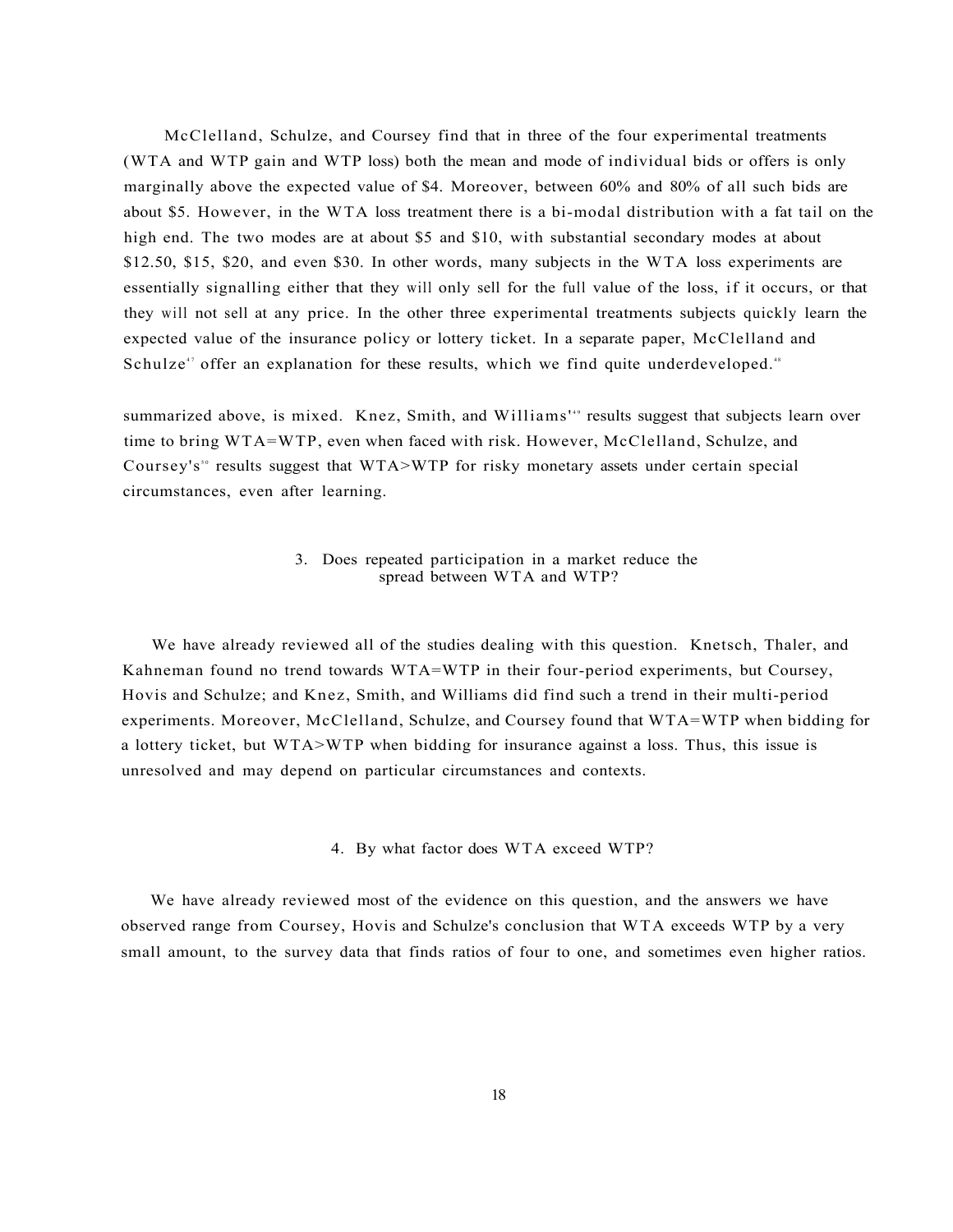#### 5. Unhelpful Experimental Designs

Brookshire and Coursey<sup>5</sup> conducted two surveys and one experiment designed to test whether WTA>WTP for adding more trees to a new park located in the City of Fort Collins, Colorado. They contacted homeowners surrounding the site of the new park and showed the homeowners an artist's rendition of how the park would look with different numbers of trees. Those homeowners who were asked about their willingness to pay were shown pictures of the park with 200, 225, and 250 trees. Those who were queried about willingness to accept compensation saw pictures of the park with 200, 175, and 150 trees.

The WTA survey first showed the pictures to the homeowners and then asked the subjects "What minimum dollar amount would your household be willing to accept to decrease the base plan to 175 trees under this one time payment?" Brookshire and Coursey repeated the question, but with a decrease to 150 trees. The WTP subjects were asked "What maximum dollar amount would your household be willing to contribute to a fund to increase the base plan from 200 to 225 trees under this one time payment?" The question was then repeated, but with an increase to 250 trees. These questions were hypothetical, in the sense that no money was actually collected or paid, and the park's tree density did not depend on the homeowners' answers.

The second type of hypothetical survey utilized a "Smith auction." The Smith auction begins by telling a group of people, in this case the homeowners, that they are participating in a group decision. Every homeowner surveyed (in the WTP version) was asked to submit an offer to pay for expanding the number of trees in the park to 225 or 250, and was told that all other homeowners being surveyed were also being queried. Brookshire and Coursey continue:<sup>52</sup>

The interview team explained that there were three possible outcomes depending on the sum of the payments from the households. First, if the sum of the payments was less than the cost of the additional trees, the base plan [200 trees] would not be expanded and the household would pay nothing. Second, if the sum of the payments equaled the cost of the additional trees, the base plan would be expanded and the household would pay exactly the amount it had offered. Third, if the sum of the payments was greater than the cost of the additional trees, the base plan would also be expanded. However, the household would not have to pay the full amount it offered. The offers in this case would be proportionally scaled back so that their sum exactly equaled the cost of the trees. Numerical examples of all three cases were provided to the respondent.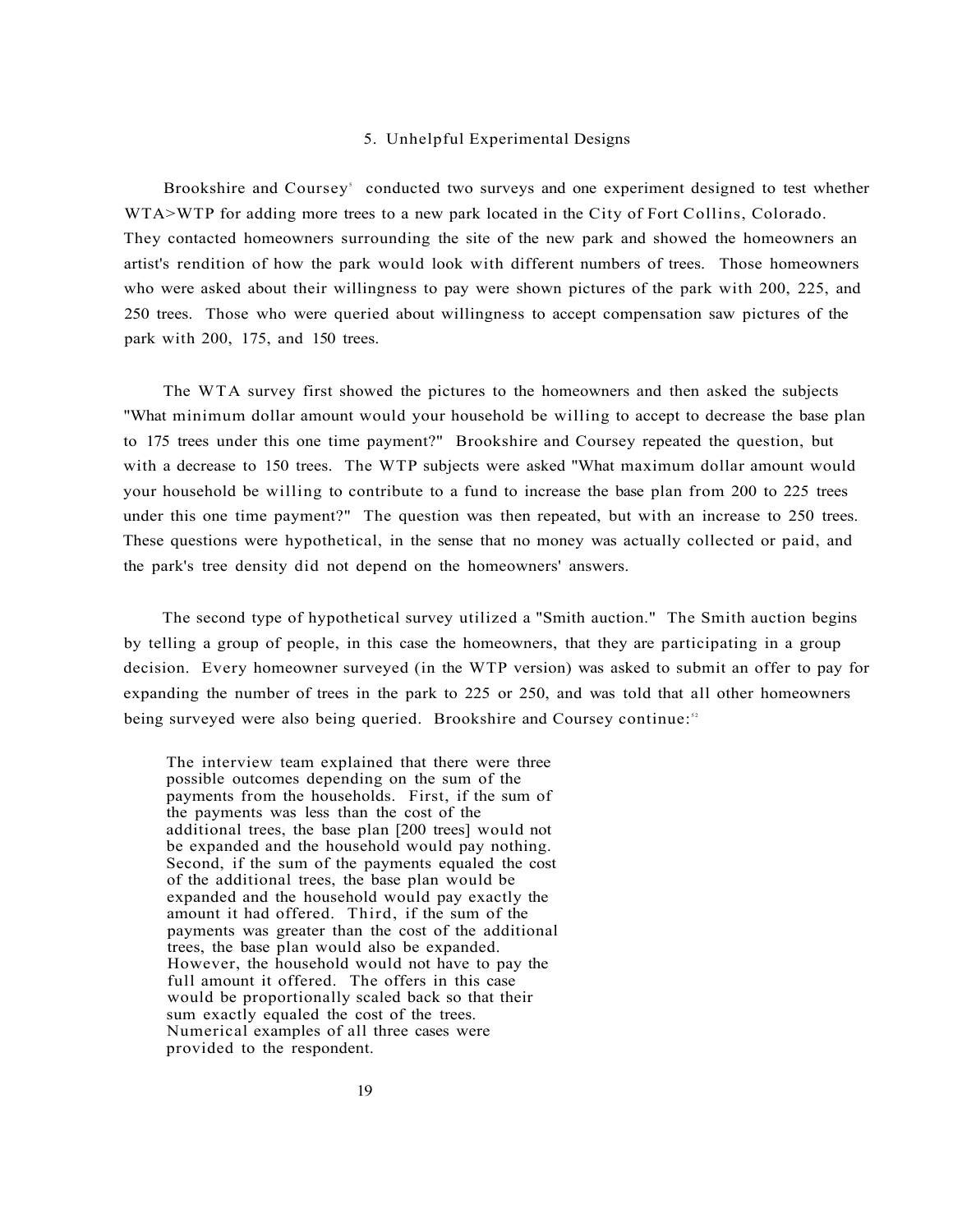After explaining the three possibilities to the homeowners, Brookshire and Coursey told them the cost of increasing the number of trees from 200 to 225 and asked "What maximum dollar amount would your household be willing to contribute to a fund to implement this expansion?"<sup>33</sup> Brookshire and Coursey then told the homeowners how much it would cost to increase the number of trees to 250 and asked the WTP question again.

To gather data about WTA Brookshire and Coursey did essentially the same thing, except that homeowners were told how much money would be saved by decreasing the number of trees to 175 or 150, and then were asked what was the minimum payment they would require to agree to the reduction. There were three analogous possible outcomes: the sum of the payments sought could exceed the cost savings, in which case there would be no reduction in the number of trees; the sum of the payments sought could exactly equal the cost savings, in which event the number of trees would be reduced and the homeowners would be paid their requested amounts; or the sum of the payments sought could be less than the cost savings, in which case the number of trees would be reduced and each homeowner would get more than his requested compensation. The responses from this survey, like the responses from Brookshire and Coursey's first survey, were hypothetical. No one actually paid or received money, and the number of trees in the park was unaffected by the homeowners' responses.

Last, Brookshire and Coursey ran an experimental test of the possible divergence between WTA and WTP in which they implemented a Smith auction, similar to the one described above, except that the consequences of subjects' responses were real, not hypothetical. Participants in the WTP experiments were asked to submit bids indicating the maximum they were willing to pay for increases in the number of trees. If the sum of the bids was greater than or equal to the cost of increasing the number of trees, the experiment stopped and the cost of increasing the number of trees was collected from the participants. If the sum of the bids was less than the cost of increasing the number of trees, participants were asked to submit new bids. The bidding process was repeated up to 5 times if the cost was not covered at first. If, at the end of the fifth trial, the bids still totalled less than the cost of increasing the number of trees, the experimenters terminated the experiment, collected no money, and implemented no increase in the number of trees. Participants in the WTA experiments were asked to indicate the minimum amount they would have to be compensated to accept decreases in the number of trees. If, by the fifth trial, the requests totalled less than or equal to the cost savings from reducing the number of trees, the experimenters paid the homeowners for the reduction. In all, "...\$1500 was ultimately contributed to the city of Fort Collins' Parks and Recreation Department for use in purchasing trees for Troutman Park."<sup>54</sup>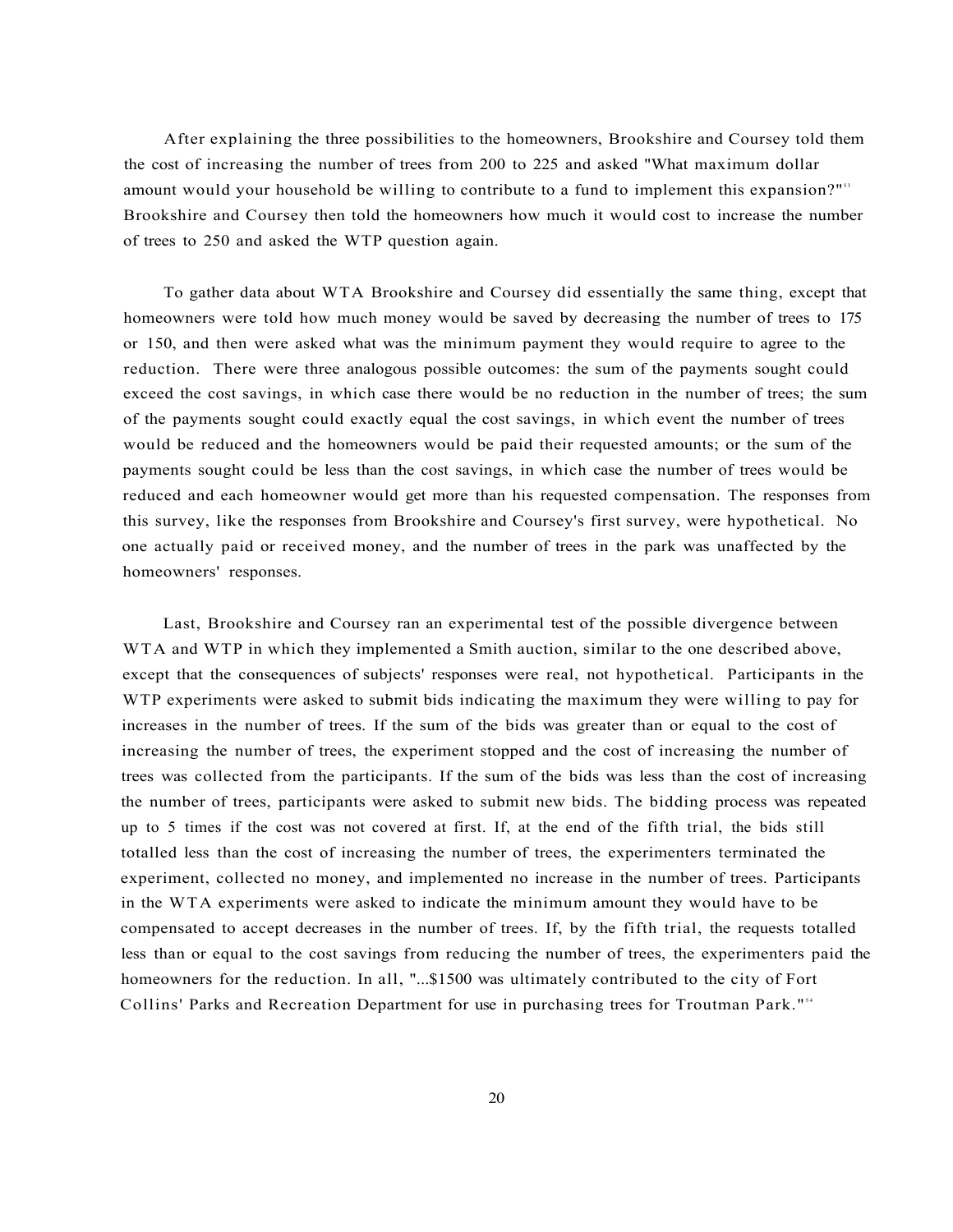However, there was no guarantee that the funds would be used to change the number of trees in the park.

Brookshire and Coursey found that WTA greatly exceed WTP in the first and second surveys. In the first survey the WTA/WTP ratio exceeded  $60/1$  for increments of 25 trees, and approached 90/1 for increments of 50 trees. The second (Smith auction) survey produced even more extreme results; WTA exceeded WTP by vast margins. The experiment produced WTA values that were closer to, but still greater than, WTP. There was some tendency for the disparity to narrow by the final round for the 25 tree increments.

Do the Brookshire and Coursey experiments provide solid evidence of the relationship between WTA and WTP? Unfortunately, they do not, because the structure of their surveys and experiment compared different things for purposes of comparing WTA and WTP. The WTA measures were computed on the homeowners' willingness to accept only 175 or 150 trees in the park, while the WTP measures were for increases to 225 or 250 trees. The central question in this paper is whether WTA>WTP for the same good. To see why Brookshire and Coursey's experiment may be defective, consider a hypothetical homeowner who values trees in the park according to the following schedule:

| Value         |
|---------------|
| S<br>$\theta$ |
| 2,000         |
| 3,000         |
| 3,500         |
| 3,525         |
| 3,545         |
|               |

Moreover, WTA=WTP for all of these values. The Brookshire and Coursey methodology, however, would determine that this homeowner has a WTP =  $$25$  for an increase of 25 trees over 200 and \$45 for a 50 tree increase, but has a WTA of \$500 for a 25 tree decrease **below** 200 and \$1,500 for a 50 tree reduction. Thus, they are measuring a disparity between WTA and WTP for different commodities. For that reason, this experiment can only be taken as suggestive of some difference between WTA and WTP, because its results may be quite consistent with WTA=WTP. Because of the ambiguity in interpreting the Brookshire and Coursey experiment, we will not discuss it in the other sections of this paper. However, despite the ambiguity in interpreting Brookshire and Coursey's results, the general results summarized above suggest the possibility that WTA>WTP for some kinds of goods (or bads).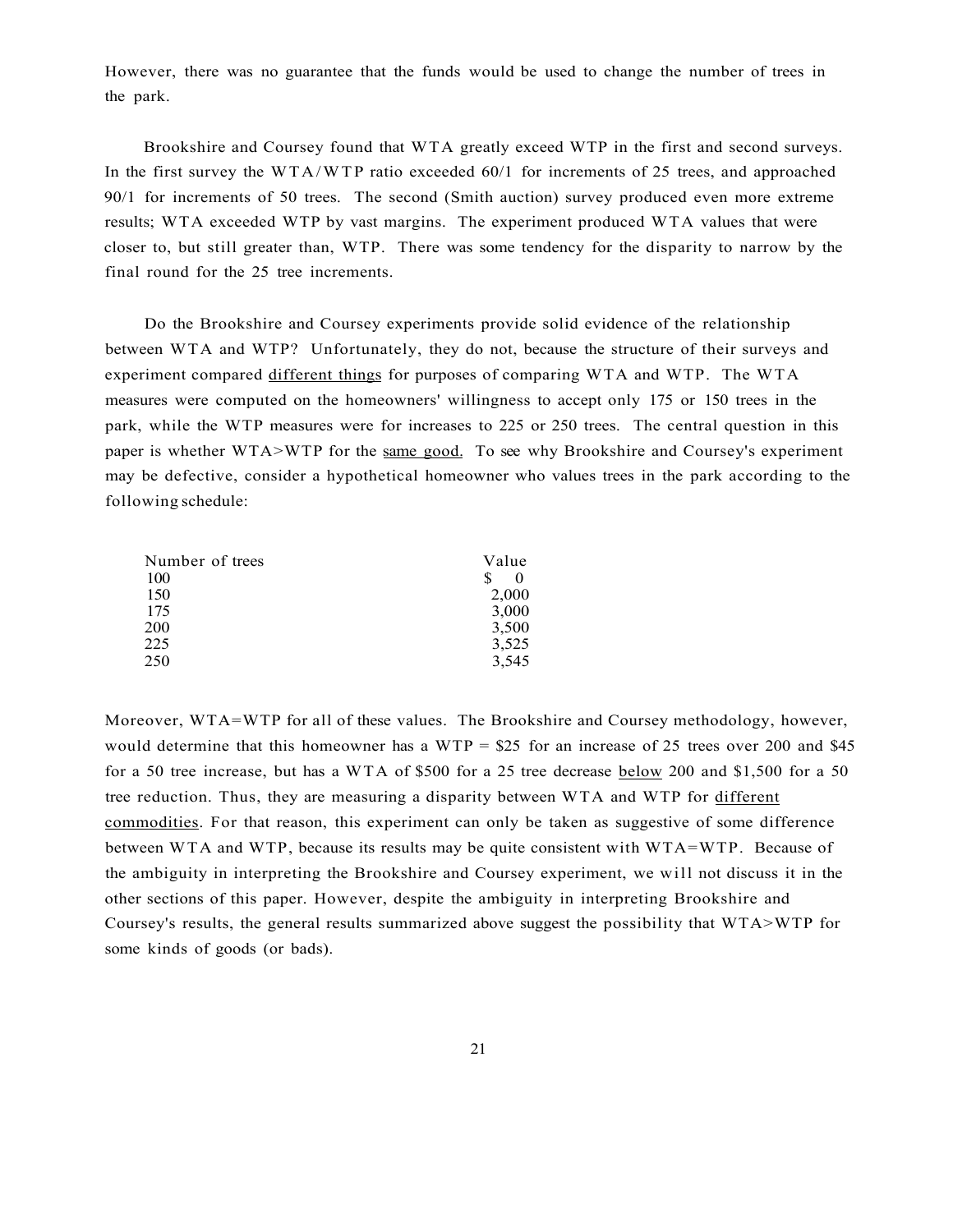Knetsch and Sinden<sup>55</sup> conducted experiments involving lotteries in consumer goods. In one experiment they gave lottery tickets to 76 subjects and offered one half of the subjects the opportunity to sell the tickets back to the experimenter for \$2, while the others were required to pay \$2 to keep their tickets. Subjects knew that the winner of the lottery would get "either \$70 worth of merchandise vouchers redeemable at a local variety store or, at the choice of the winner, \$50 in cash."<sup>56</sup> They claim that, if WTA=WTP and if wealth effects are so small as to be negligible, we would expect about the same number of people to pay \$2 to keep the ticket as decided to sell the lottery ticket for \$2. If WTA>WTP, however, fewer should sell the lottery ticket. Knetsch and Sinden observed that 19 of 38 subjects agreed to pay \$2 for their lottery ticket, but only 9 of 38 agreed to sell the ticket back. Knetsch and Sinden ran four other sets of experiments, similar in design to the one described above. In all but one of the experiments, the results suggested to Knetsch and Sinden that WTA>WTP. The exception was consistent with the hypothesis that WTA=WTP.

They<sup>57</sup> also ran an experiment that suggested to them a divergence between WTA and WTP for securities representing lotteries. They assembled 52 subjects and paired them off. One person in each pair received an envelope. The subjects were told that approximately one third of the envelopes contained \$1, one third \$2, one third \$5, and one envelope contained \$20. The subjects were then allowed to sell their envelopes. Using their earlier argument, if WTP=WTA, we would expect about 13 sales to occur in the 26 pairs. However, if WTA>WTP, we would expect to see far fewer than 13 trades. They observed only 5 trades.

Their results may be suggestive of WTA>WTP, as they claim, but there is an equally plausible explanation consistent with WTA=WTP. Suppose, for example, that WTA=WTP for each individual, but the mean WTA=WTP is greater than \$2.00. Figure 1 illustrates a normal distribution of WTA=WTP, with a mean of \$4.00. Asked to indicate whether they are willing to buy at \$2.00, more than half the participants respond positively, because more than half are willing to pay \$2.00 *QT*  more. However, asked to indicate whether they are willing to sell at \$2.00, less than half respond positively, because half are only willing to sell for \$4.00 or more. Any distribution with a mean greater than \$2.00 will yield similar results. This experimental design could only conclusively show WTP>WTP if we knew the mean WTP was less than or equal to \$2.00.

# [Figure 1 about here]

Knetsch and Sinden<sup>58</sup> designed another experiment to measure the disparity between WTA and WTP. Unfortunately, it is subject to the same critique as their experiment described immediately above. In this experiment, each of 128 subjects was given a ticket to a lottery in which the winner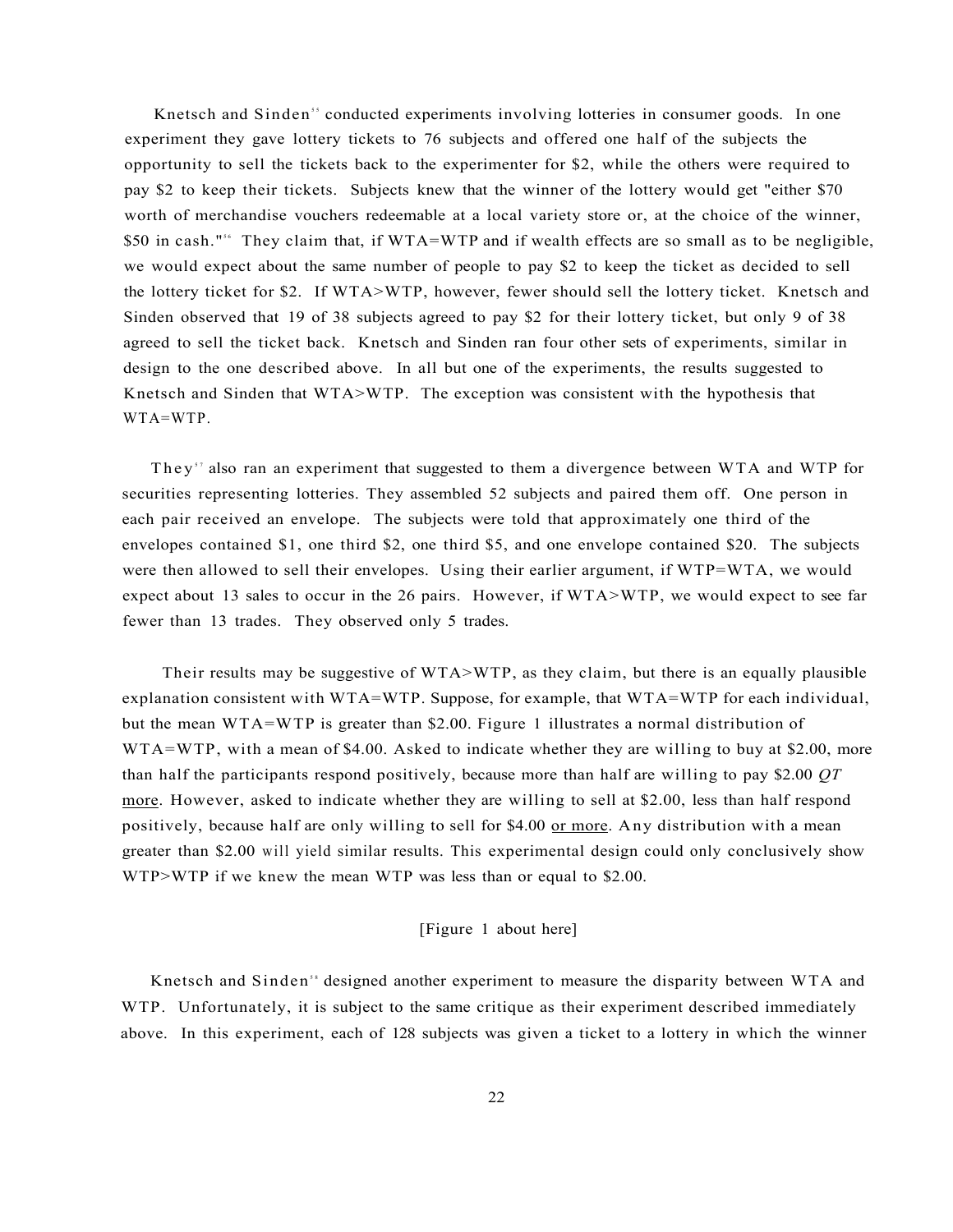would be given \$90 in bookstore vouchers or \$70 in cash. One half of the subjects were required to pay to keep the tickets, while the others were offered cash to give the tickets back. The buyers were divided into four equally sized groups and were required to pay \$1, \$2, \$3, or \$4 for the ticket. The sellers were also divided into four equally sized groups and were offered \$1, \$2, \$3, or \$4 for the tickets. More subjects refused the compensation offer than agreed to pay for the tickets, supporting their earlier evidence. They also calculated an expected value for WTA and WTP from this data, by calculating the probability that an individual chosen at random would be willing to accept varying levels of payment, and by calculating the probability that a randomly chosen individual would be willing to pay various amounts of money. They then multiplied the probabilities times the amounts (\$1, \$2, \$3, \$4) to get an expected value. They estimated that WTP  $= $1.28$  and WTA = \$5.18.<sup>59</sup> Thus, their evidence is consistent with the survey evidence that estimates WTA is 4 to 5 times greater than WTP.

This experiment suffers from the same problem as Knetch and Sinden's other work. If subjects' WTA (= WTP) valuations are normally distributed with mean greater than \$2.50, Knetch and Sinden's design will erroneously conclude that  $WTA > WTP$ . The calculations of the size of the difference are also flawed.

#### III. Explanations for the Evidence

In this section of the paper we review several explanations for the evidence presented above. One of the explanations has already been discussed and is based on a reinterpretation of the wealth effect. The other explanations fall into two groups. First, there are psychological theories representing alternatives to the mainstream economic assumption that individuals mentally convert all of their noncash holdings into cash and then choose, from all possible combinations of goods and services that they can afford, the one that maximizes their utility. All of these alternative explanations are more elaborate than the mainstream economic assumption, but their power is undercut by the need to categorize events, on an ad hoc basis, into separate psychological categories. In addition to a reinterpretation of wealth effects, we examine prospect theory, value (or preference) uncertainty, existence values, using a maximin choice rule for WTA for losses, the need to "close" transactions, and the "endowment effect." Second, we also consider the possibility that respondents either interpret WTA and WTP questions in fundamentally different ways or misrepresent their true preferences to experimenters.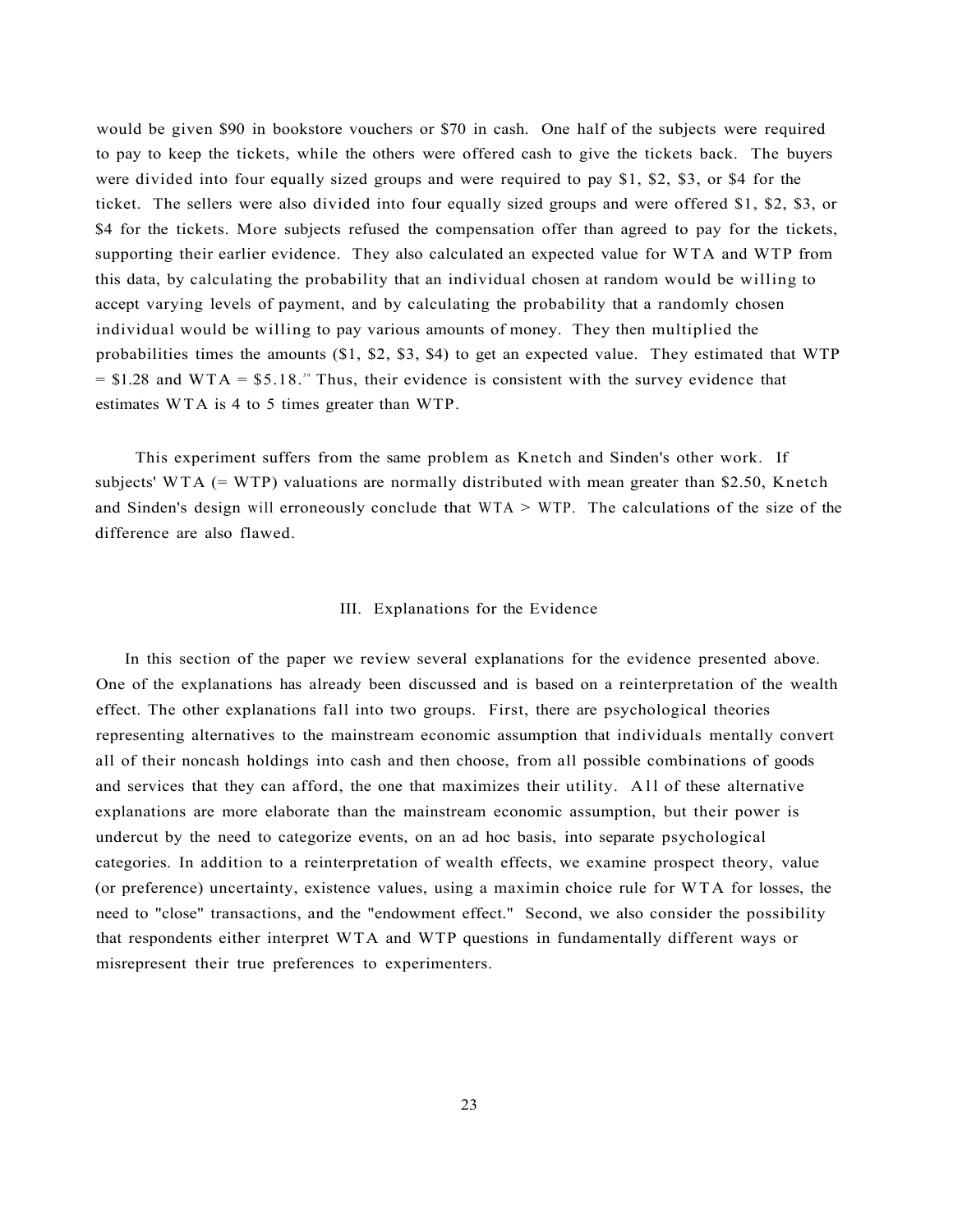### A. Wealth Effects

As discussed above in conjunction with the work of Knetsch, Kahneman, and Thaler<sup>60</sup>, real differences between WTA and WTP could be the result of a wealth effect associated with ownership, which is consistent with the value of the good owned. To reiterate, a person who can, for example, view the Grand Canyon without smog might very well be willing to pay more to preserve that unobstructed view than the same person who did not have such a view would be willing to pay, even though he or she would be willing to pay the same amount under the same circumstances.

Figure 2 illustrates how such an income effect could be quite large. Figure 2 shows a set of indifference curves for clean air and other goods for a representative consumer. The consumer has  $G<sub>1</sub>$  of other goods to consume. If the consumer is endowed with relatively pristine air, he or she is at point B, consuming  $G_1$  other goods and enjoying  $A_1$  amount of clean air. However, if the consumer is endowed with relatively dirty air, he or she is at point C, on a lower indifference curve, still consuming  $G_1$  other goods, but breathing  $A_2$ . Asked to name the minimum he or she would accept to move from  $A_1$  to  $A_2$ , the consumer endowed with pristine air would say  $G_2 - G_1$ . With  $G_2$  in other goods, the "wealthier" consumer is able to remain on the same indifference curve  $(U_1)$  breathing dirtier air. However, if the same consumer were endowed with dirty air, he or she would say that  $G_1 - G_3$  was the maximum he or she would be willing to pay to improve air quality from  $A_2$  to  $A_1$ . With  $G_3$  other goods and clean air  $(A_1)$ , this "poorer" consumer is on the same indifference curve  $(U_2)$  breathing cleaner air. Notice that WTA>WTP for a consumer whose preferences accord with the standard economic model of consumer preference.

# [Figure 2 about here]

The above point was made in a recent article by Hanemann<sup>61</sup>, who goes on to show that the difference between WTA and WTP can get very large if income elasticity is positive and the elasticity of substitution between clean air and other goods is very small. In the limit, as "...substitution elasticity goes to zero, the difference between WTP and WTA goes to infinity for any positive income elasticity.<sup>62</sup> In other words, if the elasticity of substitution between clean air and other goods were zero, a person would be willing to pay nothing to obtain cleaner air but demand an infinite compensation to give it up. This happens because an individual with a zero elasticity of substitution is not willing to substitute one good for another if he or she is to stay on the same indifference curve. Thus, endowed with dirty air, he or she will sacrifice no amount of other goods to obtain cleaner air. Any sacrifice of other goods moves the consumer to a lower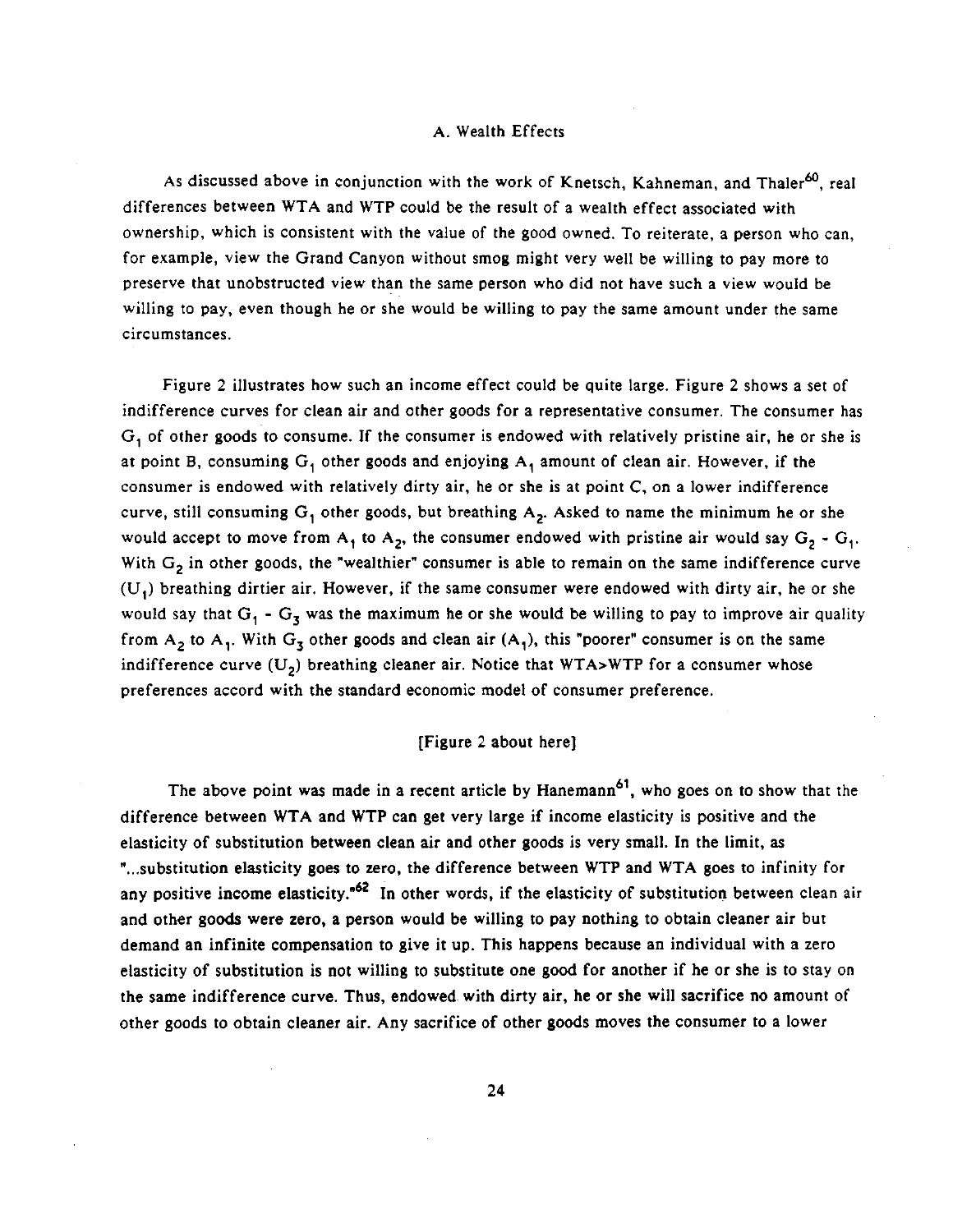indifference curve. In contrast, endowed with clean air, no amount of other goods will compensate for a deterioration in air quality. Any sacrifice of air quality moves the consumer to a lower indifference curve.

Hanemann's point is illustrated in Figure 3. The assumption of zero elasticity of substitution is captured by the "square" indifference curves. A consumer endowed with relatively pristine air maximizes utility at point D, consuming  $G<sub>3</sub>$  other goods and enjoying A<sub>3</sub> amount of clean air. However, a person endowed with relatively dirty air can only maximize utility at point E, consuming  $G_4$  other goods and breathing  $A_4$  clean air. Asked to state WTA for a reduction in air quality from  $A_3$ , to  $A_4$ , the consumer imagines himself or herself at point D and realizes that no amount of other goods can compensate for any reduction in air quality. On the other hand, asked to state WTP for a comparable increase in air qualtiy, the same consumer imagines himself or herself at point E and realizes that no improvement in air quality can compensate for a loss of goods. Comparing points D and F, holding goods fixed at  $G_3$ , the consumer's WTP to move from  $A_4$  to  $A_3$ is  $G_3$  -  $G_4$  (putting the consumer at point H), but his or her WTA to move from A<sub>3</sub> to A<sub>4</sub> is infinite.<sup>63</sup>

#### [Figure 3 about here]

#### B. Prospect Theory

Prospect theory was developed by Daniel Kahneman and Amos Tversky to explain choice in risky situations." Kahneman and Tversky posit that individuals have a value function defined with respect to the status quo.<sup>55</sup> This value function has the shape pictured in Figure 4, which indicates that the value of the status quo is zero, the value function for gains is positive and concave, and the value function for losses is negative, convex, and more steeply sloped than the value function for gains.

#### [Figure 4 about here]

This value function implies that a loss and a gain of equal size will not produce equal amounts of pain and pleasure; the loss will be felt more acutely." It also implies that a person will be risk averse over gains and risk seeking with respect to losses.<sup>57</sup> Although the empirical research underlying the development of prospect theory has been strongly criticized on a number of grounds,<sup>\*</sup> we ask only whether it adds anything to explaining the disparity between WTA and WTP.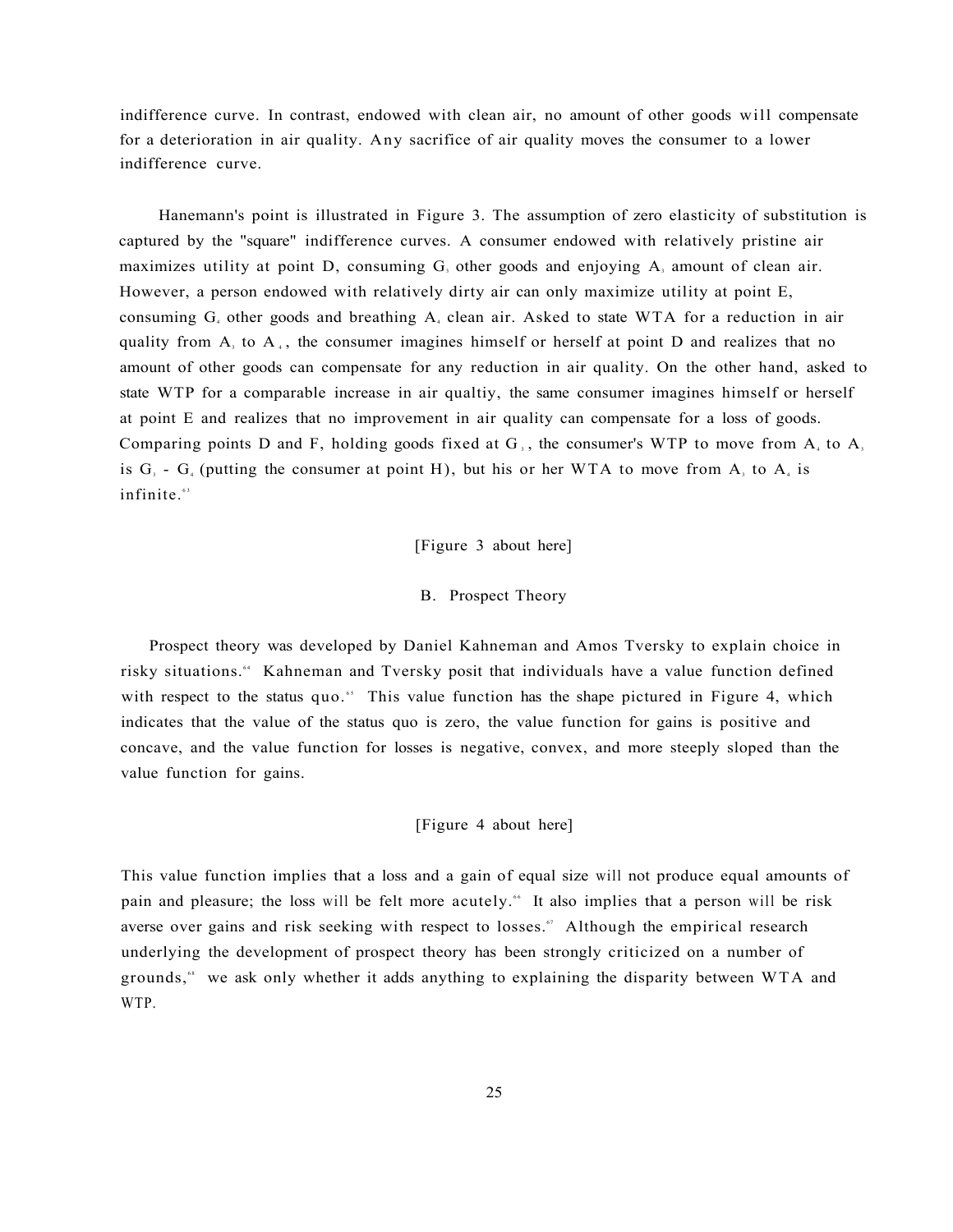Prospect theory has been adapted, first by Thaler<sup>®</sup>, and then by Knetsch, Thaler, and Kahneman<sup>70</sup> to explain why WTA>WTP. The match is not perfect, however, because prospect theory was developed to explain the behavior of people facing risky choices about money, and the adaptation is about goods. The common theme, however, is that losses loom larger than gains. They argue that this theme can help explain why WTA would exceed WTP. If someone already owns a good and is offered money to part with it, he regards the potential sale as the loss of the good. If he does not own the good, however, and is considering purchasing it, he will view the potential purchase as a gain of the good. Because losses loom larger than gains, the individual will demand more to part with a good he already owns than he will be willing to offer for the same good. In other words, WTA>WTP.

Richard Thaler has also adapted prospect theory, suggesting that WTA exceeds WTP because of the difference between received income and opportunity cost. In order to buy a good an individual must use out-of-pocket money (termed "received income"). To keep a good already owned, an individual must spend money he or she would have received had the good been sold (termed "opportunity cost").<sup>71</sup> Thaler claims that people weight received income more than opportunity costs, and that this difference in weighting causes people to spend opportunity costs more freely. Thus, a person would be willing to pay more in opportunity cost to keep a good he already possesses than he would be willing to spend in received income to acquire the good. As a consequence, WTA>WTP. Thaler refers "to the underweighing of opportunity costs as the endowment effect."<sup>2</sup> The causes of the endowment effect, however, escape explanation or exploration. In essence, the endowment effect is identical to prospect theory's value function, and needs some additional explanation to be useful. Hence, without more work, the endowment effect fails as an explanation for  $WTA > WTP$ .

The adaptation of prospect theory's value function to explain  $WTA > WTP$  is no more than an elaborate way of saying that the same general theory of value has power at predicting both the disparity between WTA and WTP and choices made in other (often risky) situations. But the principle that losses loom larger than gains is itself unexplained. And it is very close to simply saying, "WTA is greater than WTP." A deeper explanation would center on psychological needs, or perhaps sociobiological advantages of acting in accord with prospect theory. For example, a sociobiological theory would center on possible survival advantages of treating gains and losses differently. Perhaps when humans were hunter-gatherers, living at the edge of survival, significant losses of any sort raised the threat of death and the attendant failure to transmit one's genes to the next generation. Gains, on the other hand, might have produced no symmetrically greater chance of transmitting genes. Hence, from a genetic standpoint, perhaps losses "hurt" more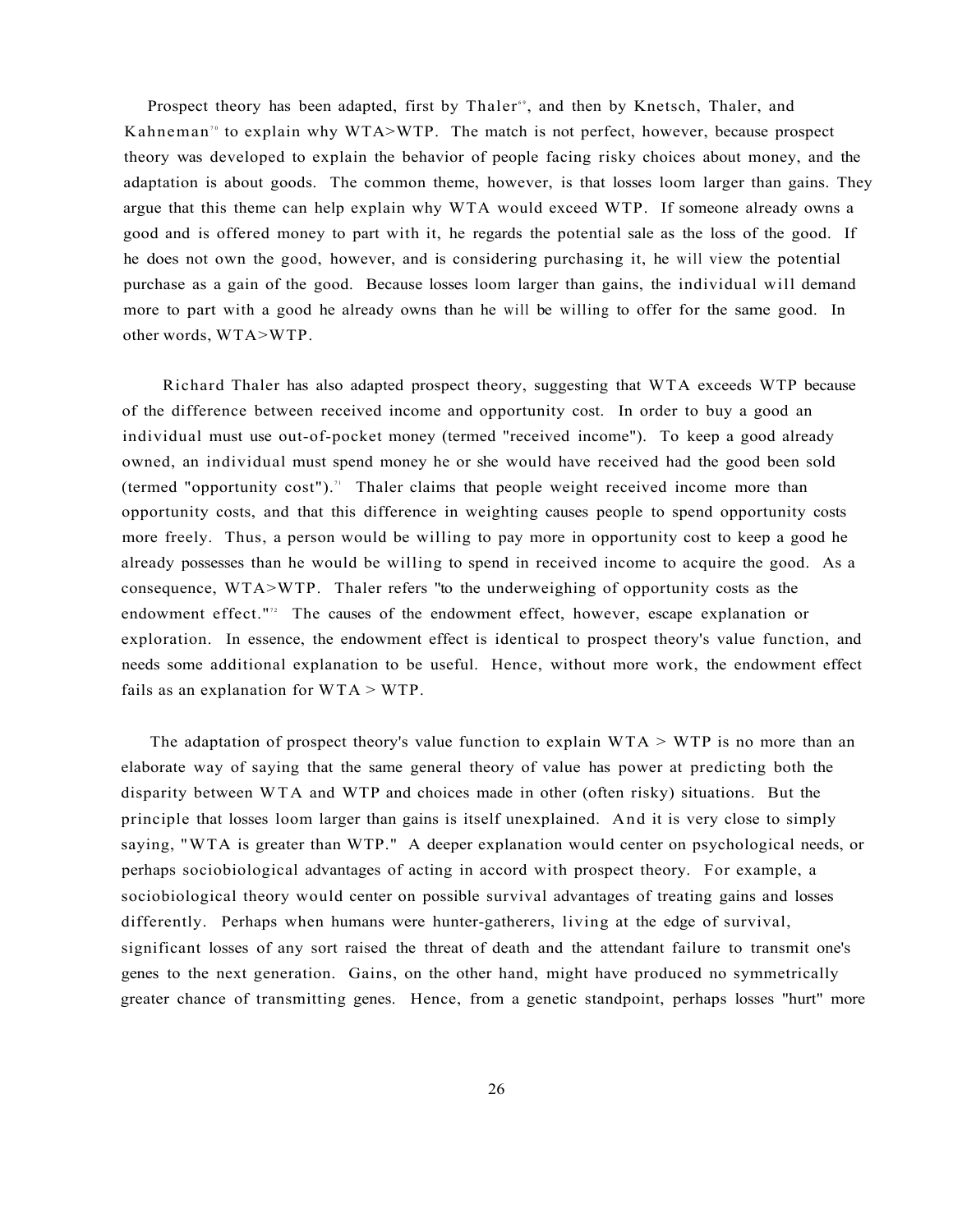than gains of equivalent size. This would explain why humans might evolve so that their decision processes reflect a value function that is steeper for losses than for gains.

We could also reconstruct prospect theory and the endowment effect as a new explanation of  $WTA > WTP$  by relying on Margaret Radin's adaptation of Hegel's theory of property.<sup>74</sup> Radin posits that some property becomes bound up with the individual's personality to such an extent that the person regards the property as part of his personhood. Examples of such goods include one's wedding ring, favorite clothes, paintings and other decorations in the house, and, perhaps, the house, itself. Before a good is purchased it has no such status; it is merely a fungible marketplace commodity. But after the good is acquired it can gain such status.

Radin's observation can help explain why WTA exceeds WTP. If Ronald is going to buy a hat in the marketplace he will regard hats as fungible commodities. He will be willing to pay up to some maximum amount, WTP. On the other hand, if Ronald already owns a hat he will regard it as an expression of his personality, as a part of him. When someone tries to buy that hat from Ronald, he will view parting with the hat as parting with some of himself, and demand more money, WTA, to do so. Hence, WTA>WTP.

Radin's theory of property and personhood might help explain the results involving coffee mugs, pens, and perhaps the right not to taste SOA, but it does not explain why some experiments observed a difference between WTA and WTP for securities representing only the rights to cash flows. An d for Radin's theory to explain the coffee mugs, pens, and SOA experiments, the integration of marketplace goods into personality must take place very quickly, for in Knetsch, Thaler, and Kahneman's experiments the subjects had ownership of the goods for only a few minutes before they were asked to reveal WTA and WTP.<sup>75</sup>

Other, more complex explanations, would be required to fully explain the shape of the value function in prospect theory. These explanations would be very useful in understanding empirical data and assessing its normative impact. However, until someone proffers a reasonably rich set of underlying explanations for prospect theory as it applies to the disparity between WTA and WTP, prospect theory will remain a primitive explanation.

Prospect theory also has another major problem: in many circumstances it is not clear whether a change in ownership is a gain or a loss.<sup>76</sup> For example, assume that a grandmother tells her devoted granddaughter that when the grandmother dies she will leave her necklace to the granddaughter. Should the necklace be regarded as "owned" by the granddaughter, so that if someone offers, while grandmother is still alive, to pay the granddaughter cash immediately in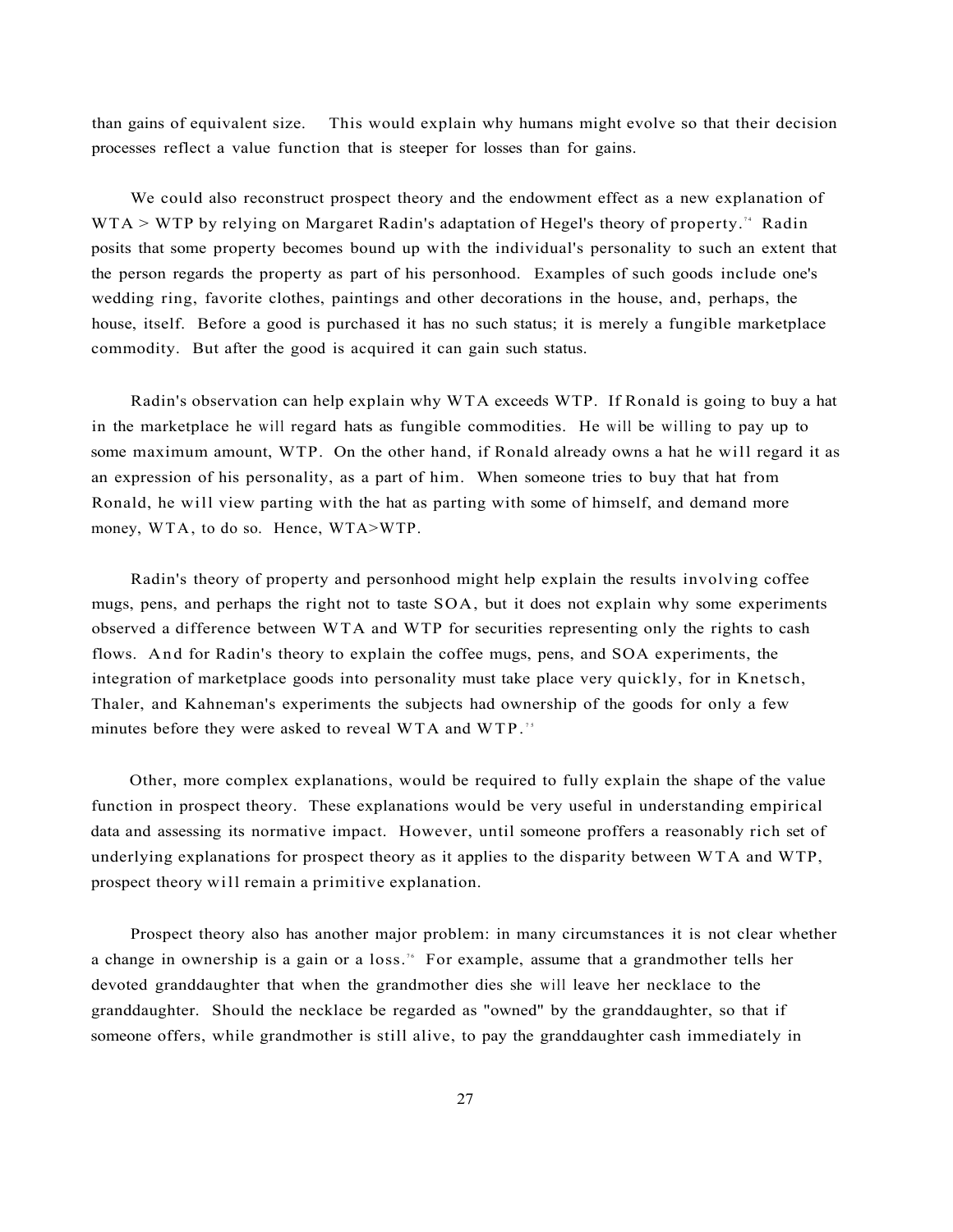exchange for the necklace when the grandmother dies, the granddaughter will demand WTA? Or is the necklace as yet unacquired, so that the granddaughter will take less? The answer is by no means clear. Or, for a second example, assume that a person enters into a contract to buy a car at a good price from a dealership, delivery to be made in one month. Before delivery is made the dealer goes bankrupt and the contract is cancelled. Will the car buyer regard the car as a loss, or as a foregone gain? We cannot know from prospect theory.

Applying prospect theory to exchanges of goods for money presents another similar problem. Since the purchase of a good represents a loss of money and the sale of a good represents a gain of money, it is not clear what are gains and what are losses. If prospect theory applies particularly to money, then selling a good is a gain and buying a good is a loss. It seems that prospect theory could be adapted quite conveniently to explain any observed divergence between WTA and WTP.

In sum, prospect theory provides little help, at the present time, in understanding why WTA>WTP. First, we have no general explanation of why the value function is shaped as it is. Second, on a more practical level, prospect theory cannot help us either sort losses and foregone gains or even identify losses and gains. And until we can confidently characterize such situations, prospect theory's power will be limited. Until that time, we must rely on intuition, perhaps derived from introspection, to produce these characterizations.

# C. Closing Transactions

Mark Kelman has suggested that people view an exchange as a psychological unit, and that there is a need to complete these psychological units by finishing transactions." This is most obvious, he says, as a way to explain why people do not ignore sunk costs. Kelman uses an example of someone who has paid \$100 to join a tennis club, develops a bad elbow, and continues to play through the pain, even though he would not play tennis if he had not paid \$100 and tennis were available at no charge. This consumer is acting irrationally, according to traditional utility theory, because the \$100 is a sunk cost, gone forever and irrelevant to any new decision. However, Kelman says, the consumer's behavior can be explained by the need to "close" transactions. "Consumers try to 'close' transactions: \$100 was spent on tennis, and the consumer wants \$100 of tennis value."<sup>78</sup>

The need to close transactions can also help to explain why WTA exceeds WTP, Kelman claims. Once a person has acquired a good he has closed the transaction. When a buyer offers to buy the good the person must consider reopening the old transaction. The psychological need to close transactions, however, militates against this. Only if the person receives a large price for sale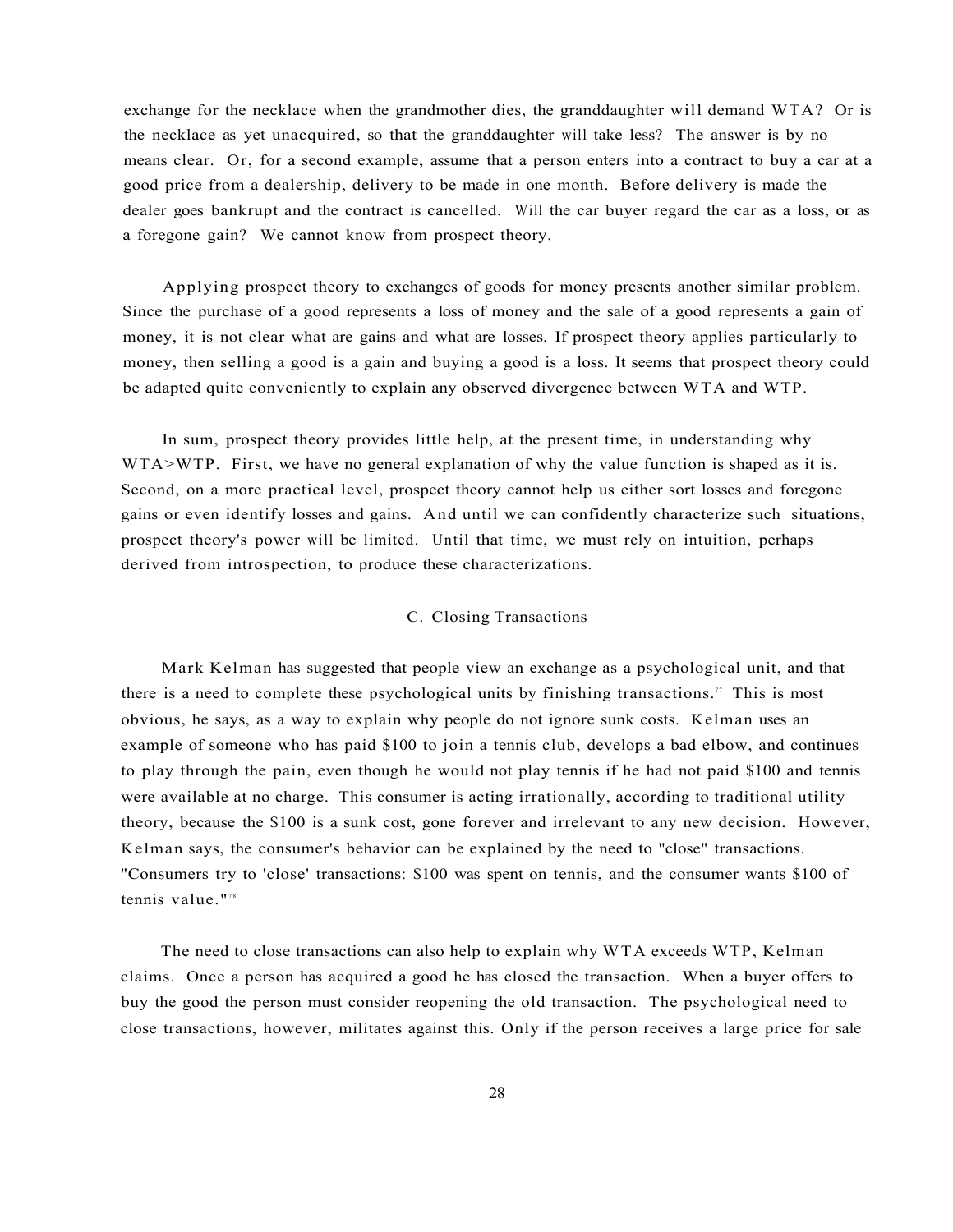of the good will the psychic cost of reopening an old transaction be compensated. In contrast, when the same person is considering buying the same good, no transaction yet exists, and hence there are no psychic costs associated with making an offer for the good. As a result, Kelman says, WTA>WTP.

Kelman's theory provides a good start at explaining some, but not all, of the results. The theory has most power at explaining results involving consumer items, such as coffee mugs or pens, where consumers habitually purchase the item, consume it, and do not resell it. The theory would seem to have less to say about securities, which are aquired only for the instrumental purpose of making money, possibly by reselling the security if that seems most profitable. But even in the case of consumer items, Kelman's theory applies to experimental settings only if the experimental gifts of coffee mugs and pens count as closed transactions.

Outside of the experimental setting Kelman's theory suffers from similar difficulties. To use Kelman's theory we need a definition of "transaction," together with a way to recognize whether the transaction is closed or open. For example, assume that Ronald offers to buy a hat from George for \$10, and George says that he will "think it over." Under contract law it is clear that no agreement has been formed, but this does not tell us whether or not Ronald has entered a psychological transaction. If Ronald has entered into a psychological transaction he may have a need to close it. If so, after a day or two it will be worth his while to offer more money to close the deal. Otherwise, not. Even if we somehow knew whether or not Ronald has entered a "transaction" we would need to know how to recognize closed or open transactions. For example, if George agrees to sell Ronald the hat can the transaction then be considered closed, or do we need to wait until George delivers the hat, or perhaps until Ronald inspects the hat for defects and satisfies himself that there are none? For present purposes, Kelman's closing transaction theory works by using intuitive answers to all of these questions.

#### D. Value (or Preference) Uncertainty

Heiner<sup>"</sup> proposed a theory which has implications for understanding the disparity between WTA and WTP. He suggested that if preferences are uncertain, information is unreliable, or an individual's ability to process information is unpredictable, economic agents tend to develop behavioral rules of thumb and institutions, which generate predictable economic outcomes, despite the underlying uncertainty. Sometimes these predictable economic outcomes appear to be the result of agents behaving "as if" they are making maximizing decisions and sometimes they do not. One of • on the non-maximizing outcomes on which he focusses is discussed in the literature by Arrow and Kunreuther, et. al., \* and studied experimentally by McClelland, Schulze, and Coursey. \* In this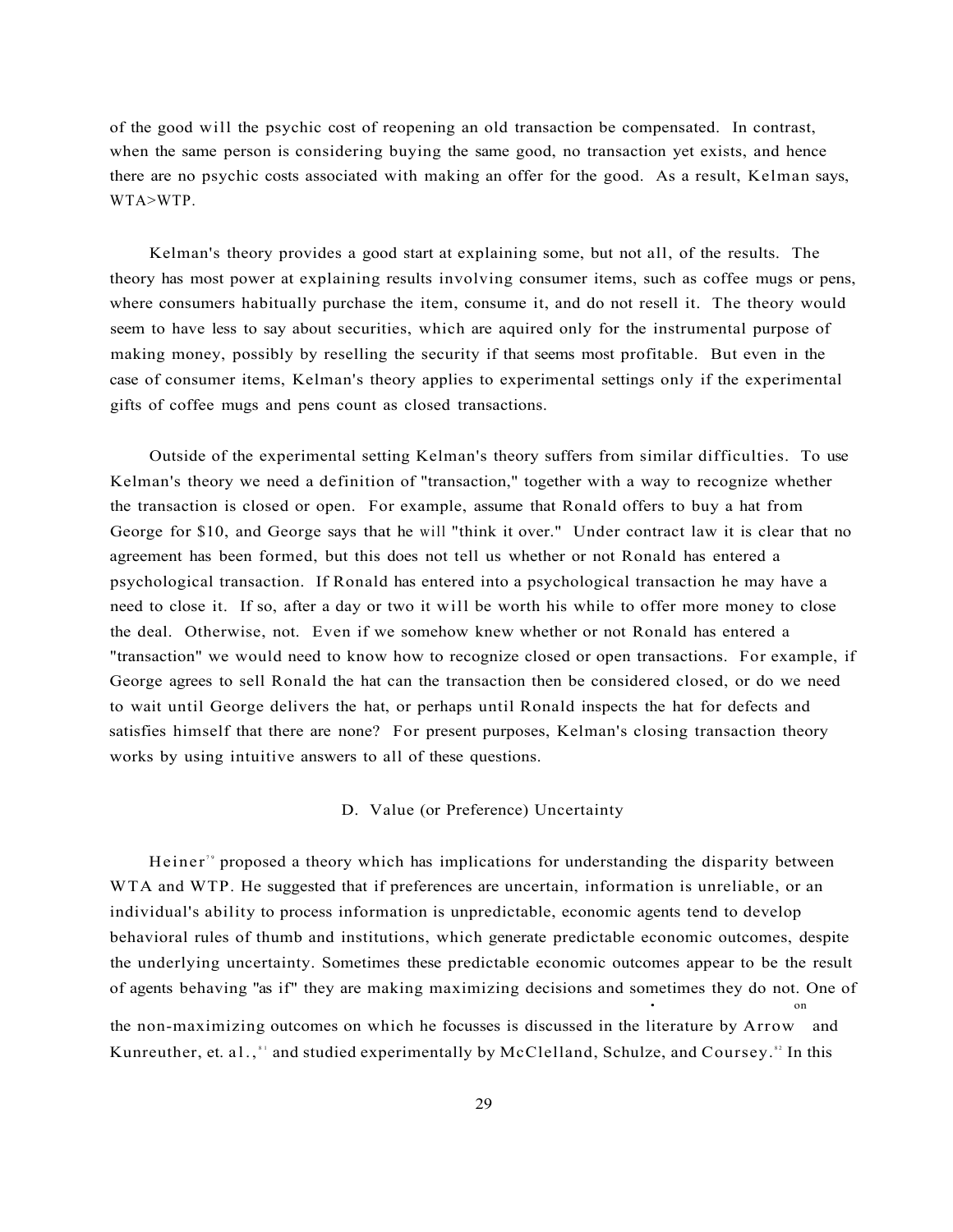well-documented choice anomaly, people will insure against relatively high probability hazards at actuarially fair prices, but will either not insure against very low probability hazards even at extremely favorable prices or pay more than an actuarially fair price. In the field, people have to be subsidized to buy flood insurance in places where floods are relatively rare. In the laboratory, McClelland, Schulze, and Coursey found mean bids for insurance generally equal to the expected value of the loss for loss probabilities between .2 and .9. At a loss probability of .01, however, 25% of the subjects bid zero and almost as many bid twice the expected value.

Bishop, Heberlein and Kealy<sup>33</sup> suggest a way in which preference uncertainty might lead to a divergence between WTA and WTP. They claim that when people are asked about WTA, they state amounts that are very high so as to "play it safe." By stating a high WTA, respondents are choosing an amount "at which they are relatively certain they really would sell. However, this theory also fails to explain the persistence of WTA>WTP in a market setting, because it contains no explanation of how the uncertainty is resolved when a genuine final offer is tendered. Unless this mechanism resolves uncertainty differently for buying and selling, the theory cannot explain the experimental results.

# E. Explanations Suggesting True WTA Equals WTP:

#### 1. Misrepresentation

One possibility, suggested by Knetsch, Thaler, and Kahneman<sup>85</sup> is that individuals habitually misstate WTA as greater than WTP because they are rewarded for doing so in many contexts, and that these habits carry over into contexts where there are no such rewards. If this explanation has some power, we should observe WTA moving closer to WTP in a market setting. Once the subject is confronted with a genuine final offer in a real market, there are no longer any gains from misrepresentation.<sup>86</sup>

As discussed above," the evidence on convergence in a market setting is mixed. Coursey, Hovis, and Schulze<sup>38</sup> and Knez, Smith, and Williams<sup>39</sup> find that WTA and WTP do converge when the good in question is the right to avoid tasting SOA or a security, respectively. However, Knetsch, Thaler, and Kahneman<sup>90</sup> come to the opposite conclusion for small consumer goods. McClelland, Schulze, and Coursey<sup>91</sup> find that WTA converges quickly to WTP for uncertain gains, but does not converge at all for uncertain losses. Boyce, et. al.<sup>32</sup> find that WTA converges "close" to WTP for a Norfolk Island pine which will not be destroyed, but does not converge at all for a pine which will be destroyed if sold or not purchased.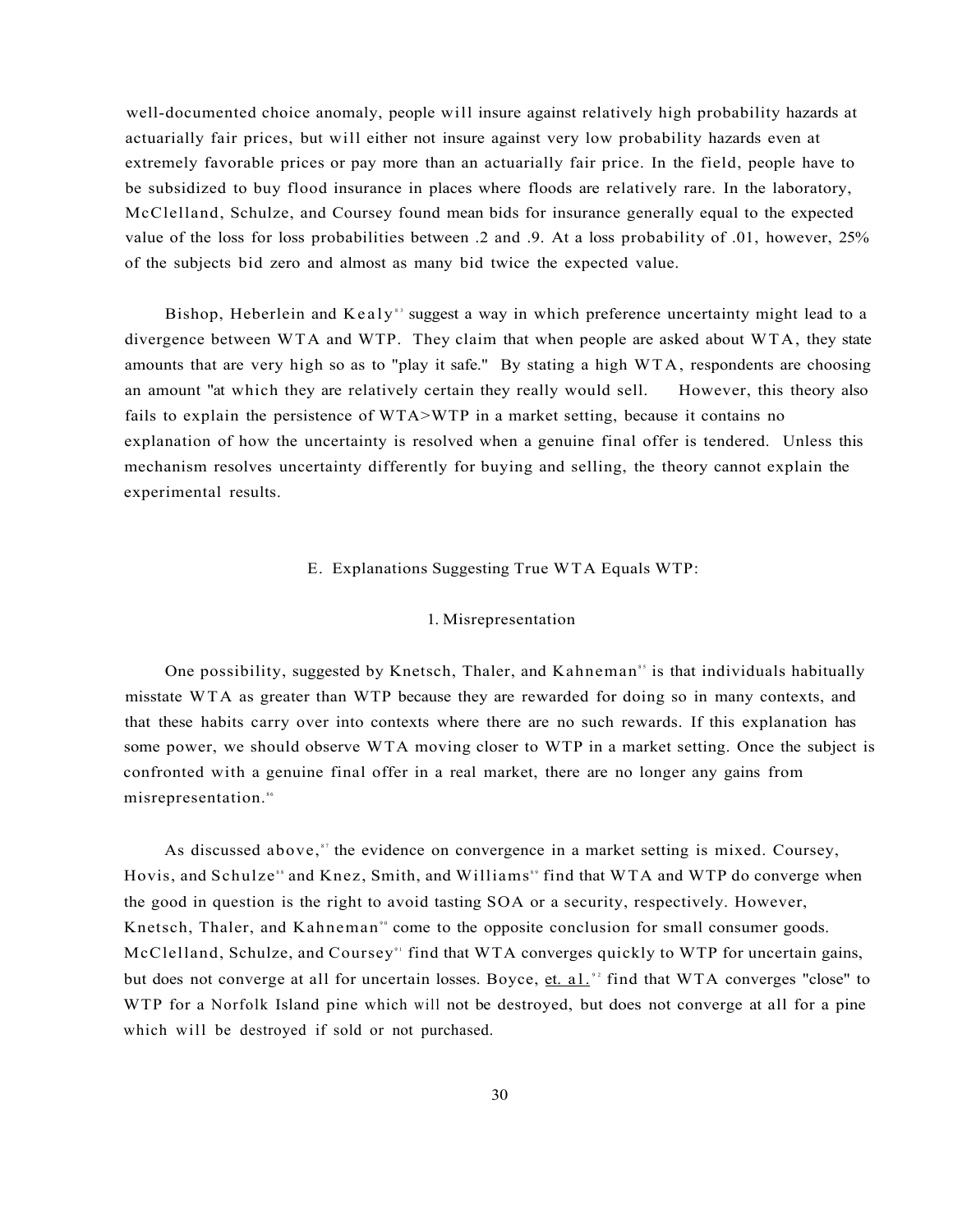#### 2. Experimenters Frame Questions Incorrectly

In hypothetical surveys, respondents might interpret WTP and WTA questions as legitimately asking for different responses. For example, suppose an individual has a normal downward-sloping demand for a good, as shown in Figure 5. When asked for willingness to pay, the individual thinks of some number of units being sold and responds with the lower, shaded rectangle. This is the amount he or she would have to pay to obtain the good in a competitive market. When asked for willingness to accept compensation, on the other hand, the individual responds with the entire consumer's surplus over those units (the area under the demand curve). This total includes the shaded rectangle and the cross-hatched upper triangle. While this area also represents the true maximum willingness to pay, the individual either does not interpret the WTP question as asking for consumer's surplus or does not want to reveal the maximum willingness to pay to a surveyor.

# [Figure 5 about here]

While this explanation may help to understand why survey responses to WTP and WTA questions are sometimes different, it also has problems for understanding how to interpret those differences. First, in many surveys it is not clear in what units a good is denominated. The surveyor may think the individual is being asked for WTA and WTP over one unit, while the individual may interpret in terms of multiple units. If each individual assumes a different number of units, there is no comparability across respondents. Second, it does not explain why subjects lowered WTA over the course of Coursey, Hovis, and Schulze's<sup>33</sup> auctions or why they gave WTA=WTP in McClelland, Schulze, and Coursey's<sup>34</sup> WTA/gain auctions. Why would they interpret the questions differently in one kind of WTA experiment and the same in another? Also, it fails to explain those experiments in which there were many fewer transactions than we would have anticipated.

#### IV. IMPLICATIONS

We will discuss two different types of implications from the WTA, WTP experiments. First, the positive implications center on differences in observed behavior." The differential between WTA and WTP may suggest that both Coasian bargaining and organized markets may work differently than previously thought. Second, the normative implications are those dealing with which options policy makers think society ought to choose.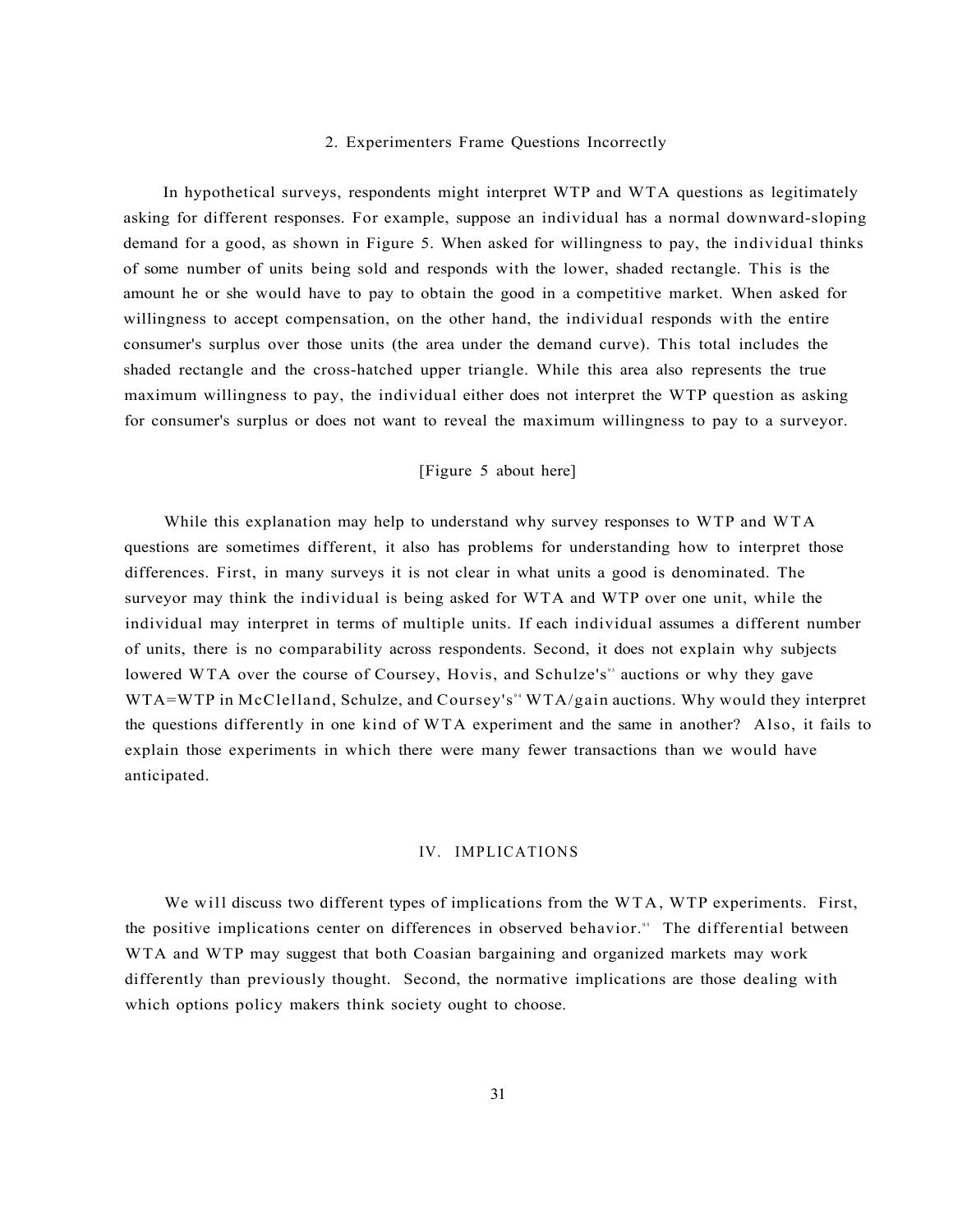#### A. Positive implications

# 1. The Coase Theorem

In two-person bargaining situations, WTA exceeding WTP would tend to reduce the number of voluntary trades. In particular, if two parties are bargaining over a right, and if each party's WTA is greater than the other party's WTP, no trades can take place. In such circumstances, a buyer would be unable to offer enough money to persuade the owner to part with the right. For example, assume that George owned a hat and Ronald wanted to buy it. George's WTA=\$15, but his WTP=\$10. Ronald's WTP=\$11 and his WTA=\$16. Ronald would offer at most \$11 while George would accept no less than \$15, and no trade would occur. On the other hand, if Ronald owned the hat he would accept no less than \$16, while George would offer no more than \$10. In such circumstances, the right to the hat is "sticky"; it stays wherever it is."

A profit-maximizing entrepreneur might change the preceding scenario significantly, however. Assume that Geraldine knew of George and Ronald's WTA and WTP. If Ronald owned the hat she could do nothing to make money. But if George owned the hat, she could pay George \$15, allow Ronald to use the hat as if he owned it, and then later threaten to take the hat away. If allowing Ronald to use the hat were to raise his valuation of the hat from WTP to WTA, and some of the explanations (particularly the version of the endowment effect suggested by Radin's work) suggest that it would, Geraldine could get up to \$16 in exchange for the hat. In this way, Geraldine could make a profit and, regardless of who started with the legal right to the hat, Ronald would end up with it. Further, if George knew the same things that Geraldine knew and had the same entrepeneurial skills, he could execute Geraldine's strategy himself. Hence, the Coase Theorem's invariance result might be restored in this simple scenario.

# 2. Markets

Recall that our simple model of organized markets involved supply and demand curves. The supply curve represented a graph of all the units that would be supplied in the market at each price. The demand curve represented a graph of all the units that would be demanded at each price. Consider the situation, depicted in Figure 6, in which two individuals, A and B, are exchanging units of a good for money. The vertical axis represents the unit price at which the good can be exchanged for money and the horizontal axis represents units of the good.  $Q<sub>r</sub>$  represents the total amount of the good available for exchange. At 0 on the horizonal axis, person B owns all of the good. Transfers from B to A are represented by movements to the right along the horizontal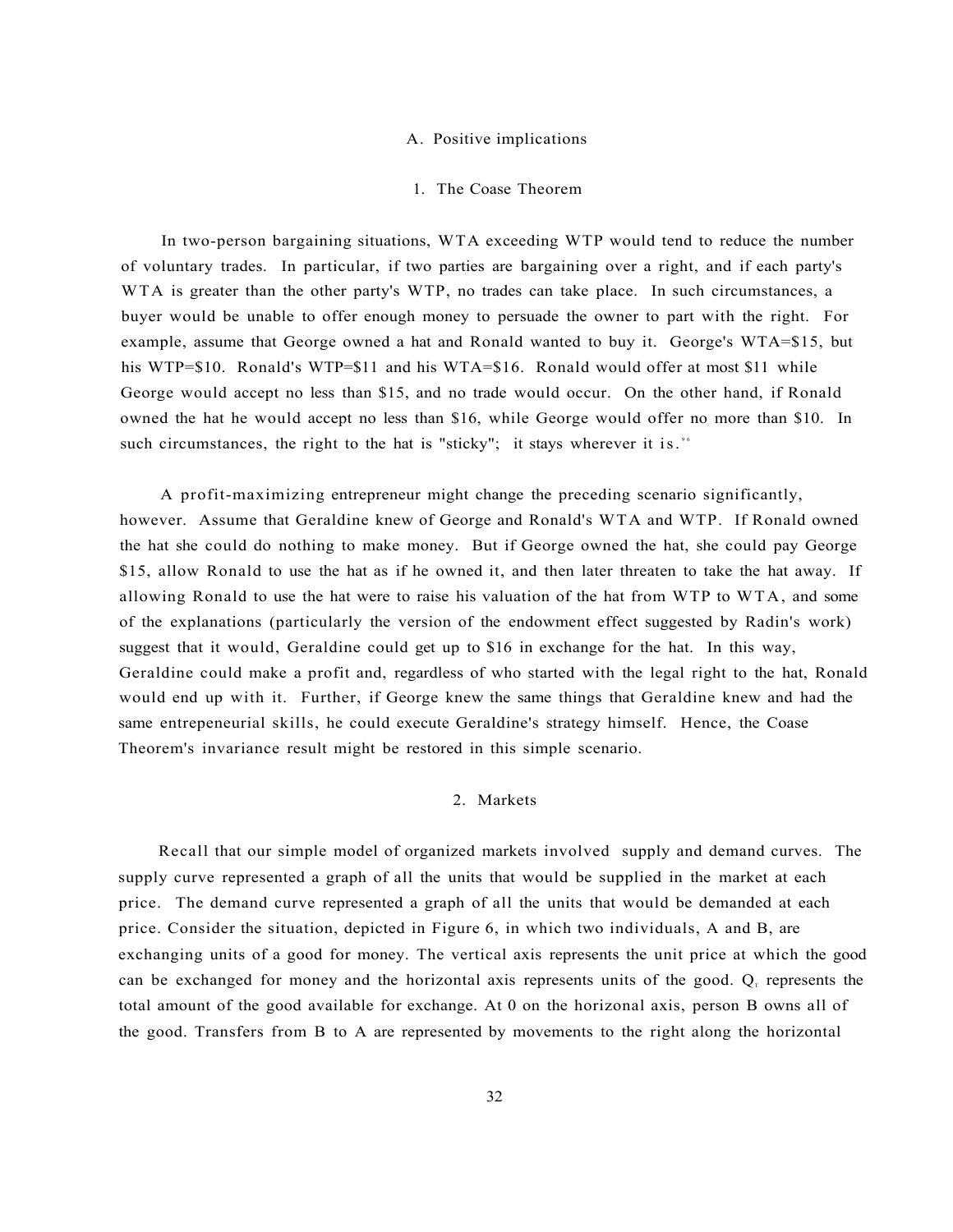axis. At  $Q<sub>r</sub>$  on the horizontal axis, person A owns all of the good. Transfers from A to B are represented by movements from  $Q<sub>r</sub>$  to the left along the horizontal axis. The baseline condition, in which WTA=WTP at every **Quantity** for both A and B is represented by the curves  $WTP = WTA$ . and  $WTA<sub>B</sub> = WTP<sub>B</sub>$ . The graph is set up with A as the buyer and B as the seller, but since  $WTP=WTA$ for each person the roles could be reversed without changing the outcome." The outcome, regardless of who owns the good to begin with, will be that A will end up with  $Q_A$  units and B will end up with  $Q_a$  units. The price for the units exchanged, regardless of who is buying and who is selling, will be  $P_{e}$ .

# [Figure 6 about here]

Now, suppose that  $WTA_A > WTP_A$  and  $WTA_B > WTP_B$ . This situation is depicted in Figure 7. The dashed WTP lines represent the baseline case illustrated in Figure 6 and the solid WTA lines illustrate the effect of WTA>WTP. Viewing the graph from left to right, A is the buyer, with the dashed demand curve  $WTP_A$ . B is the seller, with solid supply curve  $WTA_B$ . Now the equilibrium exchange finds B selling only  $Q_{\lambda}$ '< $Q_{\lambda}$  units to A at a higher price  $(P_{\lambda} > P_{\lambda})$ - Similarly, if we view the graph from right to left, B is the buyer, with the dashed demand curve  $WTP_{g}$ . A is the seller, with solid supply curve  $WTA_{\lambda}$ . Now the equilibrium exchange finds A selling only  $Q_{\mu}$ '< $Q_{\mu}$  to B at a price of  $P_e > P_e$ . Thus A ends up with more of the good, relative to the baseline case, if he or she owns it to begin with. Similarly, B ends up with more if he or she owns it to begin with. The final allocation of the good is not invariant to the initial distribution of rights.  $P_{\text{A}}$  might be greater than, less than, or equal to  $P_{s}$ . But, both prices will be higher than  $P_{s}$ , as long as demand is downward sloping (supply upward sloping) for both individuals. Thus, in general, fewer units are transferred at a higher price if WTA>WTP. These results — higher prices with fewer units tranferred from owners -- were derived assuming that the buyer and seller were price takers. If they were price seekers in the full sense of that term, we might reinvent the George/Ronald/Geraldine scenario discussed above. But the price taking assumption seems appropriate for extending these results to markets.

# [Figure 7 about here]

The above discussion involving only two individuals extends immediately to competitive markets, simply by thinking of the individual supply and demand curve as market supply and demand curves. We offer two caveats. First, in a market, the equilibrium price and quantity are determined by the WTA and WTP of the marginal market participants. Thus, in a competitive market, it is possible for some participants to have WTA>WTP without that affecting market prices or transactions. As long as a sufficiently large number of participants have WTA=WTP for prices and quantities in the vicinity of the equilibrium we might never observe any reluctance to trade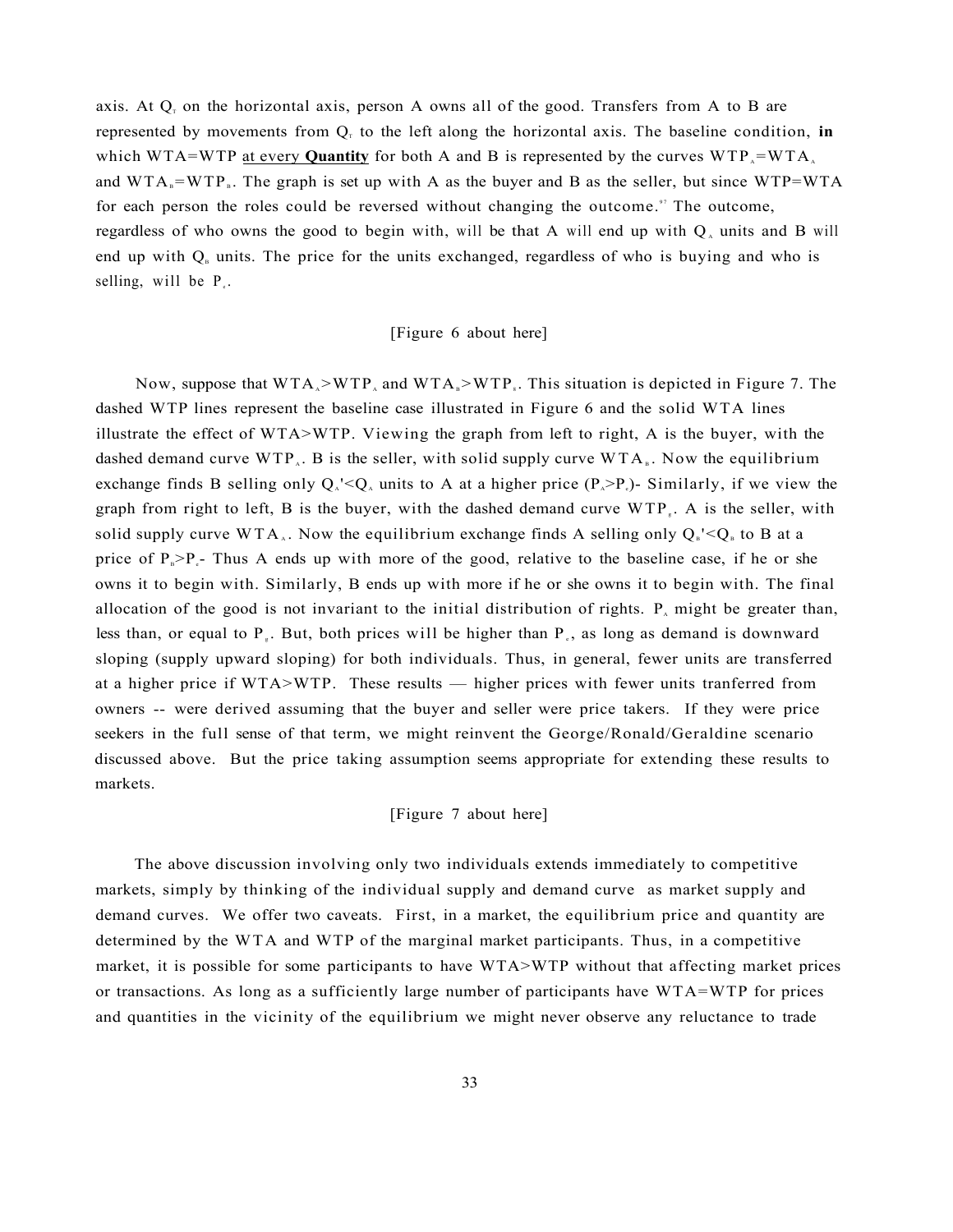from market data. However, if the marginal participants exhibit a reluctance to trade, we could observe the situation depicted in Figure 7. Second, the analysis assumes that  $WTA > WTP$  on both sides of the market. In many markets for new consumer goods, however, this is probably wrong. Sellers are firms, with  $WTA = WTP$  (we presume), while buyers are individuals. Hence, we have only to deal with the firms'  $WTP (= WTA)$  curve, and the individuals'  $WTP$  curve. But in other markets, such as the one for residential real estate, individuals are on both sides of the market in great numbers. In these markets the analysis applies.<sup>38</sup>

There may also be many implications for the analysis of political "markets." A quickly growing segment of political science analyzes politics from a rational choice perspective. Voters, political representatives, bureaucrats and interest groups all maximize their own welfare, subject to institutional constraints." Virtually all of this work uses some form of expected utility theory as the basis for human motivation. If gains and losses are treated differently, at least by voters, in many situations, the implications for the analysis of politics could be tremendous. A recent article by Roger Noll and James Krier represents the first tentative steps in that direction, attempting to gain some purchase on the politics of risk regulation, when voters are presumed to care more about losses than gains.<sup>100</sup> Such an analysis could be extended to explain the particular political salience of military base closings or factory closings (as opposed to failing to open military bases or factories), increases in the unemployment rate, and many other issues.

#### B. Normative Implications

In this section we will speculate on some more general normative implications of  $WTA$ WTP, suggesting that they may be extremely important.

#### 1. Resolving Disputes About Rights and Damages

The courts are often called upon to determine which side to a dispute has the legal right to engage in some particular activity. For example, if a homeowner were to sue a smelter for polluting the air, the court would have to determine whether the smelter had the right to pollute or the homeowner had the right to clean air before determining whether an injunction should be allowed<sup>101</sup> or any damages paid.<sup>102</sup>

Calabresi and Melamed suggest that such disputes over rights should often be resolved by estimating the level of pollution which maximizes the net benefits and then assigning the rights so as to minimize the transactions costs associated with enforcing that level of pollution. Net social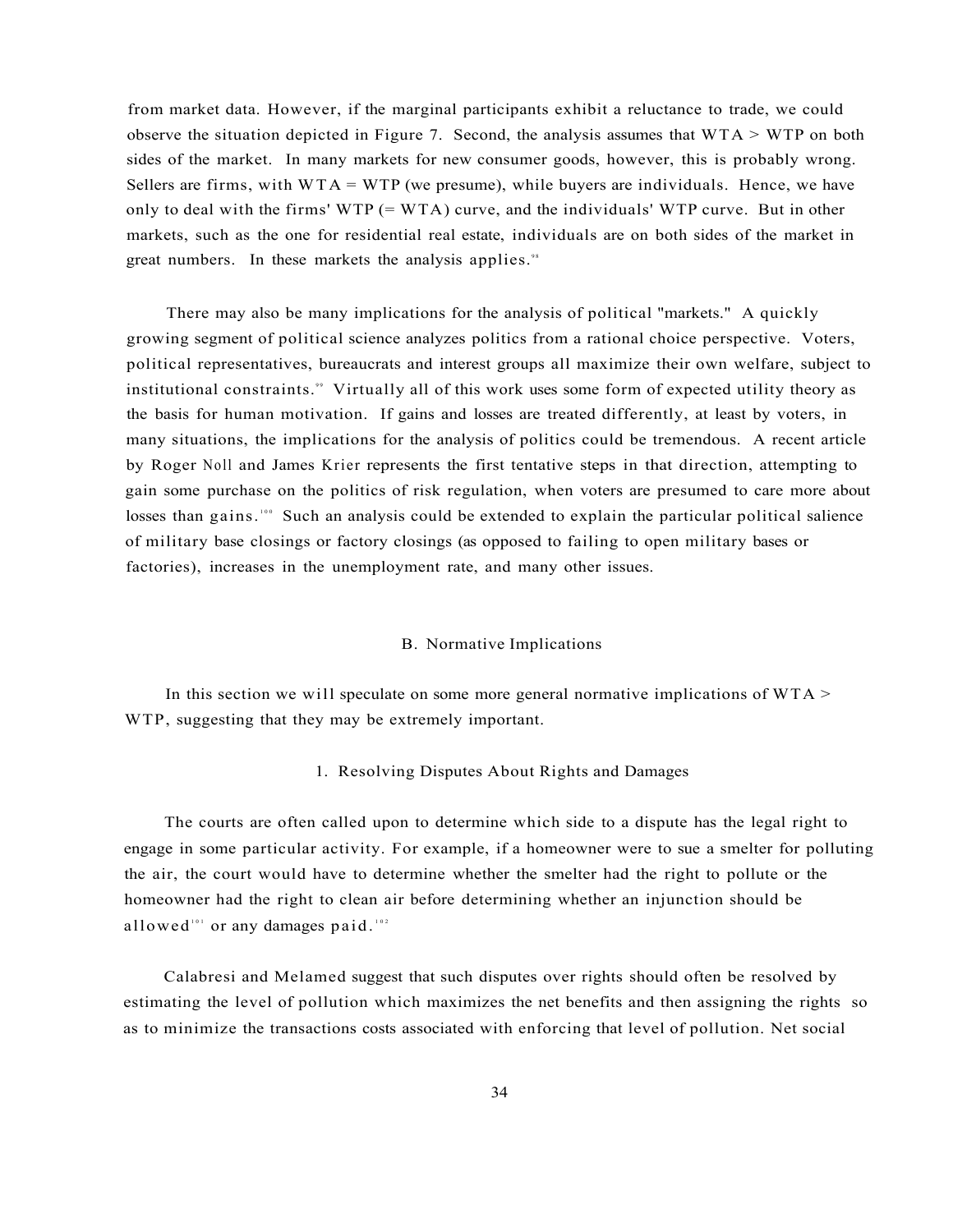benefits are estimated by subtracting the cost of reducing pollution from the benefits to the homeowner from reduced pollution. Net benefits are maximized when the marginal cost of further reductions in pollution exactly equal the marginal benefits.<sup>103</sup>

What is generally left out of this analysis is the possibility that WTA>WTP. If WTA>WTP, which value should be used to determine the benefit to the homeowner of reducing pollution in order to determine which side should have the right? For example, consider a situation in which the dirtiness of air is classified in parts per million (ppm) of particulate pollution. The air is currently dirty (1000 ppm) and the question is whether the smelter should be required to install scrubbers to reduce pollution to lOOppm and to compensate the homeowner for past pollution. Now, suppose the homeowner would require (WTA) \$1000 to accept that reduction in air quality if the air started at lOOppm, but would only be willing to pay (WTP) \$100 to effect that reduction in pollution if the air started out at lOOOppm. It will cost the smelter \$500 to install the scrubbers.

If we accept the status-quo as determining which side has the right (the air is dirty, implying the smelter has the right to pollute) then the cost of reducing pollution is greater than the gain and the decision should be no scrubbers and no compensation. The net benefit from installing scrubbers is \$-400. However, if the homeowner has the legal right to clean air, and if the legal right controls the choice of value, then the net benefit is \$500 and scrubbers should be installed. Moreover, the homeowner has incurred real damages in excess of the cost of pollution control in the past. Which analysis is correct? Neither, without knowing the allocation of rights a priori. Yet, the determination of net benefits is often a part of the process of determining rights. Such an analysis is decidedly circular when  $WTA > WTP$ .<sup>104</sup>

This circularity proves troublesome for particular legal doctrines that rely on estimates of net benefits. For example, when accidents produce damages, tort law frequently allocates losses through use of the negligence rule. One version of the negligence rule asks whether or not a defendant could have taken cost-justified steps to avoid the accident. That is, the defendant is negligent, and hence must pay for the plaintiffs damages (sometimes including pain and suffering), if the defendant could have taken steps to avoid the accident such that the cost of prevention was less than the expected savings in accident costs.<sup>105</sup>

The negligence rule is a bit easier to understand with an example. We will use the famous case of Bolton v. Stone,<sup>106</sup> in which Bessie Stone was hit on the head by a cricket ball hit over the fence at a club across the street from her residence. The batsman's blow was quite unusual; only a few balls had ever been hit out of the park before. Ms. Stone sued the club, claiming that its failure to put up a higher fence was negligent. In effect, Ms. Stone claimed that the cost of putting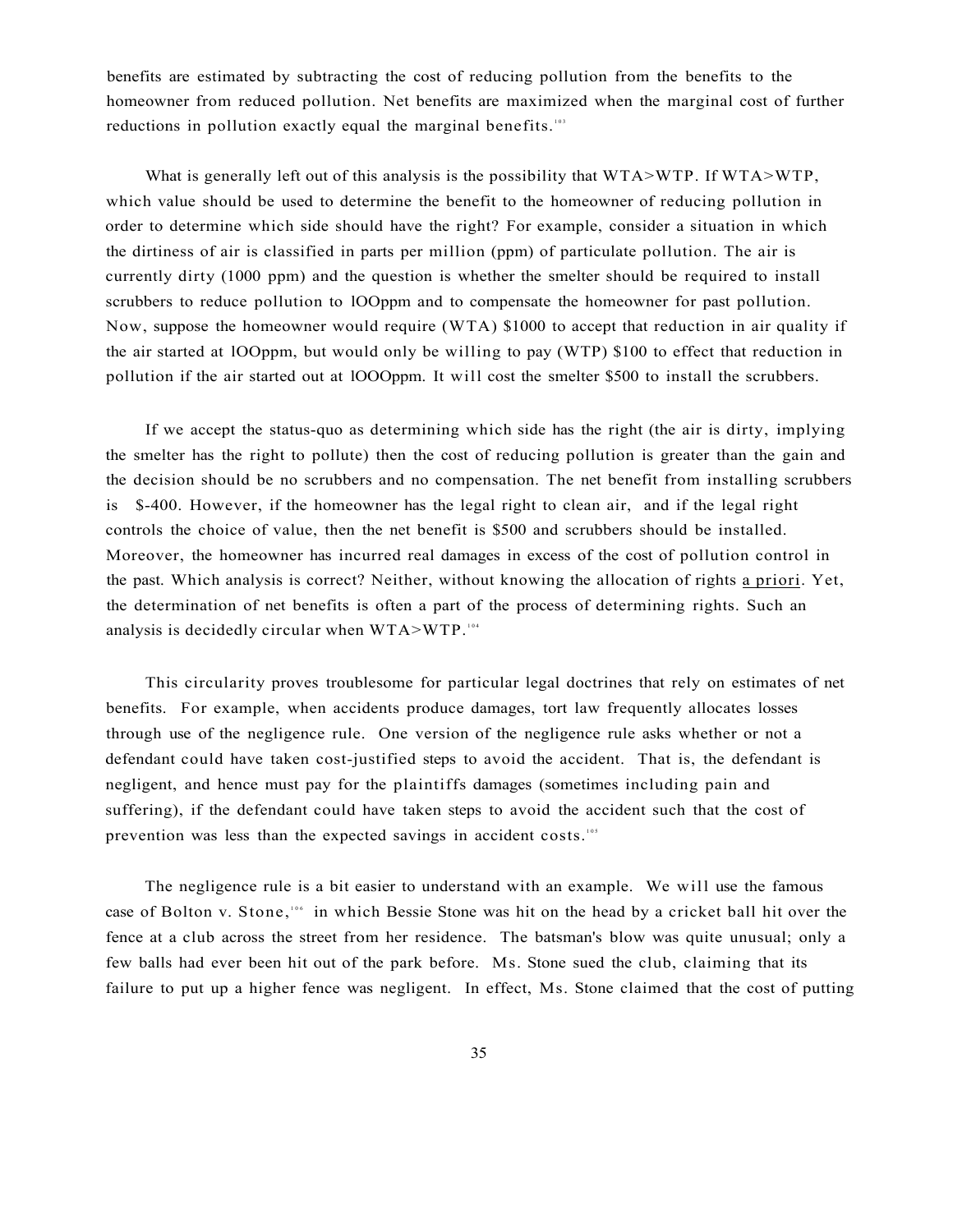up a higher fence would have been less than the expected reduction in accident costs to those standing in their front yards across the street from the club. Because the club was negligent, Ms. Stone contended, the club should pay her medical expenses and other costs associated with her injury. Ms. Stone's claim required the court to compare the cost of putting up a higher fence with the reduction in expected accident costs by preventing the exit of the balls that would be caught by the higher fence. The potential disparity between WTA and WTP adds a crucial element of moral ambiguity into the court's negligence calculus. To see this, assume that it would cost \$100 to put up a higher fence, that Ms. Stone would pay only \$50 to be free of the cricket ball risk eliminated by the higher fence, but would demand \$150 to agree to be subjected to that risk. If the court were to use the WTP values, the club would not be negligent, and Ms. Stone would have no claim against the cricket club. On the other hand, if the court were to use the WTA values, the court would find that the club could have avoided \$150 of expected harm by spending only \$100, clearly a cost-justified expenditure on accident avoidance. The club would be negligent and liable to Bessie Stone. The crucial question becomes: which figures should the court use? Unfortunately, there is no easy or obviously correct answer.<sup>107</sup>

Jack Knetsch has suggested resolving the moral ambiguity by giving special status to the benefits enjoyed by people in the status quo.<sup>108</sup> He says that if people are enjoying clean air, water, access to sunshine, etc., that any net benefit assessment should use the WTA figures for giving up these benefits, regardless of whether or not the people truly have the legal right to these benefits. We should, he says, discount the value of the resources they are enjoying by the probability that they can continue to enjoy them. "The welfare associated with any set of expectations and entitlements will likely, all other things equal, reflect their security; more tenuous ones will be discounted relative to ones more certain of protection."<sup>109</sup> Thus, if there is a chance that a court will not uphold the losers' legal rights to enjoy the resources they would lose, the value of enjoying those rights should be discounted.

Knetsch's reference to "expectations and entitlements" injects ambiguity into the analysis. If we focus on "entitlements," then Knetsch's resolution of the problem is really the "property rights" solution, described above. Instead of just determining, by some method, whether or not the aboutto-be disappointed claimants really have a legal right to use the resources that may be withdrawn from them (and using the WTA value if they have a legal right, the WTP value if they do not) Knetsch would presumably compute the probabilities of the alternative legal outcomes, multiply the WTA and WTP values by their probabilities, and then sum to get the value of the rights. In essence, the correct value, for Knetsch, is grounded in whether or not the claimants have legal rights to the resources they currently enjoy, but discounted for risk. However, this has the same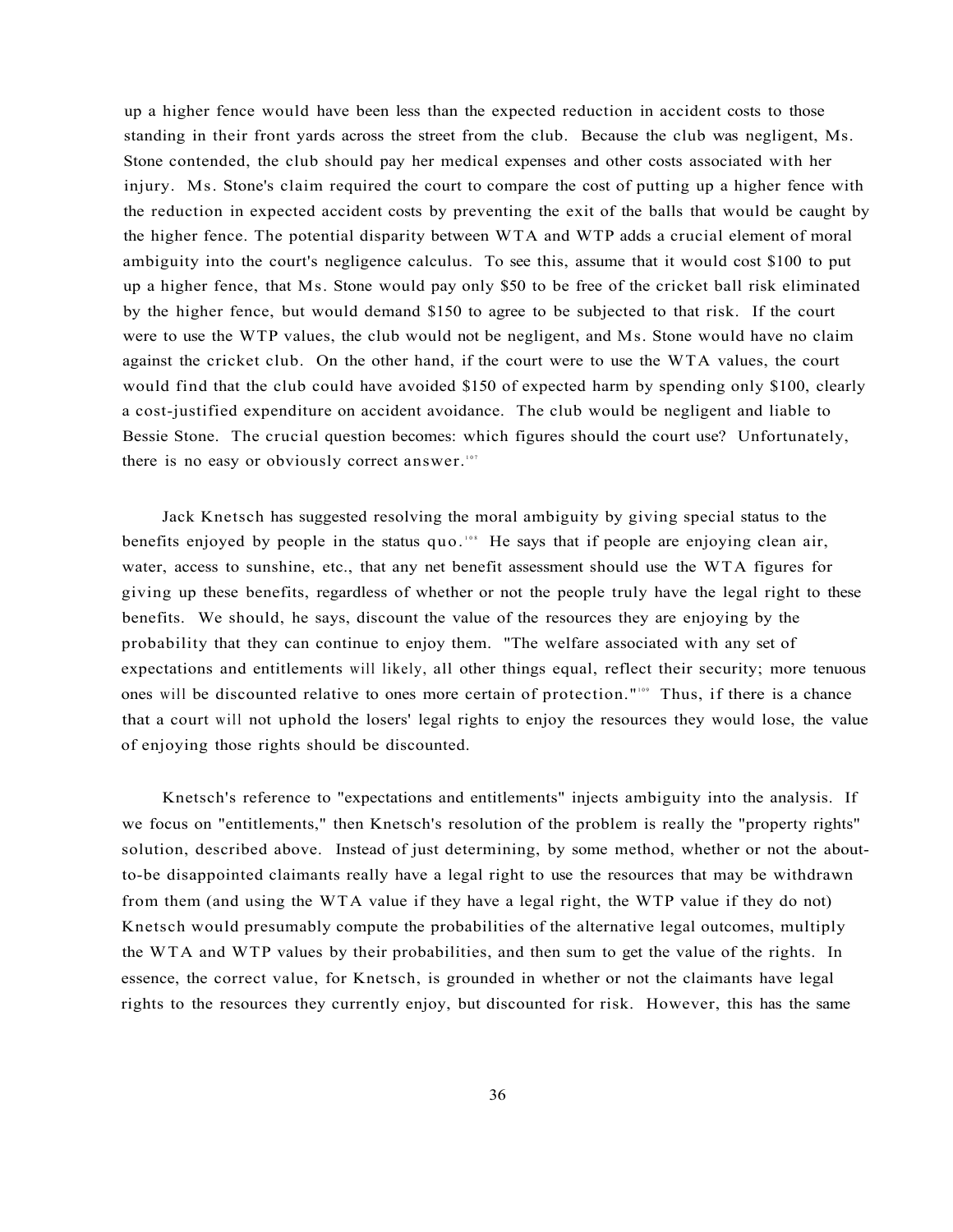basic problem that we noted above. If we must rely on who has the rights before we start the analysis, we inject circularity into the whole process.

However, if we focus on "expectations," then Knetsch is saying something quite different. He is claiming that policy analysis and legal decisions ought to turn on values implied by individuals' true beliefs about the status quo, regardless of the legal rules.<sup>110</sup> Such an approach might have some promise, but will face several problems, both practical and normative. On the practical side, it may be difficult to get disputants to reveal their honest beliefs about the status quo when they know that their rights or wealth depend upon the answers." In addition, we will often face situations involving conflicting, inconsistent beliefs about the status quo. Shall the analyst or judge prefer one or another of the beliefs, or construct some new, artificial belief out of those honestly held by the parties involved? If the analyst or judge is to choose the beliefs of one of the parties, he or she must do so on some basis other than the legal rights of the parties, lest we reinvent the circular arguments in the paragraphs above.<sup>112</sup> This will require some moral theory about why we ought to respect some view of the status quo. This moral theory might point to some view of the status quo not held by anyone, in effect requiring the analyst or jurist to construct a new, artificial belief. But this points out the inexorable link between the practical problems and the normative ones. Thinking about how to privilege some beliefs over others requires one to explain why we ought to pay attention to any beliefs about the status quo. If we have good reason for rejecting all beliefs about the status quo as unreasonable, for example, we may not want to use those beliefs as the basis for a cost/benefit analysis that will support policy recommendations or judicial decisions.

The disparity between WTA and WTP could also figure into other normative systems. In a recent working paper"<sup>3</sup>, Knetsch and coauthor David Cohen suggest that the Aristotelian notion of corrective justice (often referred to as "fairness" in the working paper) depends on this disparity in valuation. Although the exact outline of their argument remains unclear to us after reading their paper, they emphasize that disruptions in our patterns of ownership or possession<sup>114</sup> produce losses that are deeply felt. Apparently, courts should neither allow private parties to impose such losses, nor impose them by judicial act.

The Cohen and Knetsch effort deserves credit. They are trying to build upon this new body ofknowledge about valuation, and integrate this knowledge into a theory of how rights ought to be respected by the court." But they are still a long way from being finished. First, they are far from clear at explaining how the disparity between WTA and WTP fits into their argument. They must show that the disparity strengthens their justice argument to be something more than a thesis about protecting "rights,"" without simultaneously leading back to efficiency analysis. As a part of this enterprise, Cohen and Knetsch must solve the same problems of identifying the morally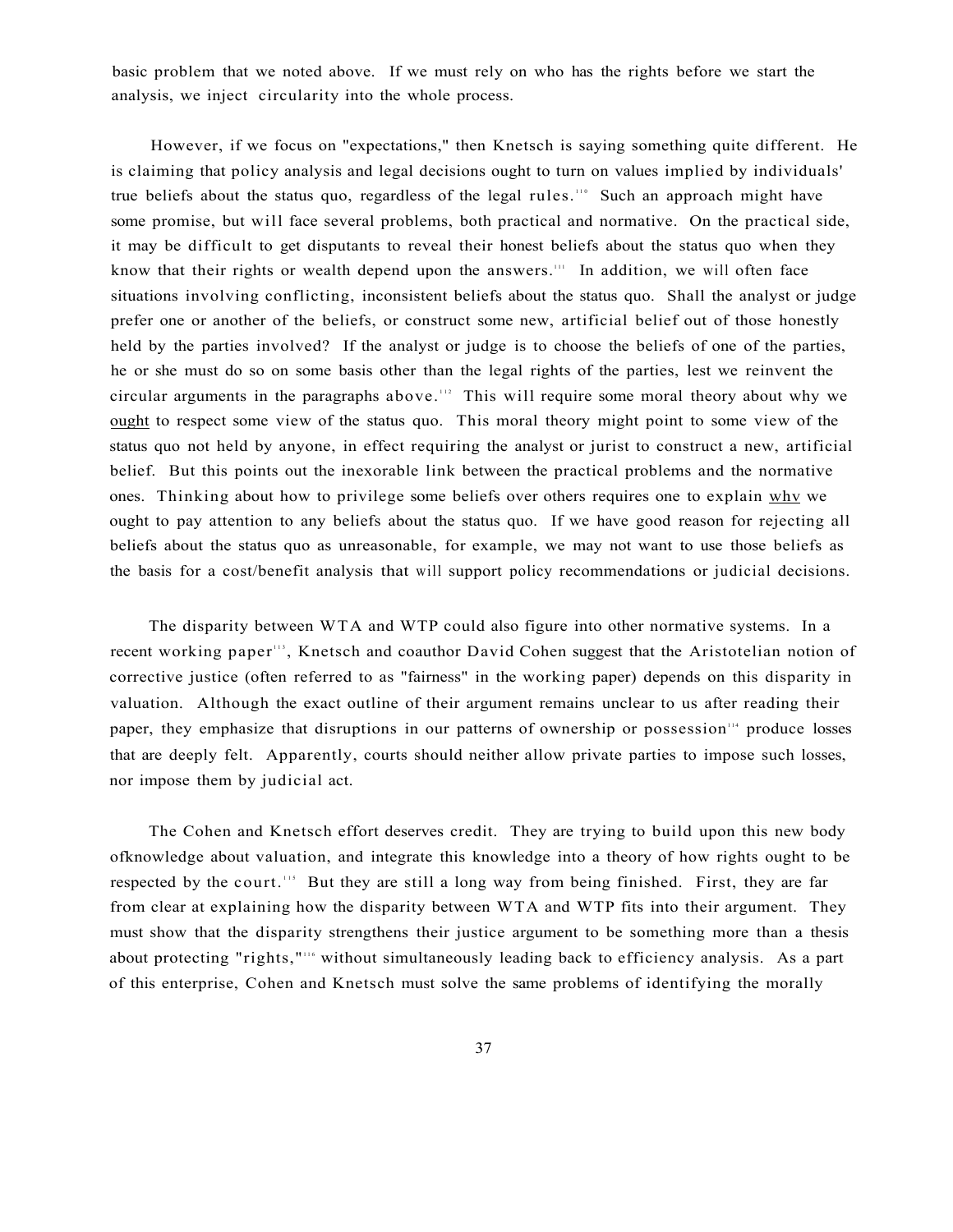appropriate status quo. This task is approximately the same as that involved in identifying "reasonable" expectations about the status quo. Second, Cohen and Knetsch build an argument based upon the presumption that  $WTA > WTP$  everywhere, for everyone, and at all times. Thus, they "explain" and justify the law of adverse possession," recovery of lost profits in tort and contract,<sup>118</sup> contract modifications,<sup>119</sup> gratuitous promises,<sup>120</sup> opportunistic conduct in contractual performance or negotiation,<sup>121</sup> and repossession,<sup>122</sup> with reference to the same disparity between WTA and WTP. However, some of the parties are individuals, while others are corporations. And the subject matter of the disputes Cohen and Knetsch review range from the very personal (such as jewelry or furniture) to completely fungible (such as aluminum ore or money). The evidence reviewed above suggests that the disparity may vary widely between these cases. Consequently, Cohen and Knetsch's analysis should probably track the variations in the disparity, or else provide a good reason for failing to do so.

**• »** 

A similar critique applies to the most prominent attacks upon cost benefit analysis.

Duncan Kennedy and Mark Kelman made many of the arguments in the paragraphs above, based upon the presumption that WTA>WTP, and suggested that cost/benefit analysis lacks legitimacy. But their analysis rested upon a rather blunt notion that WTA>WTP, without any notion of the limitations of the evidence on that question. Moreover the legal articles that cite Kelman and Kennedy also adopt the same blunt proposition that  $WTA > WTP$ .<sup>123</sup>

This brings us to the central normative insights of our paper. If the evidence were to show that WTA>WTP under all circumstances, then the Kelman/Kennedy critique of cost/benefit analysis, and Cohen and Knetsch's corrective justice argument, might represent the state of the art. But the evidence simultaneously suggests a far more complex pattern relating WTA to WTP, and leaves many of the details of this relationship unresolved. If we were to apply the evidence reviewed in this paper to the normative issues involving either assignments of legal rights or determinations of damages, we might produce some different conclusions by resolving some of the issues left unanswered by the experimental evidence. If it is ultimately shown that only consumers have WTA>WTP, then we need not worry about this source of changes in valuation in disputes between commercial firms.<sup>124</sup> In addition, if it turns out that WTA=WTP for securities representing rights to cash flows, then we need not worry about this source of changes in valuation in legal disputes about financial instruments. Resolving questions about whether or not repeated participation in markets causes WTA to equal WTP, about how long it takes for consumers to shift from WTP to WTA for newly acquired rights, about exactly why people have a WTA greater than their WTP, and so forth, could further help to define the circumstances in which we could use the cost/benefit definition of negligence in torts, in which an individual's valuation of his goods could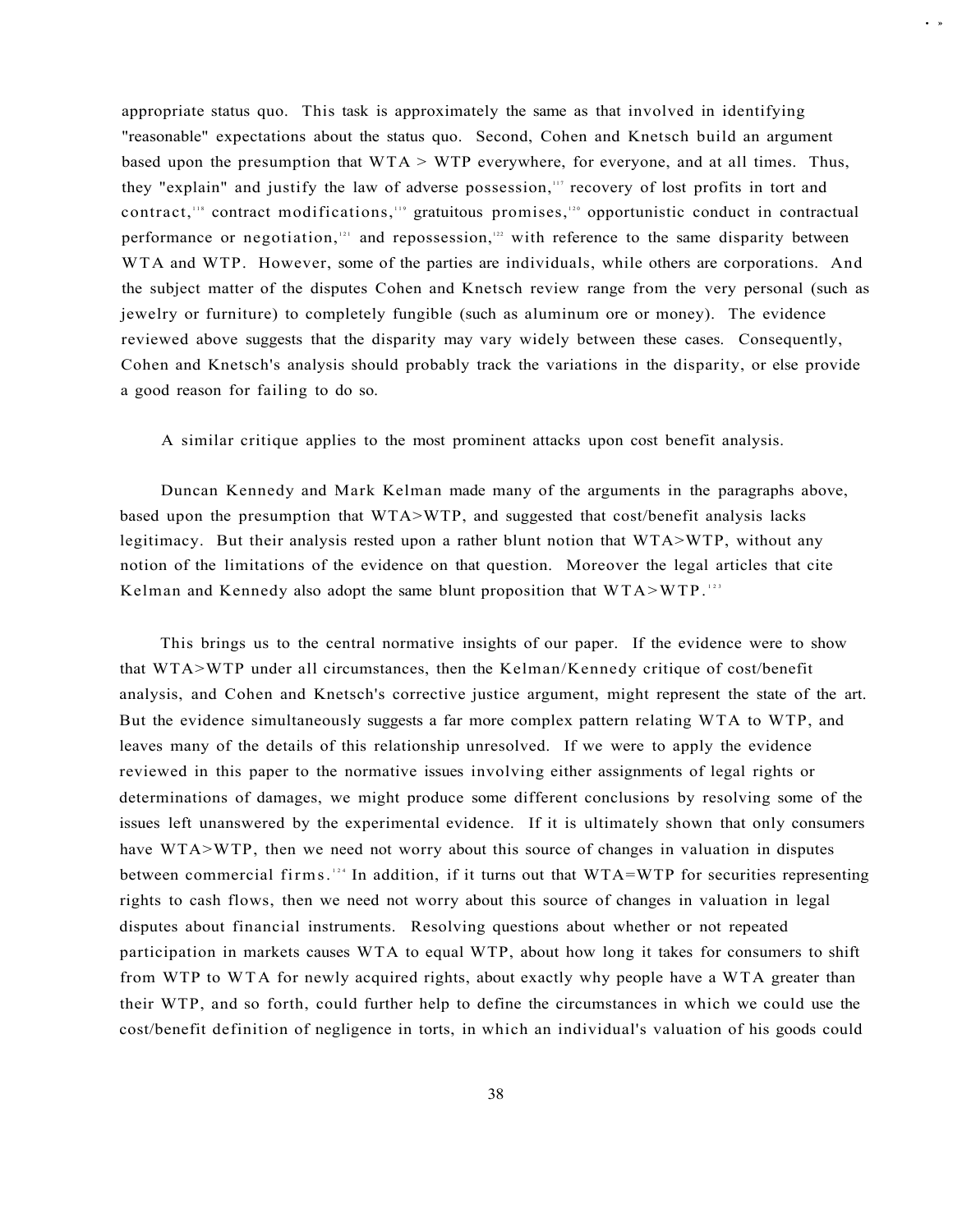be the measure of damages, and in which the cost/benefit approach to the allocation of rights might be used with some confidence.<sup>125</sup> Similarly, Cohen and Knetsch could use these guidelines to retire and enhance their corrective justice theories.

Of course, none of this shows that cost/benefit analysis is the appropriate mode of moral discourse for resolving any class of disputes. The critics of the various forms of cost/benefit analysis have launched some extremely powerful attacks upon that norm.<sup>126</sup> Those who have already renounced cost/benefit analysis because of the other attacks will regard our suggestion - that one should narrow the domain of cost/benefit analysis -- as irrelevant. After all, one can hardly narrow the use of a totally unused norm. But for those who still feel that cost/benefit analysis might have a use, the data reviewed in this article provide crucial, cautionary guidance.

#### 2. Government shaping of preferences

In the long run, different governmental policies can shape individuals' preferences. Public provision of interesting, effective, challenging schools may lead to a taste for better education in the next generation. Laws requiring that dog owners clean up after their pets may lead to a stronger preference for clean streets. Laws preventing people from selling babies or beating their spouses and children may shape our attitudes towards the family. The list can go on indefinitely.

Economists have tended to ignore the interactions between laws and preferences.<sup>127</sup> In order to make analysis tractable, economic analysis has taken individuals' preferences as given and then asked what laws and social institutions would serve those preferences. In fact, microeconomics ' texts explicitly state that economics is not worried about what are good or bad preferences. Instead, economic theory accepts people's preferences as they are and then asks how people behave when guided by these preferences.<sup>128</sup> Economic analysis of law has been no exception to this rule -- preferences have been treated as if they were fixed by other forces.

The evidence of WTA>WTP may ultimately force economists to stop avoiding the interaction between policies and individuals' preferences. The disparity between WTA and WTP seems to arise very quickly, if the Knetsch, Thaler, and Kahneman results are to be believed. This result suggests that preferences might change rather quickly as a result of policy changes. An d because the ratio of WTA to WTP ranges between 1.5 and 5, the disparity is too big to be ignored. For example, return to our hypothetical example of a homeowner and a smelter. If they are located next to one another, and the smelter's operations degrade the environment enjoyed by the homeowner, the law will be forced to decide (in our simplified example) whether or not the smelter's operations violate the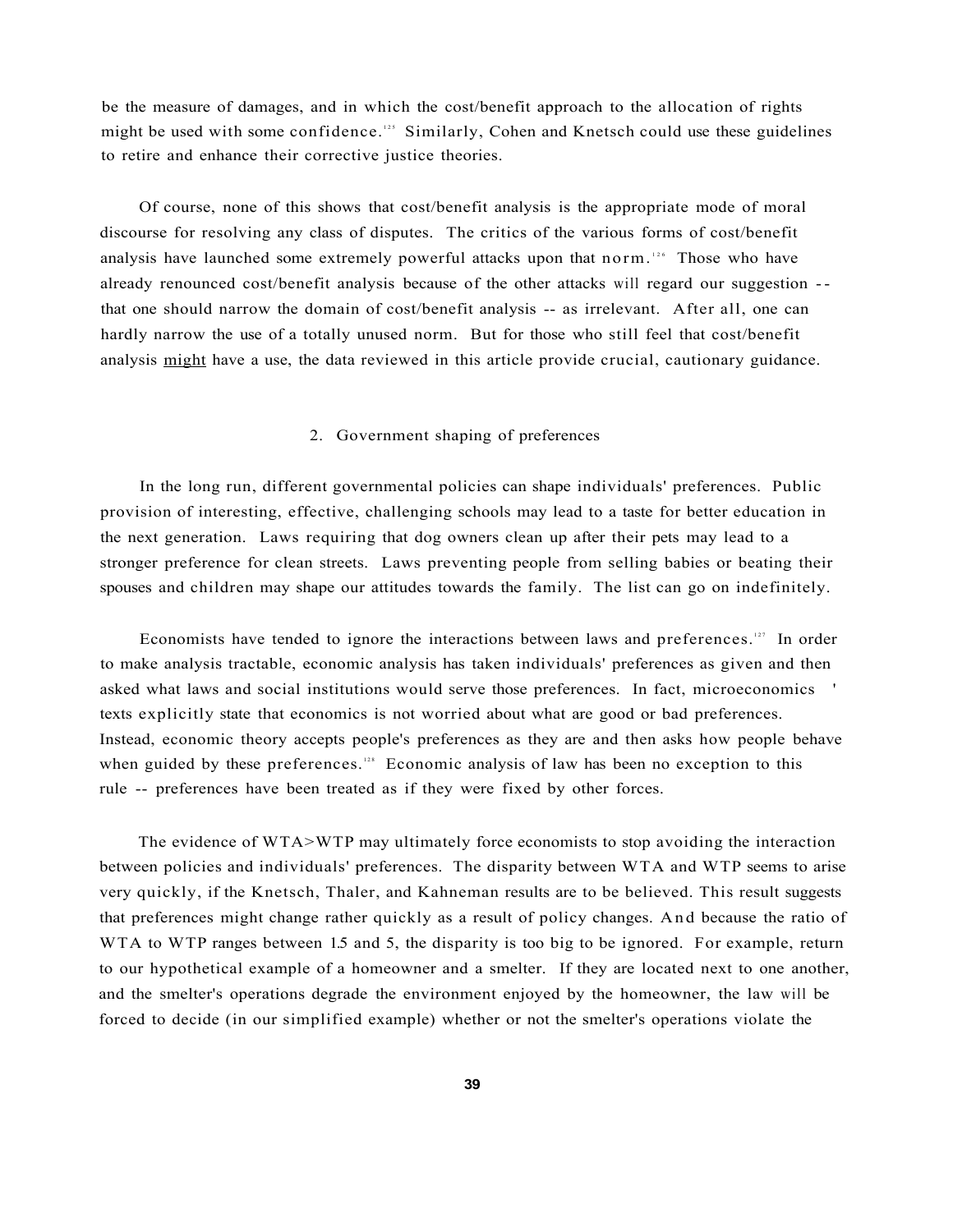homeowner's right to a clean environment. If the homeowner has the right to a clean environment, his WTA » \$1000, but if he has no such right, his WTP = \$100. When an economic analysis of this law is done, there will be no avoiding the fact that choosing the legal rule also chooses the homeowner's preferences. The economic analysis will have to confront the question of whether the homeowner ought to value the environment highly. At present an economist would not address such a question. Philosophers have already studied this topic, $12$  and economists may have to become familiar with the discourse.

#### V. CONCLUSIONS

The experimental evidence clearly suggests that WTA may exceed WTP by substantial amounts. Exactly when this will occur is not yet clear, nor are the explanations for this phenomenon. In market settings the WTA/WTP disparity tends to raise prices and reduce the number of profitable transactions. In a two-person bargaining setting, WTA>WTP is one reason why rights may be "sticky," in that they tend not to be traded once they are assigned.

Despite the evidence summarized above, however, the verdict is still out on the extent of the difference between WTA and WTP. First, there are many instances in which consumers readily engage in trade: buying and selling of used cars, flea markets, and garage sales. Consumers readily part with their older cars in trade for new or newer models, even when they might have gotten a better price from a private sale. Similarly, at flea markets and garage sales, consumers sell used clothing and housewares for far less then the cost of replacement. Second, the experimental evidence needs further, independent, replication before it will be fully convincing.<sup>130</sup>

If we finally conclude that WTA>WTP in specific circumstances, then the basic normative implications are reasonably clear courts cannot always legitimately use the cost/benefit definition of negligence, nor always rely upon individuals' values as unproblematic measures of damages, nor always use cost/benefit analysis to assign rights. The Kelman and Kennedy critiques anticipated this much. But in some circumstances WTA might equal WTP, and under those circumstances courts might be able to utilize individual values and the various forms of cost/benefit analysis that are based thereon. Further research should help trace the boundaries of these circumstances.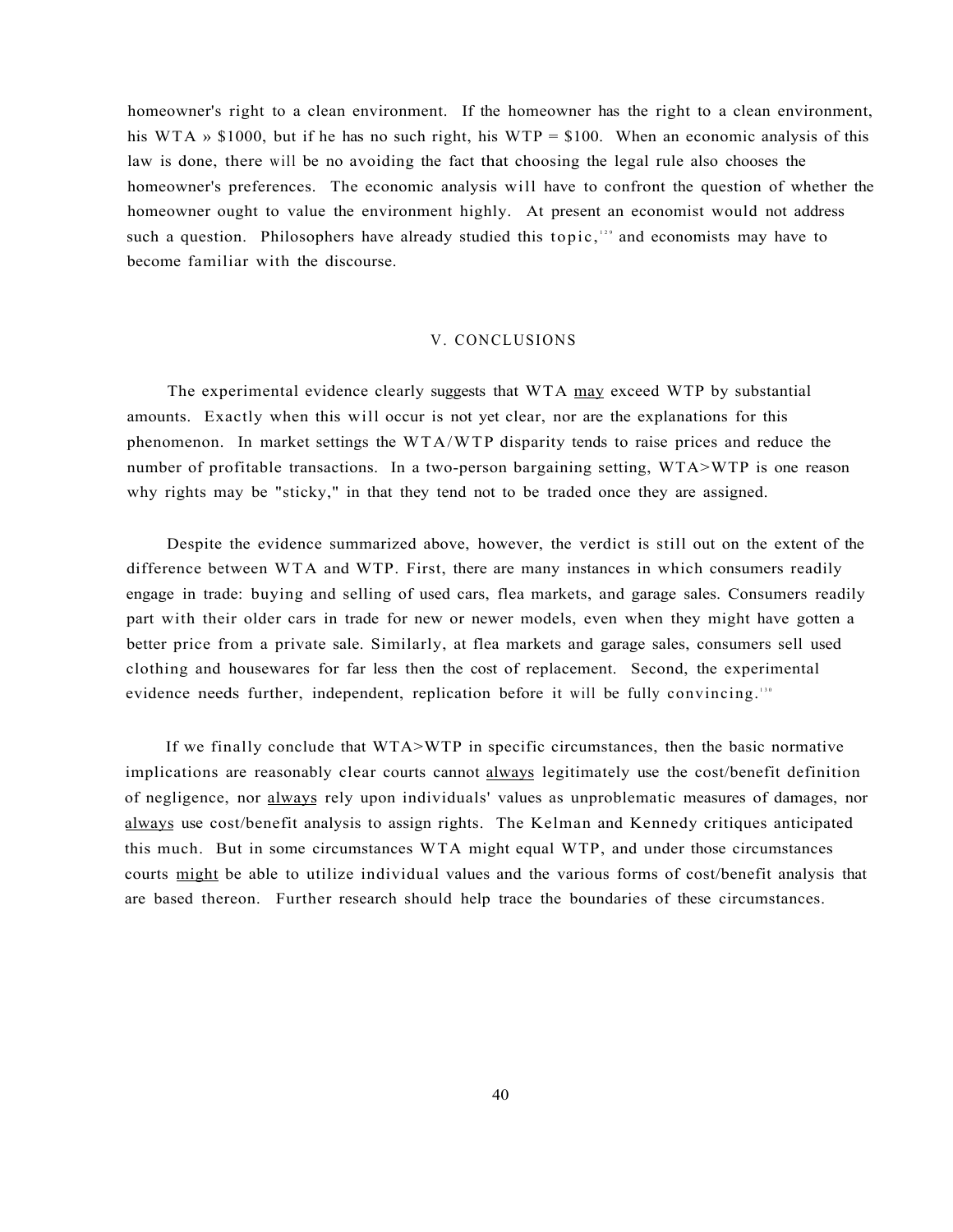

Figure 1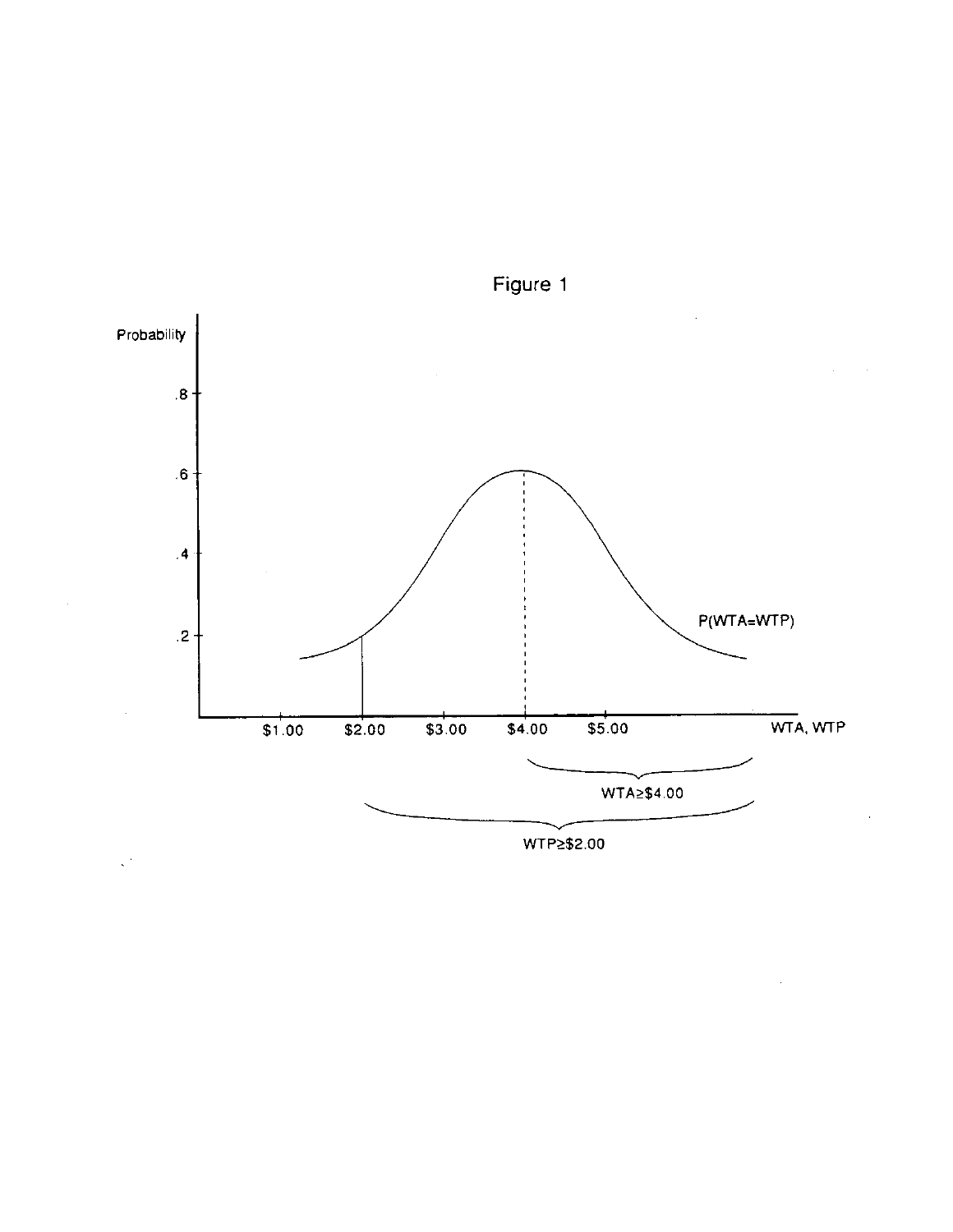

 $\hat{\mathcal{A}}$ 

Figure 2

 $\mathcal{A}^{\mathcal{A}}$ 

 $\sim$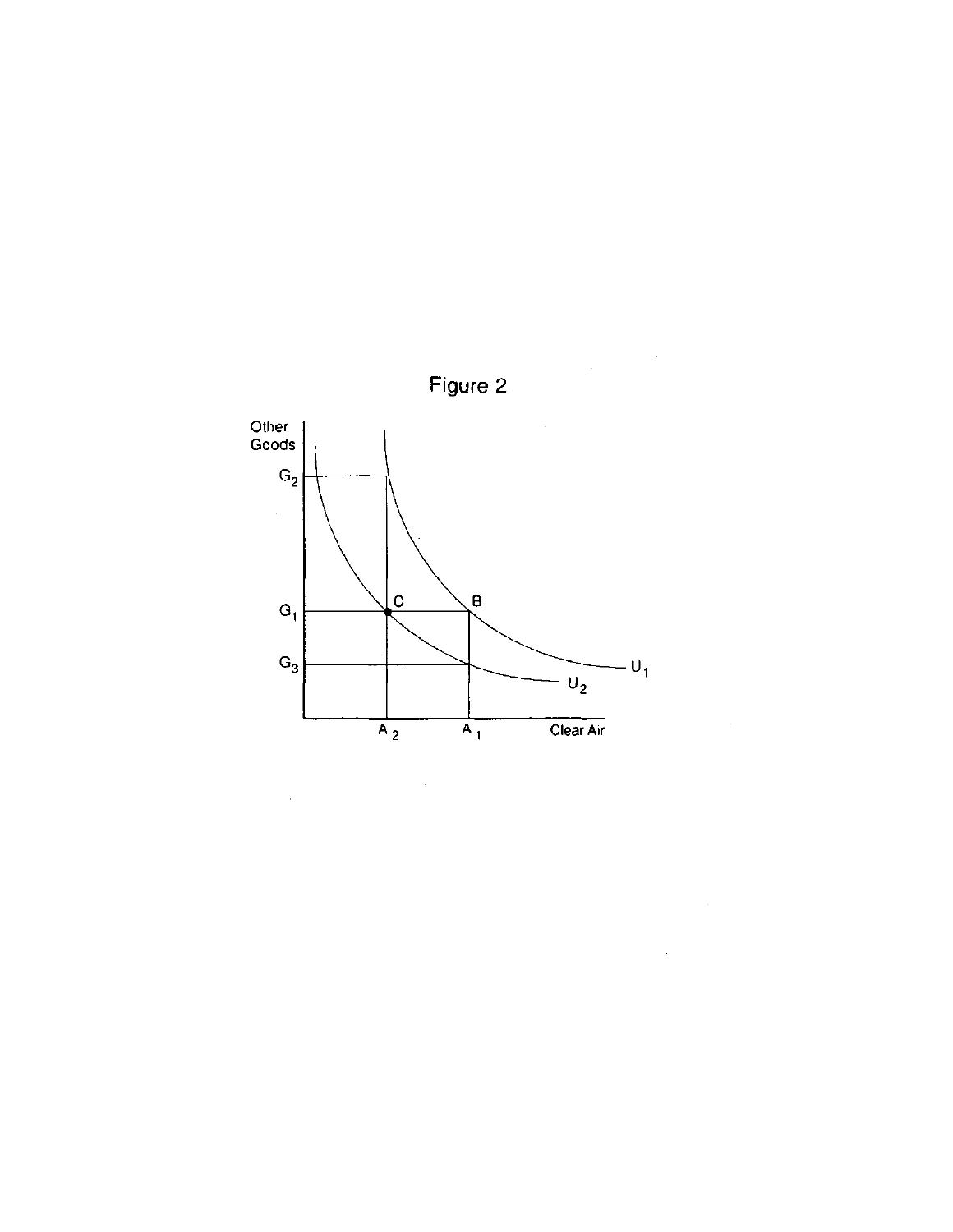# Figure 3



Ŷ,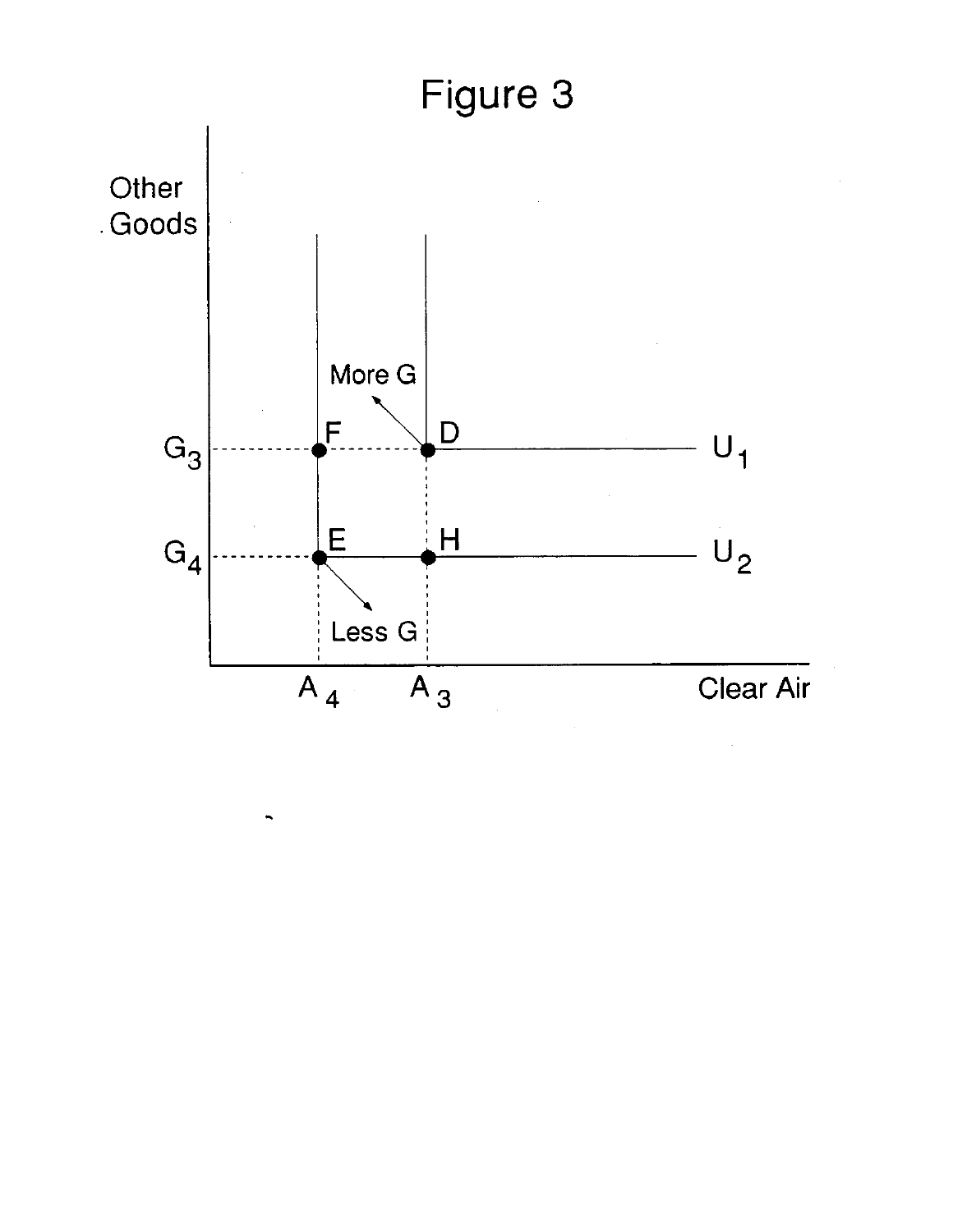



 $\sim$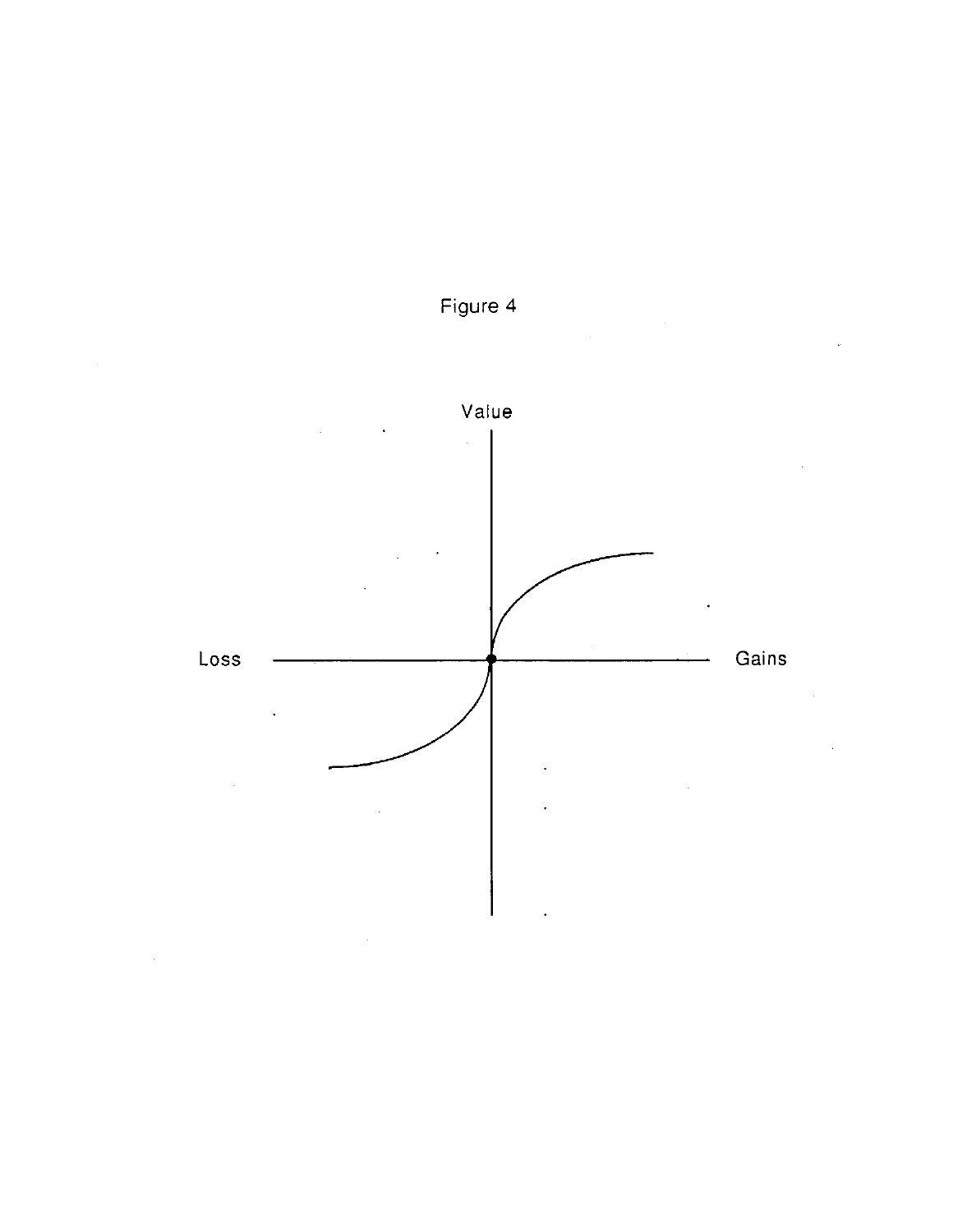

 $\cdot$ 

 $\bar{z}$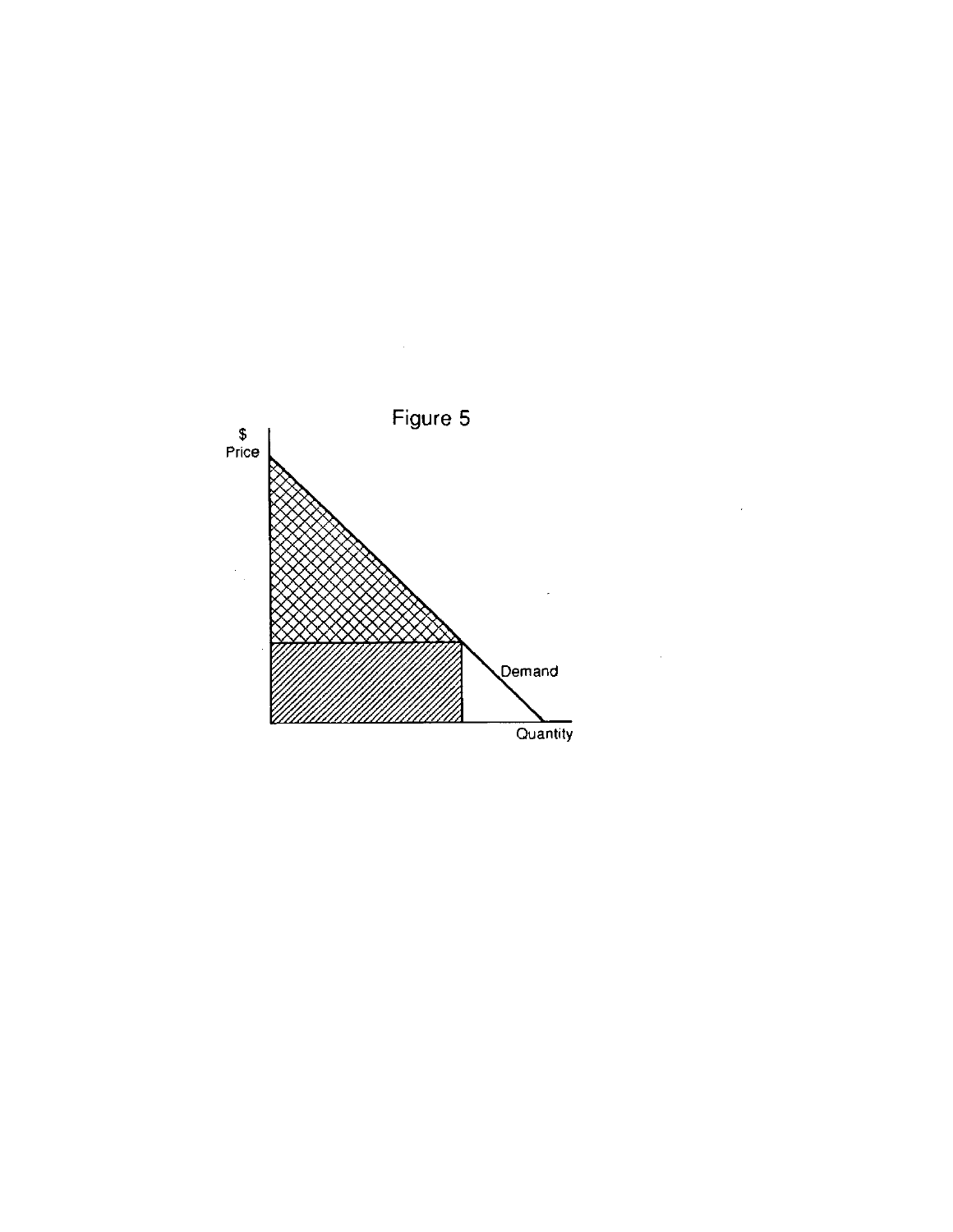

Figure 6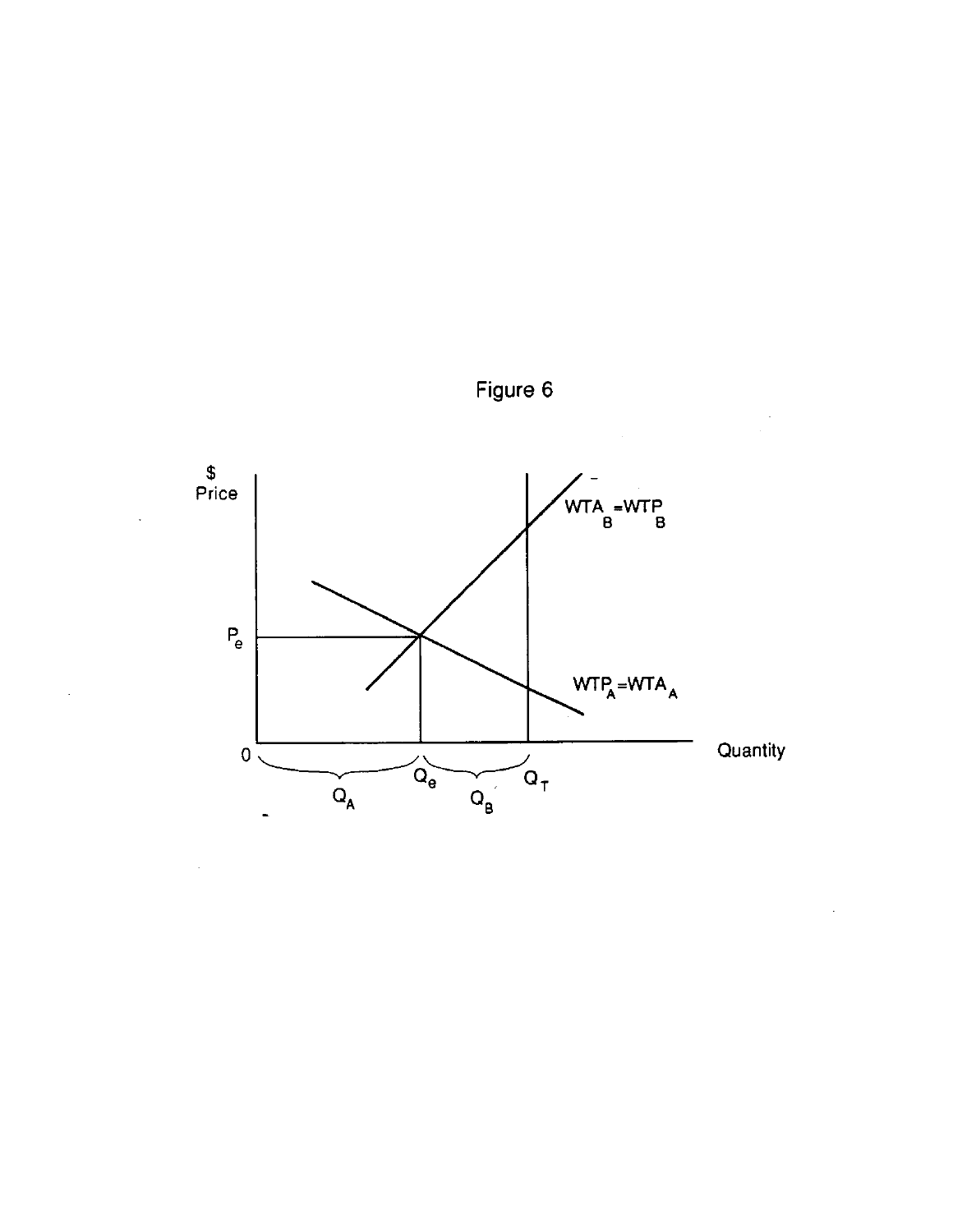Figure 7

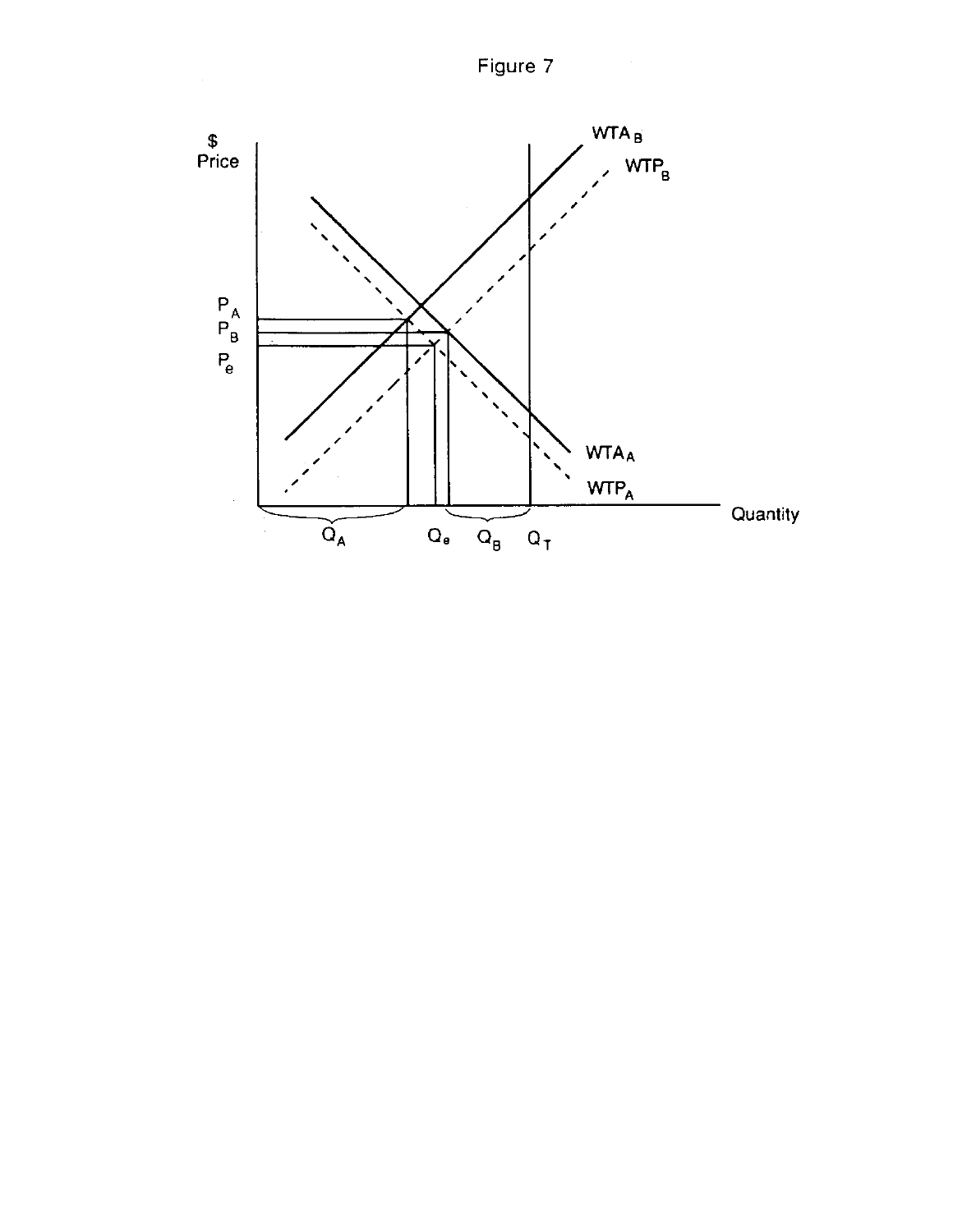#### ENDNOTES

\* We acknowledge the valuable assistance of Brian R. Binger, Linda Cohen, Richard Craswell, John Ledyard, Charles Plott, and Vernon Smith. We thank Bruce Drossman and Chris O'Brien for research assistance.

1. Ronald Coase, The Problem of Social Cost, 3 J. Law & Econ. 1 (1960). See also Elizabeth Hoffman and Matthew L. Spitzer. The Coase Theorem: Some Experimental Tests. 25 Journal of Law and Economics 73-98 (1982) for a discussion of research on the Coase Theorem.

2. If one side values control of the air more than the other side at every relevant air quality level, then the parties will transfer the entire right to the air to the party that values it more, regardless of which party is assigned the right initially. If the homeowner values this right more than the smelter does, then the homeowner will end up with the right, regardless of the party to which it is assigned by law. When the law assigns the right to the homeowner, the smelter will choose not to purchase the homeowner's permission to degrade the air. But when the law assigns the right to the smelter, the homeowner will pay the smelter to stop polluting completely, in essence purchasing the right to pristine air. On the other hand, if the smelter values the right to emit smoke more than the homeowner values the right at any level of clean air, the smelter will end up with the right to emit as much smoke as it chooses.

3. See, e.g., Jules L. Coleman, Efficiency, Utility, and Wealth Maximization, 8 Hofstra L. Rev. 509 (1980).

4. Richard Posner, Economic Analysis of Law 45 (3rd Ed. 1986).

5. Calabresi & Melamed, Property Rules, Liability Rules and Inalienability: One View of the Cathedral, 85 Harv. L. Rev. 1089 (1972); Mitchell Polinsky, An Introduction to Law and Economics 15-27 (2nd Ed. 1989); William M. Landes & Richard A. Posner, The Economic Structure of Tort Law 36-37 (1987); See also Richard Craswell, Contract Remedies, Renegotiation, and the Theory of the Efficient Breach, 61 So. Cal. L. Rev. 630 (1988)(pointing out that property rules may distort other decisions).

6. Robert Cooter and Thomas Ulen, Law and Economics 344-54 (1988)(using reversible indifference curves to describe damages rules). See also Landes & Posner, supra note 4 (using damage functions that do not depend on the rights defined in the status quo); Steven Shavell, Economic Analysis of Accident Law (1987)(also using damage functions that do not depend upon the allocation of rights); and Werner Z. Hirsch, Law and Economics: An Introductory Analysis (1986)(also discussing liability rules so as to make damages independent of the allocation of rights).

7. See Symposium on Efficiency as a Legal Concern, 8 Hofstra L. Rev. 485 (1980); and A Response to the Efficiency Symposium, 8 Hofstra L. Rev. 811 (1980).

8. The transactions costs arguments might be thought to lose force because they are, in essence, justified by the Kaldor-Hicks compensation criterion, which is no longer well-defined. On the other hand, a pragmatist might argue that although we cannot know who should end up with the right, we should save transactions costs in any situation where we strongly suspect that one party will buy the right, so as to reduce resources that are spent on achieving the inevitable.

9. See discussion in TANs xx - yy, infra.

10. See Duncan Kennedy, Cost-Benefit Analysis of Entitlement Problems: A Critique, 33 Stan. L. Rev. 387 (1981) and Mark Kelman, Consumption Theory, Production Theory, and Ideology in the Coase Theorem, 52 So. Cal. L. Rev. 669 (1979). To be fair, both of these works were produced before much of the work reviewed in this article. However, Kelman's book, A Guide to Critical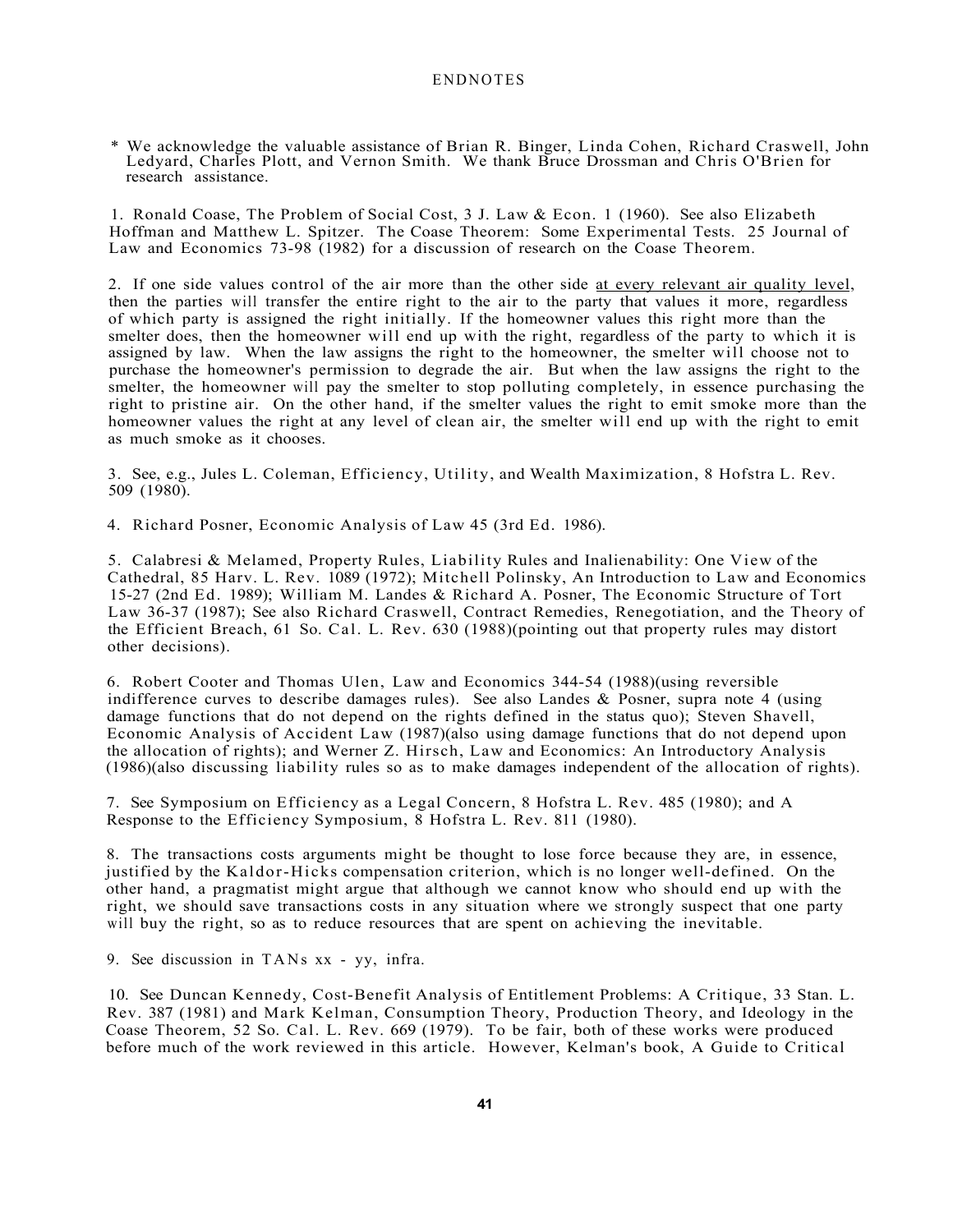Legal Studies, repeats the arguments at 145-48, and was written well after much of the economic work. [Add Baker and others]

11. In this regard, it is responsive to Robert C. Ellickson, Bringing Culture and Human Frailty to Rational Actors: A Critique of Classical Law and Economics, 65 Chi-Kent L. Rev. 23, 35-40 (1989).

12. R. D. Willig, Consumer's Surplus without Apology, 66 American Economic Review 589 (1976).

13. See William D. Schulze, Ralph C. d'Arge and David S. Brookshire, Valuing Environmental Commodities: Some Recent Experiments, 57 Land Economics 151-72, at 151 (May 1981); Philip A. Meyer, Publicly Vested Values for Fish and Wildlife: Criteria in Economic Welfare and Interface with the Law, 55 Land Economics 223-35 (May 1979); and Robin Gregory, Interpreting Measures of Economic Loss: Evidence from Contingent Valuation and Experimental Studies, 13 Journal of Environmental Economics and Management 325-37 (1986); W. Kip Viscusi, Wesley A. Magat, and Anne Forrest, Altruistic and Private Valuations of Risk Reduction, 7(2) Journal of Policy Analysis and Management 227-45 (1988); Mark C. Berger, et. al., Valuing Changes in Health Risks: A Comparison of Alternative Measures, 53(4) Southern Economic Journal 967-84 (1987); Trudy Ann Cameron and Michelle James, Efficient Estimation Methods for "Closed-ended" Contingent Valuation Surveys, 69(2) Review of Economics and Statistics 269-76 (1987); Shelby Gerking and Linda R. Stanley, An Economic Analysis of Air Pollution and Health: The Case of St. Louis, 68(1) Review of Economics and Statistics 115-21 (1986); Francis Antonovitz and Terry Roe, A Theoretical and Empirical Approach to the Value of Information in Risky Markets, 68(1) Review of Economics and Statistics 105-14 (1986); M.W. Jones-Lee, M. Hammerton, and P.R. Philips, The Value of Safety: Results from a National Sample Survey, 95 Economic Journal 49-72 (1985); Richard G. Walsh, John B. Loomis, and Richard A. Gillman, Valuing Option, Existence, and Bequest Demands for Wilderness, 60(1) Land Economics 14-29 (1984); I. Majid, J.A. Sinden, and Alan Randall, Benefit Evaluation of Increments to Existing Systems of Public Facilities, 59(1) Land Economics 377-92 (1983).

See generally R.G . Cummings, D.S. Brookshire and W.D. Schulze, Valuing Environmental Goods: An Assessment of the Contingent Valuation Method (Rowman & Allanheld 1986); Richard T. Carson and Peter Navarro, Fundamental Issues in Natural Resource Damage Assessment, 28 Natural Resources Journal 815 (1988); and Robert C. Mitchell and Richard T. Carson, Using Surveys to Value Public Goods: The Contingent Valuation Method (Resources for the Future, 1989)

Recent theoretical work on consumers' willingness to pay for non-traded goods fails to take account of any disparity between WTA and WTP. See Jon R. Neill, Bounds on the Willingness to Pay for Non-traded Goods, 30 Journal of Public Economics 267 (1986); and Jon R. Neill, Another Theorem on Using Market Demands to Determine Willingness to Pay for Non-traded Goods, 15 Journal of Environmental Economics and Management 224 (1988).

14. See Valuing Environmental Goods, supra n. \_\_\_\_\_, at pages 21-33; and Robin Gregory and Donald MacGregor, Valuing Changes in Environmental Assets, in Economic Valuation of Natural Resources: Issues, Theory and Applications (Westview, 1990, R. L. Johnson and G. V. Johnson, Eds.).

Two of the authors of this book made very similar arguments in an exchange with Mark Kelman. In Mark Kelman, Consumption Theory, Production Theory, and Ideology in the Coase Theorem, 52 Southern California Law Review 669-698 (1979), Kelman stated that informal survey evidence showed that WTP and WTA diverged substantially. In Matthew Spitzer and Elizabeth Hoffman, A Reply to Consumption Theory, Production Theory, and Ideology in the Coase Theorem, 53 Southern California Law Review 1187-1214 (May 1980), we agreed that WTP and W TA might diverge, but contended that Kelman's informal survey evidence was so flawed as to be useless. However, as the text of our current article makes clear, we now believe that reliable evidence suggests that Kelman's central intuition may have been correct. There are also some articles reporting field data that are suggestive of the disparity between WTA and WTP. See especially Russell S. Winer, A Reference Price Model of Brand Choice for Frequently Purchased Products, 13 Journal of Consumer Research 250-56 (1986); Bernard Van Praag, The Welfare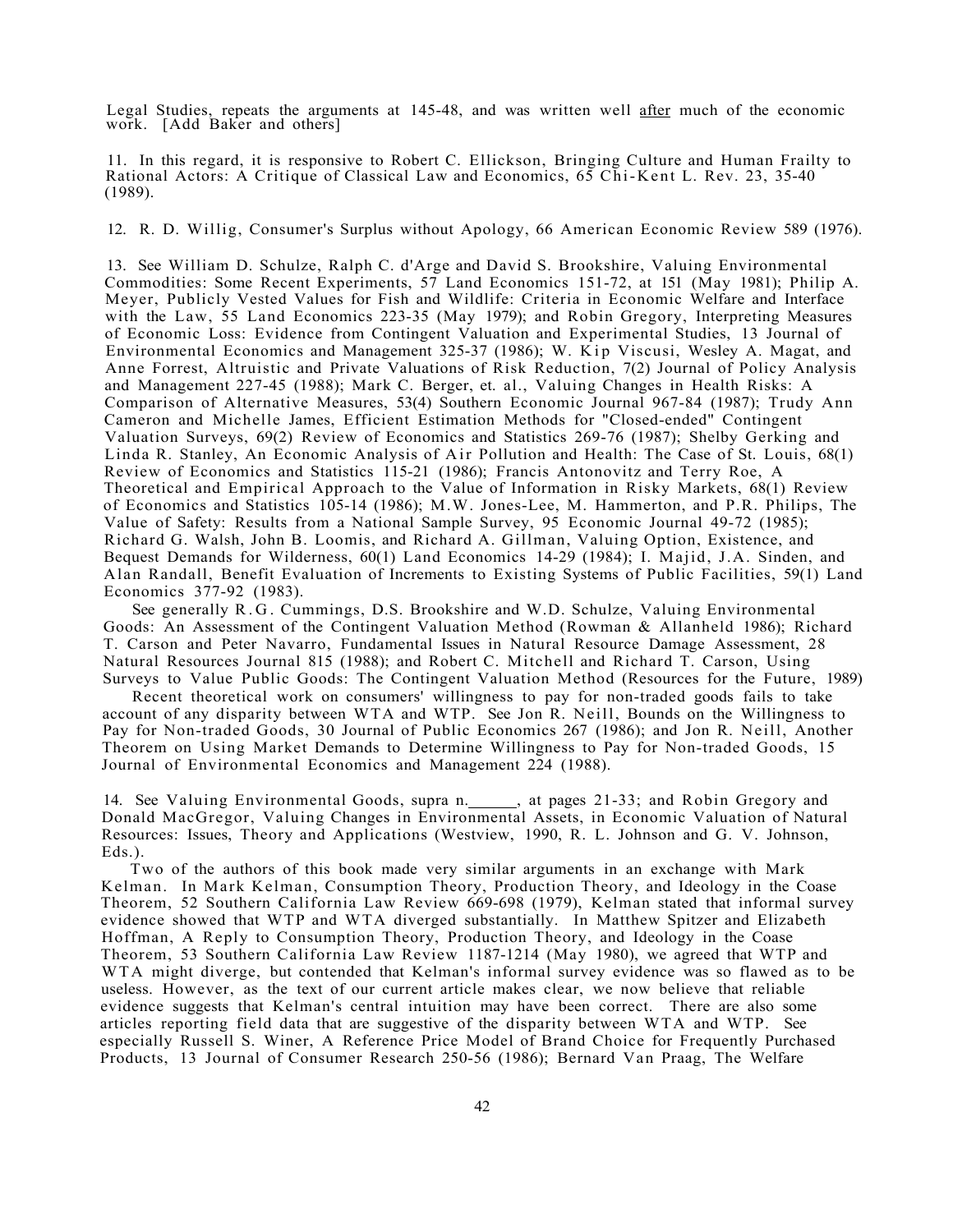Function of Income in Belgium: An Empirical Investigation, 2 European Economic Review 337-69 (1971). For a recent extension and partial confirmation, see Huib van de Stadt, Arie Kapteyn, and Sara van de Geer, The Relativity of Utility: Evidence From Panel Data, 67 The Review of Economics and Statistics 179 - 87 (1985).

15. D.L. Coursey, J.J. Hovis, and W.D. Schulze, On the Supposed Disparity Between Willingness to Accept and Willingness to Pay Measures of Value, 102 Quarterly Journal of Economics 679-690 (1987). See also R. Gregory and L. Furby, Auctions, Experiments, and Contingent Valuation, 55 Public Choice 273 (1987); and Don L. Coursey, Markets and the Measurement of Value, 55 Public Choice 291 (1987).

16. Gregory and Furby, supra note xx.

17. Gregory and Furby, supra, note xx.

18. IcL, at 279. This point is also argued by Jack L Knetsch and J.A. Sinden, The Persistence of Evaluation Disparities, 102 Quarterly Journal of Economics 691-695 (1987). Knetsch and Sinden criticize Coursey, et. al. for providing a \$10 cash payment for participation in the experiment to WTP subjects, but not to WTA subjects. I&. at p. 693.

19. Coursey, Hovis, and Schulze, supra n.

20. Cox, Roberson, and Smith, supra, n

21. Don L. Coursey and Vernon L. Smith, Experimental Tests of an Allocation Mechanism for Private, Public, and Externality Goods, 86 Scandinavian Journal of Economics 468 (1984).

22. See Cox, Smith, and Walker, Expected Revenue in Discriminative and Uniform Price Sealed-Bid Auctions, in Smith (ed.), 3 Research in Experimental Economics. (1985); and Kagel, Harstad, and Levin, Information Impact and Allocation Rules in Auctions with Affiliated Private Values, 55 Econometrica 1275 (1987)

23. Coursey and Smith, supra n .

24. Cox, Smith and Walker, supra n.

25. Coursey, Hovis, and Schulze, supra n .

26. Coursey and Smith, supra n.

27. Cox, Smith, and Walker, supra n.

28. Cox, Roberson, and Smith, supra n.

29. "Column (4) in Table 1, reporting observed market clearing prices for the private good shows a strong tendency to be much below the demand revealing competitive equilibrium prices (p. 479), Coursey and Smith, supra n.

30. Gregory and Furby, supra n.

31. Rebecca R. Boyce, Gary H. McClelland, William D. Schulze, Thomas Brown, and George Peterson, "Economic Explanation of the Empirical Disparity Between Willingness to Pay (WTP) and Willingness to Accept (WTA) Compensation," University of Colorado Laboratory for Economics and Psychology Manuscript.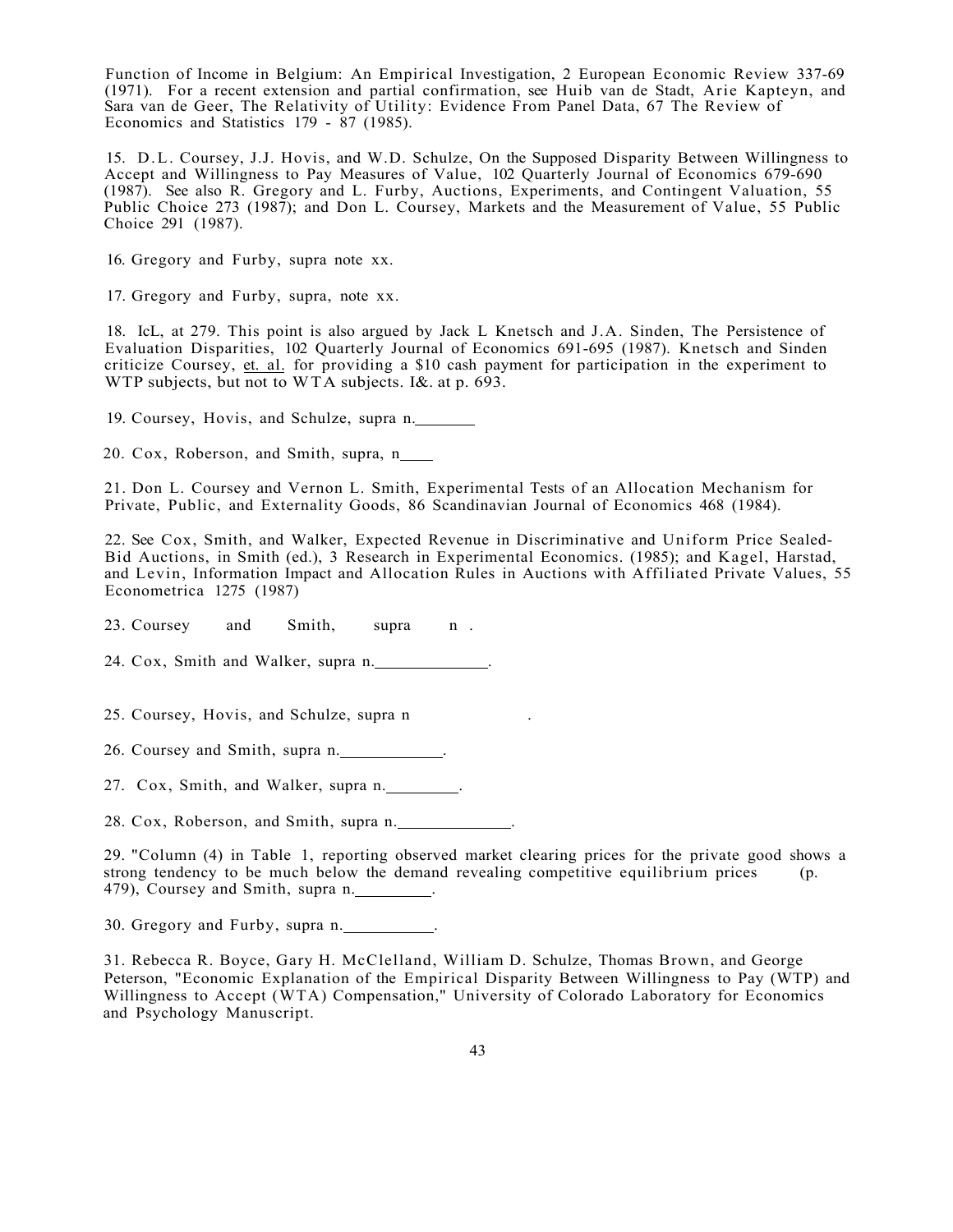32. The idea is that preserving a species or an unspoiled wilderness area might have value because of the irreversibility of species extinction or environmental deterioration. Preservation maintains the option or future use.

33. The BD M mechanism works as follows in this experiment. In the WTP experiments each participant is asked to name a willingness-to-pay for a specific Norfolk Island pine, placed on his computer terminal. G.M . Becker, M.H . DeGroot, and J. Marshak, "Measuring Utility by a Singleresponse Sequential Method," 9 Behavioral Science 226 (1964). After each participant has indicated his WTP, a different bingo ball is drawn from a bingo cage, with replacement, for each participant. Thus, each participant's reference value is independent of each other participant's reference value, eliminating one potential reason for misrepresentation in the fifth-price auctions. Each bingo ball represents a different dollar amount and the schedule is known to the participants. If a participant's WTP is greater than or equal to the dollar amount associated with his bingo ball, he pays his WTP and gets to take the houseplant home. If his WTP is less than the dollar amount associated with his bingo ball, he does not purchase the houseplant. Participants in the WTP experiments are given an initial balance of \$40.00. There are ten trial auctions. Plants are actually sold in the eleventh auction.

The WTA experiments are symmetric, with ten trial and one sale auction. Each participant is endowed with a Norfolk Island pine, placed on his computer terminal, and is asked to state a willingness-to-accept to sell the plant back to the experimenter. If the participant's WTA is less than or equal to the dollar amount associated with his bingo ball drawn, then he receives his WTA and does not take home the plant. If his WTA is greater than the dollar amount associated with his bingo ball drawn, then he keeps the plant and receives no additional money. Participants in the WTA experiments are given an initial balance of \$30.00. The \$10.00 difference is hypothesized to control for wealth effects: in the WTP experiments the participants start with cash only; in the WTA experiments they start with cash plus a plant.

34. Each participant fills out a hypothetical questionnaire before the experiment begins. Each participant is shown a picture of a Norfolk Island pine and read a description of the plant. He is then asked to state either the most be would pay to purchase one or the least he would accept to sell one he owns. Participants who are going to participate in the kill experiments are told the plants would be destroyed if they do not buy or keep them. Participants who are going to participate in the no kill experiments are given no information about the future disposition of the plants. Finally, to reduce the emotional effect of the laboratory environment, the kill surveys are also administered to a sample of University of Colorado staff and students in the workplace. The sample is designed to match, as closely as possible, the participants in the laboratory experiments.

 $35. Byce, et. al. supra n.$ 

36. All differences are significant at the 5% level; the hypothesis of equal means can be rejected at the 5% level of significance with a nonparametric Wilcoxon Rank Sum Test.

37. Coursey, Hovis, and Schulze, supra, note\_\_\_\_\_\_

38. Gary McClelland, Michael [McK.ee,](http://McK.ee) and William Schulze, "The BD M Lives: Task Transparency and Payoff Dominance," paper presented to the Economic Science Association Annual Meetings, October 26-28, 1990.

39. Jack Knetsch, Richard Thaler, and Daniel Kahneman, Reluctance to Trade: An Experimental Refutation of the Coase Theorem, American Economic Association Meeting, December, 1985; and Jack L. Knetsch, "The Endowment Effect and Evidence of Non-Reversible Indifference Curves," 79 American Economic Review 1277 (1989).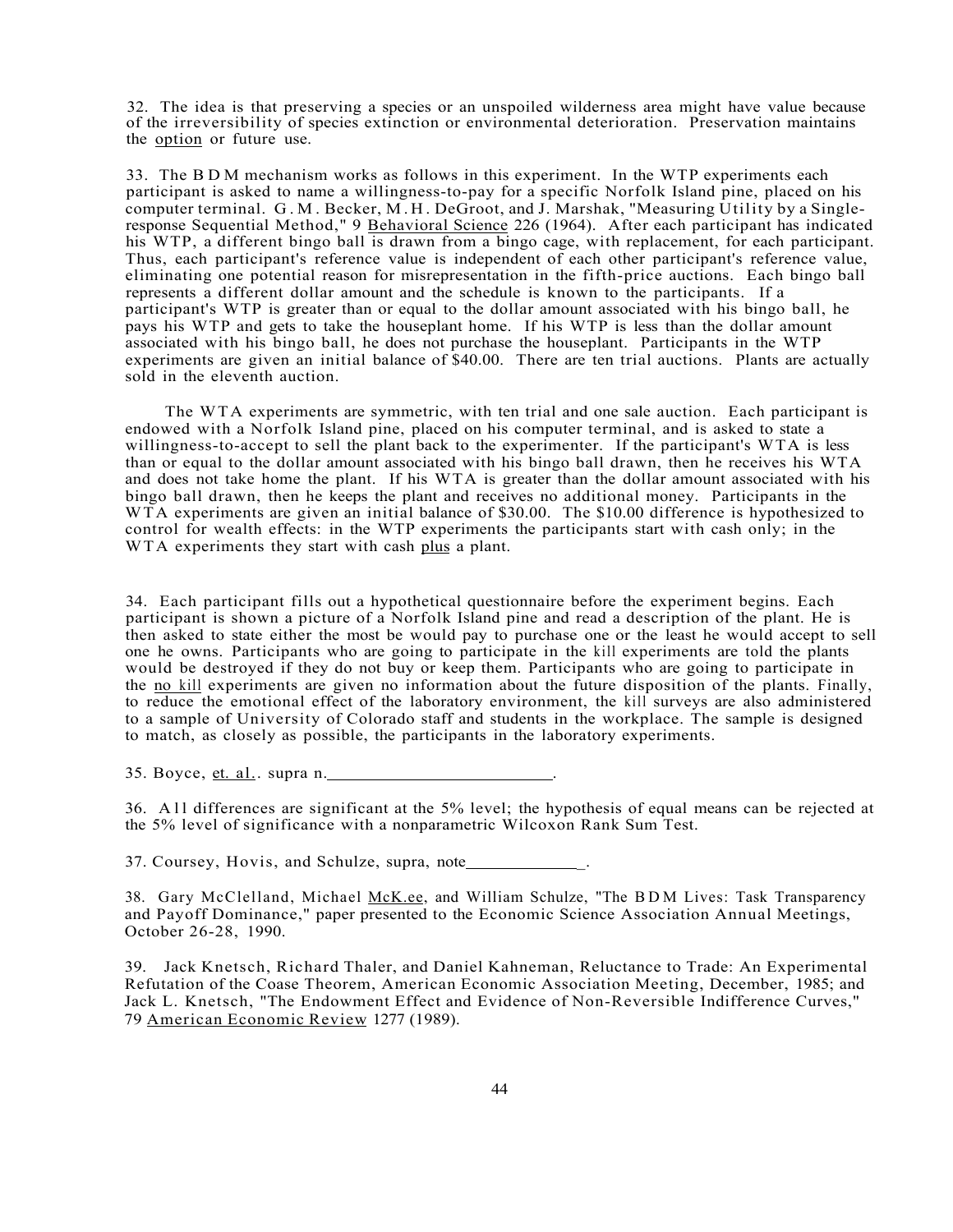40. Of course, the criticisms of the responses in Coursey, Hovis, and Schulze's experiments apply here as well.

41. Another possible interpretation of their data sheds further light on the relationship between wealth effects and the possibility of a divergence between willingness-to-pay and willingness-toaccept measures of value. Suppose, for example, that, in the absence of any wealth effects, WTP=WTA. Now, suppose we endow half the group with a good such as coffee mugs or pens. That group is now wealthier than the other group by virtue of having a larger endowment. If demand for the good in question is increasing in wealth, then the demand curve for the wealthier group should be higher than the demand curve for the poorer group. Similarly, if we view each subject's supply curve as the number he or she is willing to part with at different prices, the wealthier group is going to require a higher supply price to part with each successive unit. The combination of a low demand price from the poorer buyers and a high supply price from the wealthier sellers results in fewer trades than would be expected if there truly were no wealth effects. While one might reasonably argue that wealth effects are not likely to be that large, the fact is that we cannot tell the extent of wealth effects without assuming a cardinal utility measure. We simply cannot predict the magnitude of a "small" or "large" income effect in a world of ordinal utility.

Applying this reasoning to the observed divergence between WTP and WTA in environmental surveys is straightforward. Suppose we consider the issue of visibility in the Grand Canyon. If the air in the Grand Canyon is pristine you are, in effect, wealthier than if the air is dirty. Thus, by the above argument, you will demand a higher compensation to "sell" some of that pristine air than if you did not own it to begin with. And, symmetrically, if you do not already have clean air, your demand price is lower than if you do. (The authors wish to thank Vernon Smith for suggesting this idea for rationalizing the experimental results.)

42. Knetsch, Thaler, and Kahneman, supra, n.

43. Id,, at p. 27.

44. Peter Knez, Vernon L. Smith, and Arlington W. Williams, Individual Rationality, Market Rationality, and Value Estimation, 75 American Economic Review 397 - 402 (May 1985).

45. Gary H. McClelland, William D. Schulze, and Don L. Coursey, "The Effects of Framing and the Status Quo on Compensating and Equivalent Variation Measures of Value," Public Choice Annual Meetings, March, 1987; and Gary McClelland and William Schulze, "Can a Maximin Response to Uncertainty Explain the Unexpected Disparity Between Willingness to Pay and Willingness to Accept Measures of Value?" University of Colorado Manuscript (1989).

46. McClelland, Schulze, and Coursey, Id, at 3.

47. McClelland and Schulze, supra, n.

48. McClelland and Schulze suggest that subjects generally bid or ask their estimate of actuarial value when asked. However, in some circumstances some (but not all) subjects respond on the basis of the worst possible outcome, demanding payment equal to the value of the worst possible loss. This is called the "maximin" response, for "maximizing the minimum" outcome. The main drawback to McClelland and Schulze's explanation is that it leaves unexplained why subjects utilize actuarial value responses in three of the four experiments, but (some) suddenly shift to a worst case in the WTA loss experiments. Until McClelland and Schulze provide the missing piece of the puzzle, their explanation must be regarded as the beginning of a theory, promising but not yet complete. Boyce, et. al.'s (Boyce, et. al.. supra, note<br>summarized above, (See, Infra, p. .) that WTA>WTP when there is summarized above, (See, <u>Infra,</u> p. 1992) that WTA>WTP when there is existence value for a good being sold, is similar to the argument that individuals may pursue a worst-case choice rule in some situations. Two of their results support this analysis: 1) WTA>WTP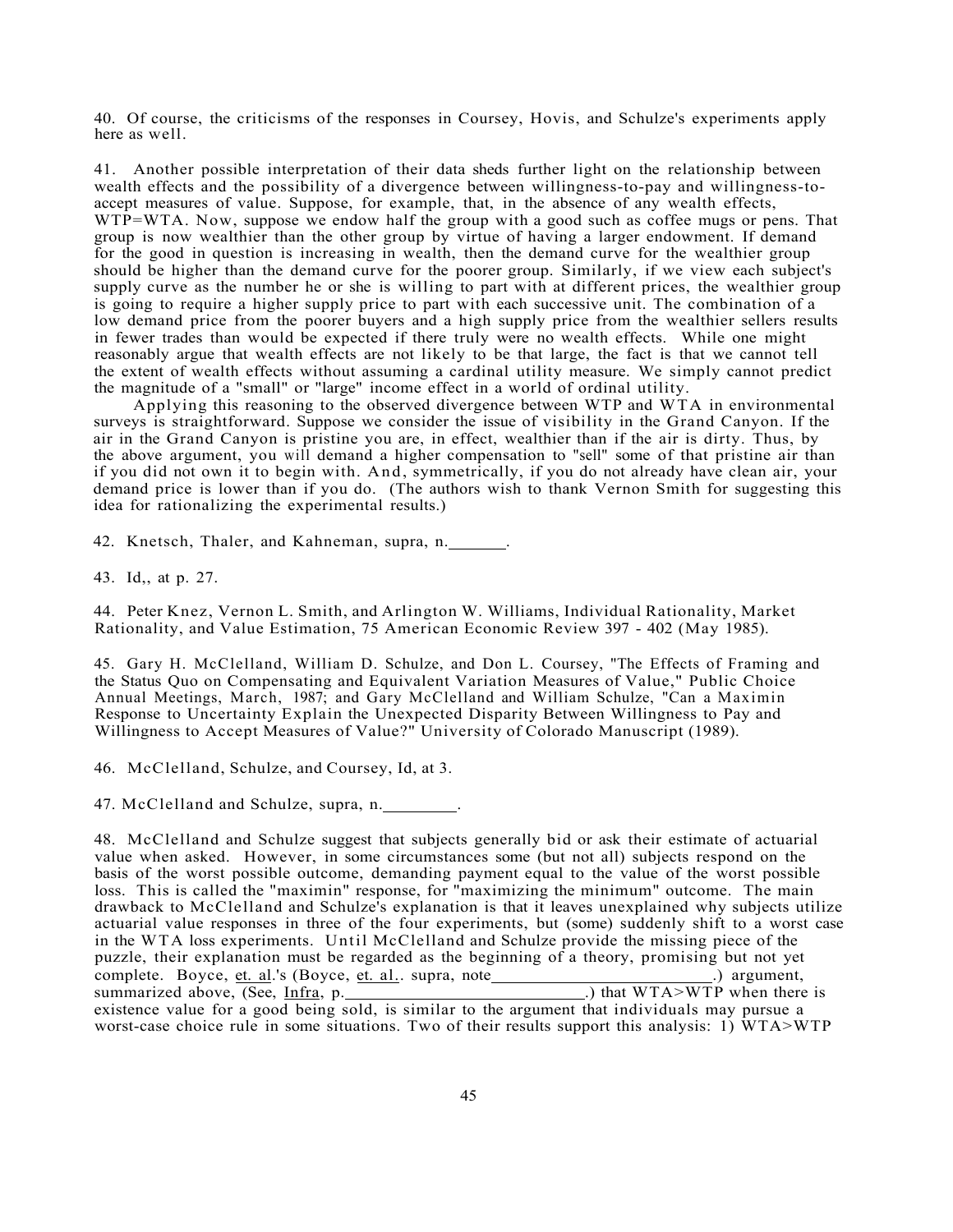by substantially more when the plant is to be destroyed than when it is to be recycled; and 2) both WTP and WTA are higher when the plant is to be destroyed.

To see this point, consider the worst case in each experimental treatment. (See Table 1, Infra.  $\Box$ ) In the WTP/<u>no kill</u> experiments, for example, the worst case is that an individual will purchase the plant and then not want it. If it is not purchased, it simply goes back to be offered for sale at the next experiment. In the WTA/no kill experiments, the worst case is that an individual will sell the plant and then wish he had kept it. He might indicate a higher WTA than WTP if he is not sure of his preferences for Norfolk Island pines, but the difference could be small. In the WTP/kill experiments, on the other hand, the worst case, for some participants, is that the plant will be destroyed. Moreover, the psychological effect of that worst case could be intensified in the WTA/kill experiments. An individual is likely to feel more responsible for the death of a tree he owned and sold than for the death of one he did not buy.

This explanation may help us to understand why WTA might exceed WTP in circumstances involving either extreme differences in worst-case scenarios or considerable psychological stress. In particular, it may help us understand the large differences between WTA and WTP for environmental amenities. However, it does not help us understand why WTA>WTP for simple consumer goods or for monetary securities.

49. Knez, Smith, and Williams, supra n. .

50. McClelland, Schulze, and Coursey, supra n.

51. David S. Brookshire and Don L. Coursey, Measuring the Value of a Public Good: An Empirical Comparison of Elicitation Procedures, 77 Am. Econ. Rev. 554-6 (April 1987).

52. Id. at 559.

53. Id. at 559.

54. Id. at 560, fn. 6.

55. Jack L. Knetsch and J. A. Sinden, Willingness to Pay and Compensation Demanded: Experimental Evidence of an Unexpected Disparity in Measures of Value, 99 Quarterly Journal of Economics 507-21 (August, 1984).

56. Id., at 510.

57. Knetsch, Thaler, and Kahneman, supra n.

58. Knetsch and Sinden, supra n. \_\_\_\_, at 514 -16.

59. Notice that this evidence for WTA>WTP is far stronger than their evidence that fewer participants accepted \$2.00 to sell than were willing to pay \$2.00 to buy. If they are correct that average WTP is \$1.28 and average WTA is \$5.18, then the observed difference between willingness to buy and willingness to sell is indicative of WTA>WTP.

60. Knetsch, Kahneman, and Thaler, supra n.

61. W. Michael Hanemann, Willingness to Pay Versus Willingness to Accept: How Much Can They Differ? Amer. Econ. Rev. (forthcoming)

62. Quoted by Richard Carson and Peter Navarro, Fundamental Issues in Natural Resource Assessment, 28 Natural Resources Journal 815 (1988).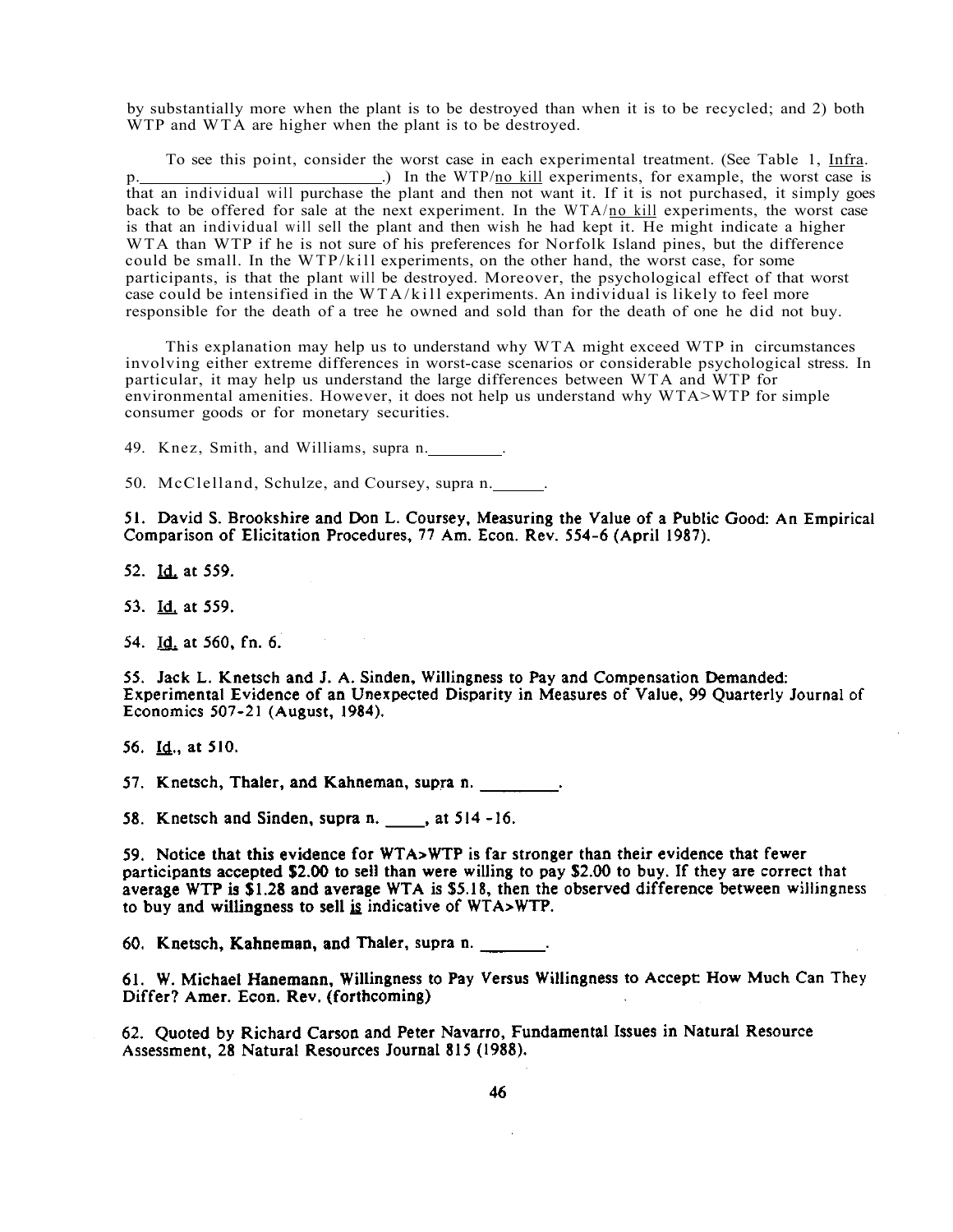63. Notice that even this extreme example only violates the assumption of diminishing marginal rates of substitution.

64. Daniel Kahneman and Amos Tversky, Prospect Theory: An Analysis of Decision Under Risk, 47 Econometrica 263 (March 1979). Tversky and Kahneman have recently formalized prospect theory in riskless situations. Amos Tversky and Daniel Kahneman, Loss Aversion In Riskless Choice: A Reference Dependent Model, working paper (1990). They have also extended it to choice situations with more than two options. Amos Tversky and Daniel Kahneman, Cumulative Prospect Theory: An Analysis of Decision under Uncertainty, Working Paper, Stanford University (November 1990).

65. Recently Daniel Kahneman, Jack L. Knetsch and Richard H. Thaler, Fairness and the Assumptions of Economics, 59 Journal of Business S285 (1986), have developed a theory of business fairness based on deviations from the status quo.

66. Of course, simply assuming concavity of the utility function also generates the prediction that losses will be felt more acutely than gains. A concave utility function also generates the prediction that, as an individual becomes wealthier, the marginal utility of gains and the marginal disutility of losses become smaller.

67. This is a more extreme prediction that could be inferred from concavity. A person with a concave utility function is everywhere risk averse.

68. See Ronald R. Macdonald, Credible Conceptions and Implausible Probabilities, 39 British Journal of Mathematical and Statistical Psychology 15 (1986)(claiming that Tversky and Kahneman have utilized the wrong version of probability in interpreting their subjects' responses, have mismodeled the problems posed to their subjects, and have failed to have proper regard for the ambiguous informational cues in the questions given to the subjects.)

69. Richard Thaler, Toward a Positive Theory of Consumer Choice, 1 Journal of Economic Behavior and Organization 39-60 (1980); and Richard Thaler, Mental Accounting and Consumer Choice, 4 Marketing Science 199-214 (Summer 1985).

70. Knetsch, Thaler, and Kahneman, supra, n.

71. Richard Thaler, Toward a Positive Theory of Consumer Choice, supra n. , at 44.

72. Id,, at .

73. Of course, an assumption of extreme risk aversion, alone, will also generate this prediction. Sociobiological explanations of individual preference patterns are now part of mainstream economics. See Ingemar Hansson and Charles Stuart, Malthusian Selection of Preferences, 80 American Economic Review 529 (1990).

74. Margaret J. Radin, Property and Personhood, 34 Stanford Law Review 957 (1982). A similar theory is proposed in Don L. Coursey and William D. Schulze, The Application of Laboratory Experimental Economics to the Contingent Valuation of Public Goods, 49 Public Choice 47, 55, 61 (1986). For an experimental test, see Don L. Coursey, Elizabeth Hoffman, and Matthew L. Spitzer, Fear and Loathing in the Coase Theorem: Experimental Tests Involving Physical Discomfort, 16 J. Legal Stud. 217 (1987).

75. Knetsch, Thaler, and Kahneman, supra n.

Outside the experimental laboratory, we might observe an endowment effect as a consequence of the tax system. A person in the 30% marginal income tax bracket actually has to earn \$100 in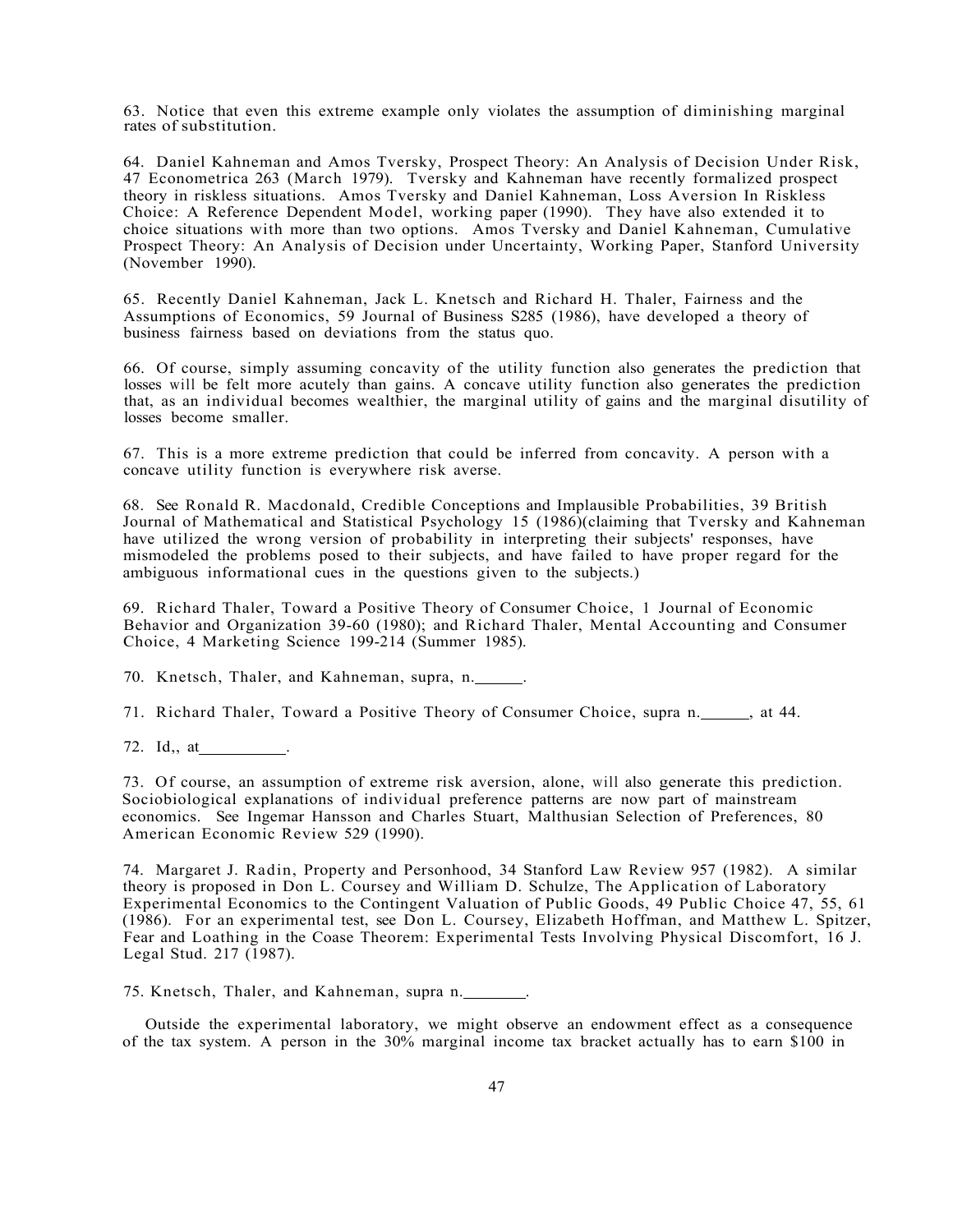order to purchase a good which sells for \$70. Suppose he is only willing to pay \$70 to purchase it and does so. Given that he owns it, he would have to be paid \$70 in after tax dollars to replace the good. If his basis in the good is less than \$70, then anything he is paid over the basis is capital gain, taxed as ordinary income under the current regime. Hence, to produce \$70 in after tax dollars, the consumer must be paid more than \$70 for the good. Thus, he should not be willing to accept \$70 to sell it.

76. See, in this vein, Peregrine Schwartz-Shea and Randy T. Simmons, "Social Dilemmas and perceptions: Experiments on Framing and Inconsequentiality" in David Schroeder (Ed.) Social Dilemmas Praeger Press, Forthcoming

- 77. Kelman, supra n. \_\_\_\_\_, at 691-93.
- 78. Kelman, supra n. \_\_\_\_\_, at 691.

79. Ronald A. Heiner, "The Origin of Predictable Behavior," 83(4) American Economic Review 560 (1983).

80. Kenneth J. Arrow, "Risk Perception in Psychology and Economics," 20 Economic Inquiry 1 (1981).

81. Howard Kunreuther, et. al., Disaster Insurance (New York: Wiley, 1978).

82. Gary H. McClelland, William D. Schulze, and Don L. Coursey, "Valuing Low Probability Hazards: Experimental Evidence for a Bimodal Response to Unlikely Events," University of Colorado Manuscript, 1989. See also Gary H. McClelland, William D. Schulze, and B. Hurd, The Effect of Risk Beliefs on Property Values: A Case of a Hazardous Waste Site," University of Colorado Manuscript, 1989.

83. Richard C. Bishop, Thomas A. Heberlein and Mary Jo Kealy, Contingent Valuation of Environmental Assets: Comparisons with a Simulated Market, 23 Natural Resources Journal 619, 629 (1983).

84. Id,, at 629. See also Ronald A. Heiner, Experimental Economics: Comment, 75 American Economic Review 260 (1985)(proposing that experimental economics be formulated so as to test theories with "value uncertainty.")

85. Knetsch, Thaler, and Kahneman, supra n. \_\_\_, at 1-2. They attribute this theory to Knez, Smith, and Williams, supra n. , at 398.

86. However, some of the strategy might be preserved if people are bargaining over an asset with unknown value. See [get cite]

87. See <u>Infra</u>, p. \_\_\_\_\_\_\_\_\_.

88. Coursey, Hovis, and Schulze, supra n.

89. Knez, Smith, and Williams, supra n.

90. Knetsch, Thaler, and Kahneman, supra n.

91. McClelland, Schulze, and Coursey, supra n.

92. Boyce, et. al.. supra n.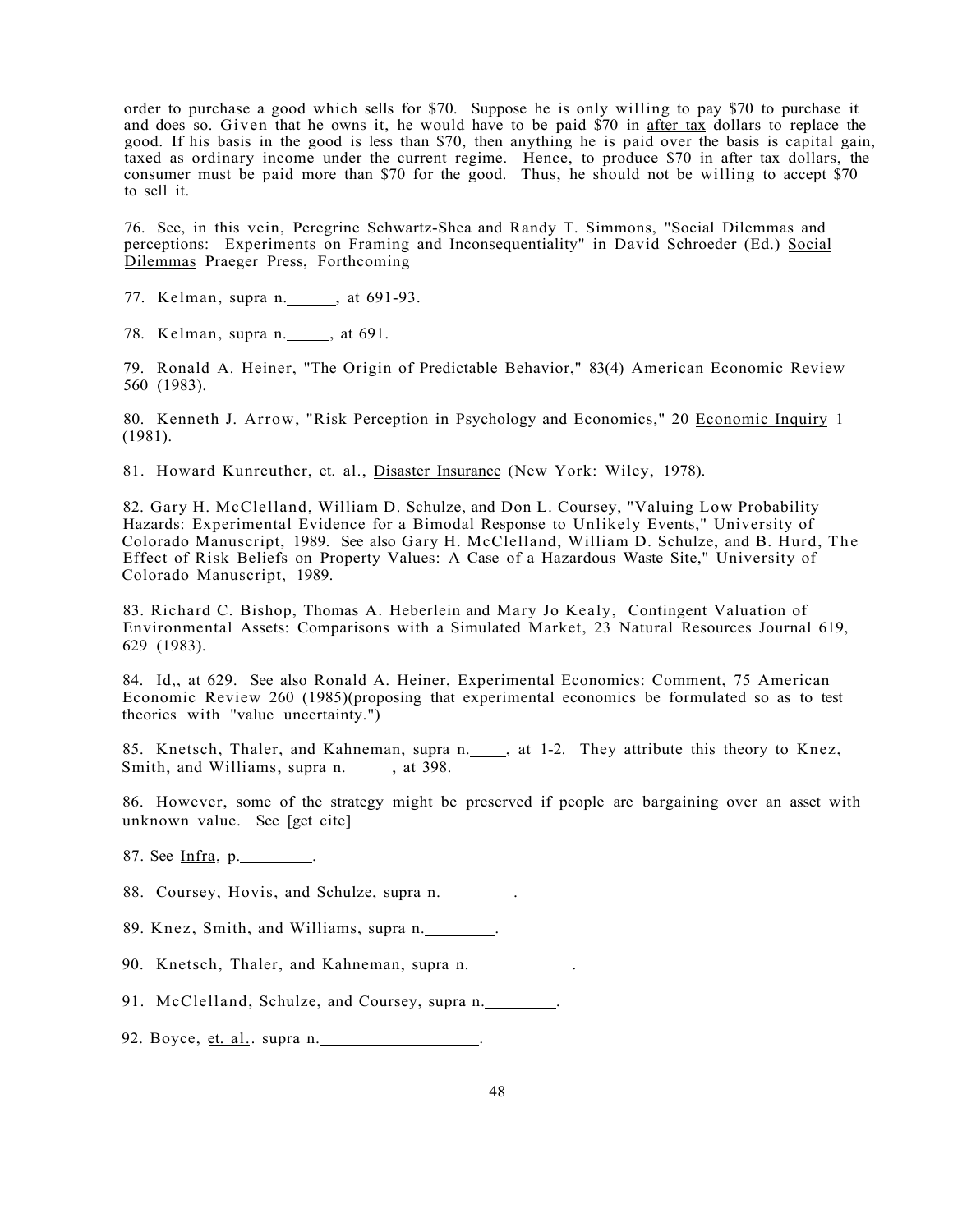93. Coursey, Hovis, and Schulze, supra n.

94. McClelland, Schulze, and Coursey, supra n.

95. In an excellent article, Kornhauser points out that WTA>WTP has occupied the center of the CLS assault on positive predictions of law and economics. Lewis A. Kornhauser, The Great Image of Authority, 36 Stan. L. Rev. 349, 358-60 (1984). This assault has had less impact than its authors, particularly Kelman, might have hoped for, because

most economists regard the offer/asking price problem as a minor anomaly with which economics will eventually cope. After all, the offer/asking price problem arises not at a theoretical level but at a level of application. For any initial allocation of endowments, one can, in theory, calculate the resulting allocations of goods and services, (p. 360)

Regardless of whether or not WTA>WTP is a minor anomaly, Kornhauser is correct that one can compute market outcomes, given starting points. Our text does exactly that.

96. See Jack L. Knetsch, Legal Rules and the Basis for Evaluating Economic Losses, 4 International Review of Law and Economics 5, 10 (1984)(making the point in text).

97. Each curve in Figure 1 simply represents the rate at which each individual is willing to exchange goods for money. Starting from 0 along the quantity axis, person A has money, but no goods. Person B has all the goods, but little money. Similarly, starting from  $Q<sub>r</sub>$  along the quantity axis, person B has money, but no goods. Person A has all the goods, but little money. Person A's demand curve for goods declines from the left, while his supply curve rises from the right. Person B's demand curve for goods declines from the right, while his supply curve rises from the left. At the equilibrium  $(Q_\cdot, P_\cdot)$ , supply equals demand from either market perspective.

98. The above discussion of the implications of a divergence between WTA and WTP for marginal participants can also be extended to understand the implication of some subjects using McClelland and Schulze's, supra, note xx and discussion on pages yy, worst case decision rule. For example, in a fifth price auction the market price is determined by the fifth bid price. In their experiments, if all subjects bid close to the actuarial value (as in both WTP experiments and in the WTA gain experiments), then everyone bids close to the market price and most subjects will buy or sell at least once during a series of experimental auctions. However, in the WTA loss experiments, when some subjects are using a worst case bidding strategy and others are bidding close to the actuarial value, the subjects bidding close to the actuarial value will always sell their insurance policies and those bidding the full value of the loss (or more) will typically never sell.

Moreover, there is nothing inherent in the worst case strategy to force individuals who are not thinking about maximization to stop using it. Subjects who follow the worst case approach demand so much money for their insurance policies that they never sell. Unless these subjects start thinking about the opportunity cost of their decision strategy, they never learn that they could make much more money, in the long run, by selling the insurance policies for slightly more than the actuarial value, and occasionally suffering a loss.

99. cite to Levine, Levine and Forrence, Muller, Farber and Frickey, Spitzer, Cohen and Noll [add others].

100. See Roger G. Noll & James E. Krier, Some Implications of Cognitive Psychology for Risk<br>Regulation, 19 Journal of Legal Studies - (1990); and Matthew L. Spitzer, Comn <sub>-</sub> (1990); and Matthew L. Spitzer, Comment on Noll and Krier, "Some Implications of Cognitive Psychology for Risk Regulation," *IsL* 801-08.

101. Boomer v. Atlantic Cement Co., Inc., 26 N.Y.2d 219, 309 N.Y.S.2d 312, 257 N.E.2d 870 (Court of Appeals of New York, 1970).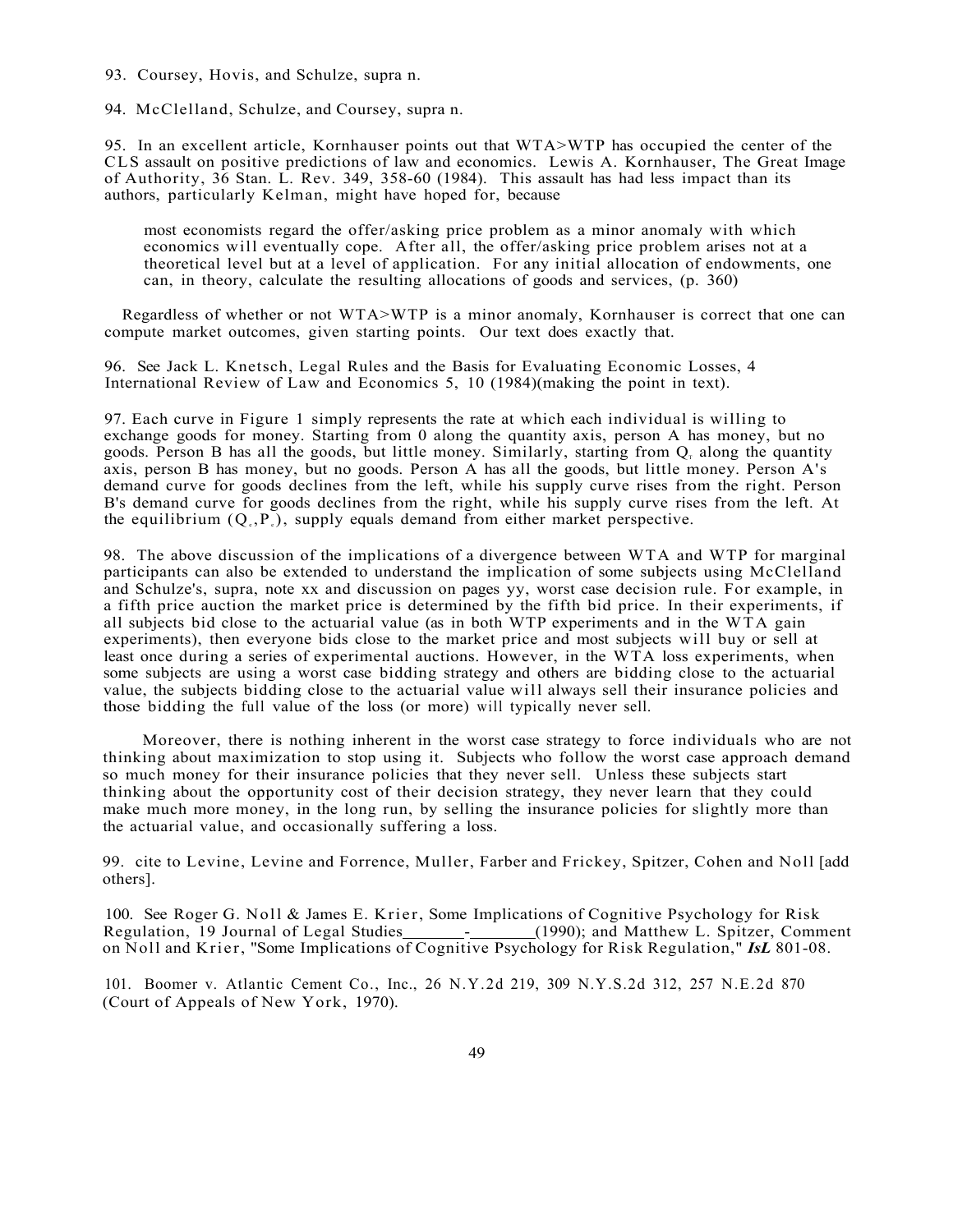102. Estancias Dallas Corp. v. Schultz, 500 S.W.2d 217 (Tex Crt. Civ. App. 1973).

103. Thus, they would argue that, if the current level of pollution is deemed excessively high and it would be difficult for homeowners to come to a private agreement with the smelter to reduce pollution, the court is likely to grant the right to the homeowners and then determine and enforce a damage assessment scheme. On the other hand, if pollution is moderate and there is only one affected homeowner, who has just moved into this polluted area, the court might grant the smelter the right to pollute and let the homeowner pay the smelter to reduce pollution. However, if there are many homeowners and only one smelter, it might reduce transactions costs to grant the homeowners the right to clean air and make the smelter pay, even if pollution is moderate. Calabresi and Melamed, supra n. , at 1106-07. See also Cooter in Calif. L. Rev. and Mitchell Polinsky, supra n. , at 93-95. Mitchell Polinsky, supra n.

If wealth effects associated with different distributions of rights are small, and if transactions costs are vanishingly small, the Coase Theorem predicts that any distribution of rights will lead to a level of pollution which maximizes net benefits. However, transactions costs associated with differential bargaining power, with strategic behavior, or with information costs might make it easier to reach the level of pollution which maximizes net benefits by assigning rights to one or the other party.

104. See Kennedy, supra n.

105. See United States v. Carroll Towing Co., 159 F.2d 169 (2d Cir. 1947); and United States Fidelity and Guarantee Co. v. Jadranska Slobodna Plovibda, 683 F.2d 1022 (7th Cir. 1982).

106. Stone v. Bolton, [1950 1 K.B. 201 (C.A.); Bolton v. Stone, [1951] A.C. 850.

107. Richard S. Markovits, Duncan's Do Nots: Cost-Benefit Analysis and the Determination of Legal Entitlements, 36 Stan. L. Rev. 1169 (1984) suggests that cost/benefit analysis not be used in situations where rights-based norms, such as fairness, justice, or settled expectations, determine allocations of rights. Hence, cost/benefit analysis will be of little use in judicial settings. But in legislative and (perhaps) administrative settings, cost/benefit analysis can be used, possibly in conjunction with other normative approaches, to make social policy.

Markovits would resolve the problem of WTA>WTP, at least insofar as the disparity is generated by wealth effects, by evaluating a move from policy A to policy B in the following manner. He would use WTP in state B for losers, and WTA in state B for gainers. This, he says, meets the expectations of policymakers and members of the public, id. at 1180, and because these figures will match actual values if the change is made, because no compensation will actually take place. Id. at 1180-81. This, says Markovits, is the only "'correct,' 'nonarbitrary' way to measure the equivalent dollar benefits and costs that a policy will generate." Id. 1182.

We fail to understand why Markovits' approach is correct or nonarbitrary, although it may in fact match the expectations of policymakers and the general public. The numbers his approach generates may match the values that the individuals will hold if the move from A to B is effected, but why these are the normatively relevant figures is unclear. One could as easily argue that the numbers obtaining with wealth levels in state of the world A are relevant, for the cost/benefit analysis is done before any change is made.

In addition, Markovits suggests that his resolution of the WTA>WTP problem, because of wealth effects, should also dispose of it if the disparity arises from other psychological causes. Id. 1178. Even if we were to accept Markovits' approach to the wealth effects issue, it would not follow that the normative issues stemming from other sources of WTA>WTP could be handled in the identical manner. [Cite to Kahan, Grady]

108. Knetsch, supra note  $\qquad$ , at 11-12.

109. Knetsch, supra note<sub>, at 11.</sub>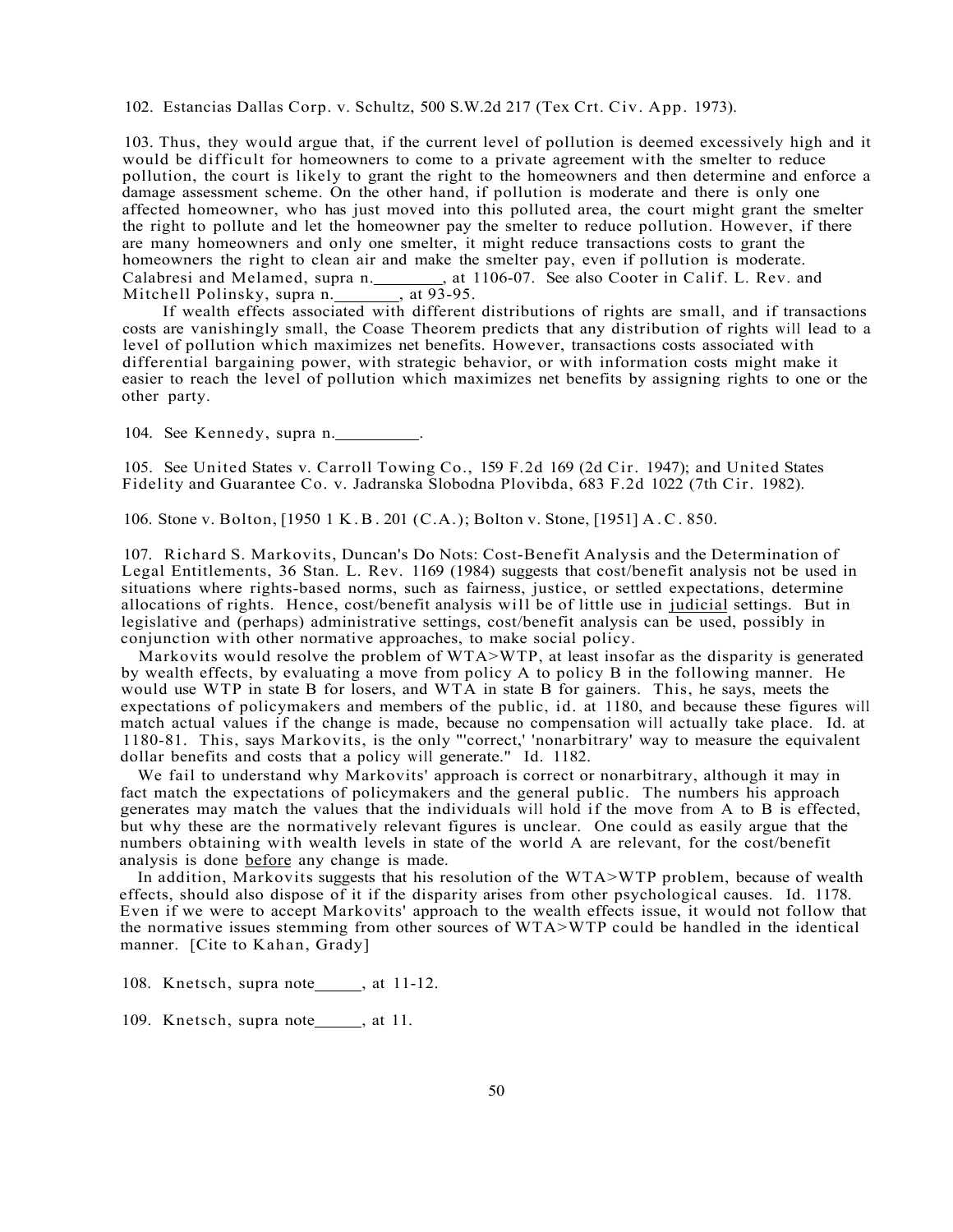110. In Jack L. Knetsch, Environmental Policy Implications of Disparities between Willingness to Pay and Compensation Demanded Measures of Values, 18 Journal of Environmental Economics and Management 227-37 (1990), he takes exactly this position. See especially page 235.

111. See Gibbard and Satterthwaite; Groves and Ledyard; other stuff.

112. If legal rights imply beliefs about the status quo, which imply values, which in turn imply legal rights, we have a cycle.

113. David Cohen and Jack L. Knetsch, Judicial Choice and Disparities Between Measures of Economic Values, Working Paper, Simon Fraser University (1990).

114. They are deliberately unclear about exactly what determines expectations about the status quo. See Cohen and Knetsch at note 12.

115. Their paper also has a strongly positive flavor. They spend a great deal of their effort trying to show that the courts have decided disputes in accord with their theory of fairness, and that when this fact is understood, many of the "puzzles" of law can be explained.

116. Any rights-protecting theory should look as if it favors, to a large extent, protection of the status quo. What is needed to make Cohen and Knetsch's paper useful is a theory of how to identify the rights by using  $WTA > WTP$ .

117. Cohen and Knetsch, at 15-18.

118. Id. at  $18-21$ .

119. Id. at 21-22.

 $120.$  Id. at 22-25.

121.  $Id.$  at 21-33.

122. Id. at 33-36.

123. See William W. Fisher III, Reconstructing the Fair Use Doctrine, 101 Harv. L. Rev. 1659, 1699 note 196 (1988)(citing Kelman for the fact that WTA and WTP diverge); Duncan Kennedy, The Role of Law in Economic Thought: Essays on the Fetishism of Commodities, 34 Am. U.L. Rev. 939, 963 (1985)(restating Kelman's thesis on a more general level); Joseph William Singer, The Player and the Cards: Nihilism and Legal Theory, 94 Yale L.J. 1 (1984)(referencing Kelman as a critique of law and economics); Jeffrey L. Harrison, Egoism, Altruism and Market Illusions: The Limits of Law and Economics, 33 U.C.L.A.L. Rev. 1309, 1358 (1986)(assuming that WTA>WTP, and citing Kennedy as proof of that proposition); David M. Frankford, Creating and Dividing the Fruits of Collective Economic Activity: Referrals among Health Care Providers, 89 Colum. L. Rev. 1861, 1971 (1989)(citing both Kelman and Kennedy on wealth effects); Stewart E. Sterk, Neighbors in American Land Law, 87 Colum. L. Rev. 55, 71 (1987)(citing Kelman as questioning the Coase Theorem); Note, Subjects of Bargaining Under the NLRA and the Limits of Liberal Political Imagination, 97 Harv. L. Rev. 475, 489 (1983)(citing Kelman for the proposition that a union will value rights more if it already has the rights); Mark Sagoff, The Principles of Federal Pollution Control Law, 71 Minn. L. Rev. 19, 53 (1986)(citing Kelman for the proposition that WTA>WTP); Robert E. Scott, Comment: Error and Rationality in Individual Decisionmaking: An Essay on the Relationship Between Cognitive Illusions and the Management of Choices, 59 S. Cal. L. Rev. 329, 339-40 (1986)(citing Thaler and Kelman for WTA>WTP in consumer, but not producer, context); Carol M. Rose, Mahon Reconstructed: Why the Takings Issue is Still a Muddle, 57 S. Cal. L. Rev. 561, 583 (1984)(citing Kelman for point that wealth effects changing economic allocations); Donald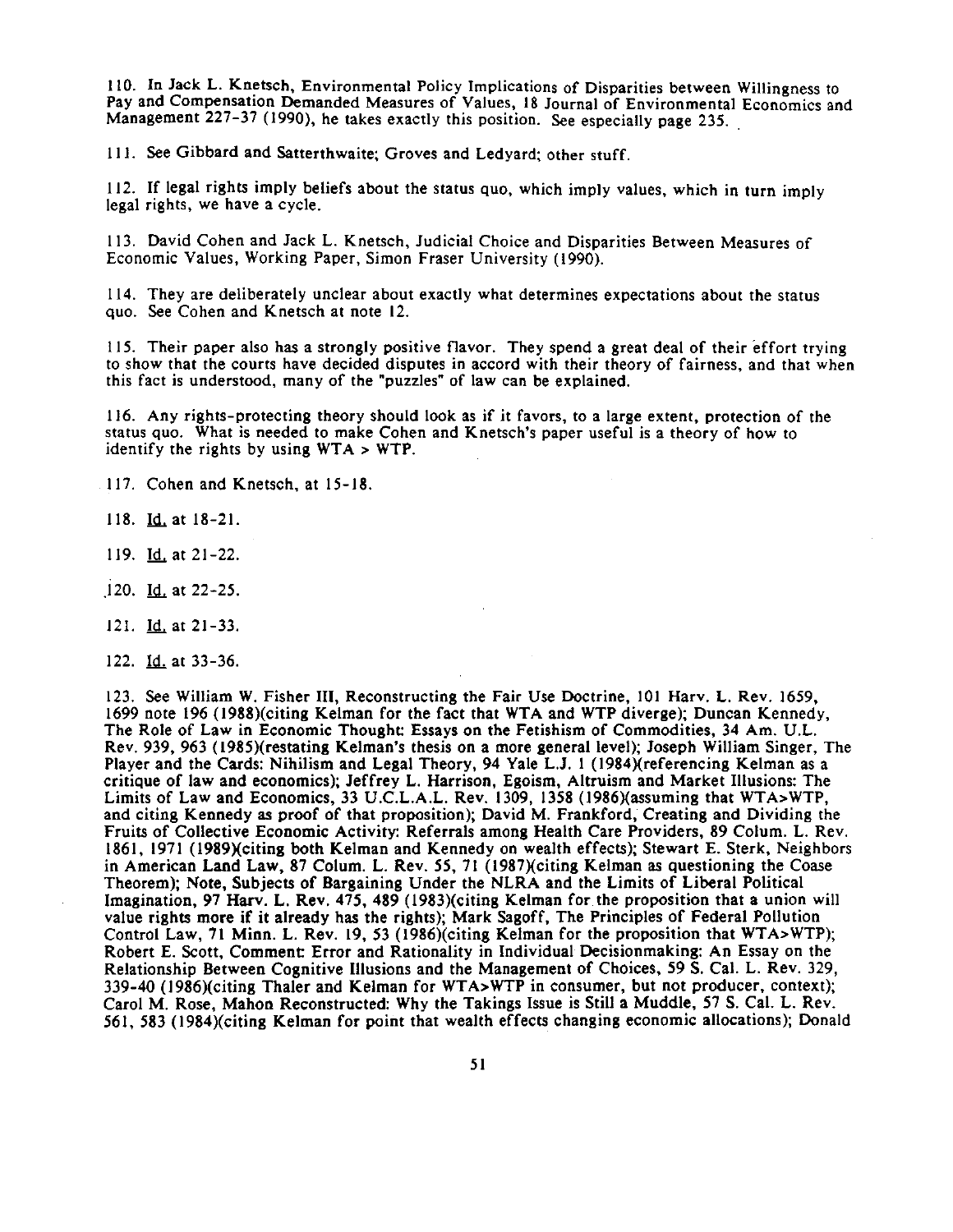H. Gjerdingen, The Coase Theorem and the Psychology of Common-Law Thought, 56 S. Cal. L. Rev. 711, 749-51 (1983Xextensively discussing Kelman's examples); Joseph W. Singer, The Reliance Interest in Property, 40 Stan. L. Rev. 614, 720 (1988Xciting both Kennedy and Kelman for WTA>WTP); Michael L. Zigler, Takings Law and the Contract Clause: A Takings Law Approach to Legislative Modifications of Public Contracts, 36 Stan. L. Rev. 1447, 1465 (1984)(applying WTA>WTP to covenants in land); Richard S. Markovits, Duncan's Do Nots: Cost-Benefit Analysis and the Determination of Legal Entitlements, 36 Stan. L. Rev. 1169, 1178 (1984)(claiming to find many errors in Kennedy's attack on cost/benefit analysis, but accepting that WTA>WTP); Lewis Kornhauser, The Great Image of Authority, 36 Stan. L. Rev. 349, xx (1984)(noting that the emphasis upon WTA>WTP distinguishes CLS attacks upon the efficiency norm from economists' critiques); Cass Sunstein, Legal Interference with Private Preferences, 53 U. Chi. L. Rev. 1129, 1151 (1986)(citing Thaler, Kelman, and Kennedy for WTA>WTP, and then speculating on the psychological explanations); Michael A. Fitts, The Vices of Virtue: A Political Party Perspective on Civic Virtue Reforms of the Legislative Process, 136 U. Pa. L. Rev. 1567, 1572 (1988)(describing, but not relying upon, Kelman and Kennedy); Saul Levmore, Explaining Restitution, 71 Va . L. Rev. 65, 76-77 (1985Xciting Kelman and Kennedy for the proposition that "[ejconomic actors may be more concerned with tangible losses than with missed opportunities of equal or greater value."); John J. Donohue III, 99 Yale L.J. 549, 606 (1989Xciting Kelman for the proposition that some would claim "that the power of the market is so great and unyielding that it resembles a surging river that overruns all obstacles."); and Louis Michael Seidman, Public Principle and Private Choice: The Uneasy Case for a Boundary Maintenance Theory of Constitutional Law, 96 Yale L.J. 1006, 1023 (1987)(citing Kelman for WTA>WTP).

124. For a contrary implicit assumption, see Knetsch (1990), supra note\_\_\_\_\_\_, at page 234, where he aruges that subsidies and effluent charges will be regarded differently (as gains foregone and loses avoided) by potential polluters, wihtout addressing the issue that many polluters are businesses. See also David Cohen and Jack L. Knetsch, Judicial Choice and Disparities Between Measures of Economic Values, Working Paper, Simon Fraser University (1990), applying WTA > WTP to Essex Aluminum and Alcoa, at page 32. In addition, in the debate over mandatory commercial warranties, we need not be concerned about  $WTA > WTP$  due to wealth effects as long as consumers are fairly homogeneous. See Richard Craswell, Are the Costs of Legal Rules Pased On? Efficiency and Distribution in Buyer-Seller Relationships, Stan. L. Rev.  $(199)$  (forthcoming).

125. Of course, this presumes that cost/benefit analysis has some normative appeal (when  $WTA =$ WTP). Kennedy and Kelman would certainly quarrel with that proposition.

126. See especially the articles by Baker, Bebchuk, Rizzo and Kornhauser in the Hofstra symposia, supra n

127. There is some work that makes preferences endogenous. See P.J. Hammond, Changing Tastes and Coherent Dynamic Choice, 43 Rev. Econ. Stud. 159 (1976); P.J. Hammond, Endogenous Tastes and Stable Long-Run Choice, 13 J. Econ. Theory 329 (1976); W.M. Gorman, Tastes, Habits, and Choices, 8 Int. Econ. Rev. 218 (1967); J.S. Harsanyi, Welfare Economics of Variable Tastes, 21 Rev. Econ. Stud. 204 (1954); T.A. Marschak, On the Study of Taste Changing Polcies, 68 Am. Econ. Rev. 386 (1978); and R.A . Pollak, Habit Formation and Dynamic Demand Functions, 78 J. Polit. Econ. 745 (1970).

For a slightly different approach, se Edi Kami and David Schmeidler, Fixed Preferences and Changing Tastes, 80 American Economic Review 262 (1990).

128. See any intermediate microeconomics textbook; for example, Jack Hirschleifer, Price Theory and Applications 9 (3rd Ed. 1984); Brian R. Binger and Elizabeth Hoffman, Microeconomics with Calculus (1988).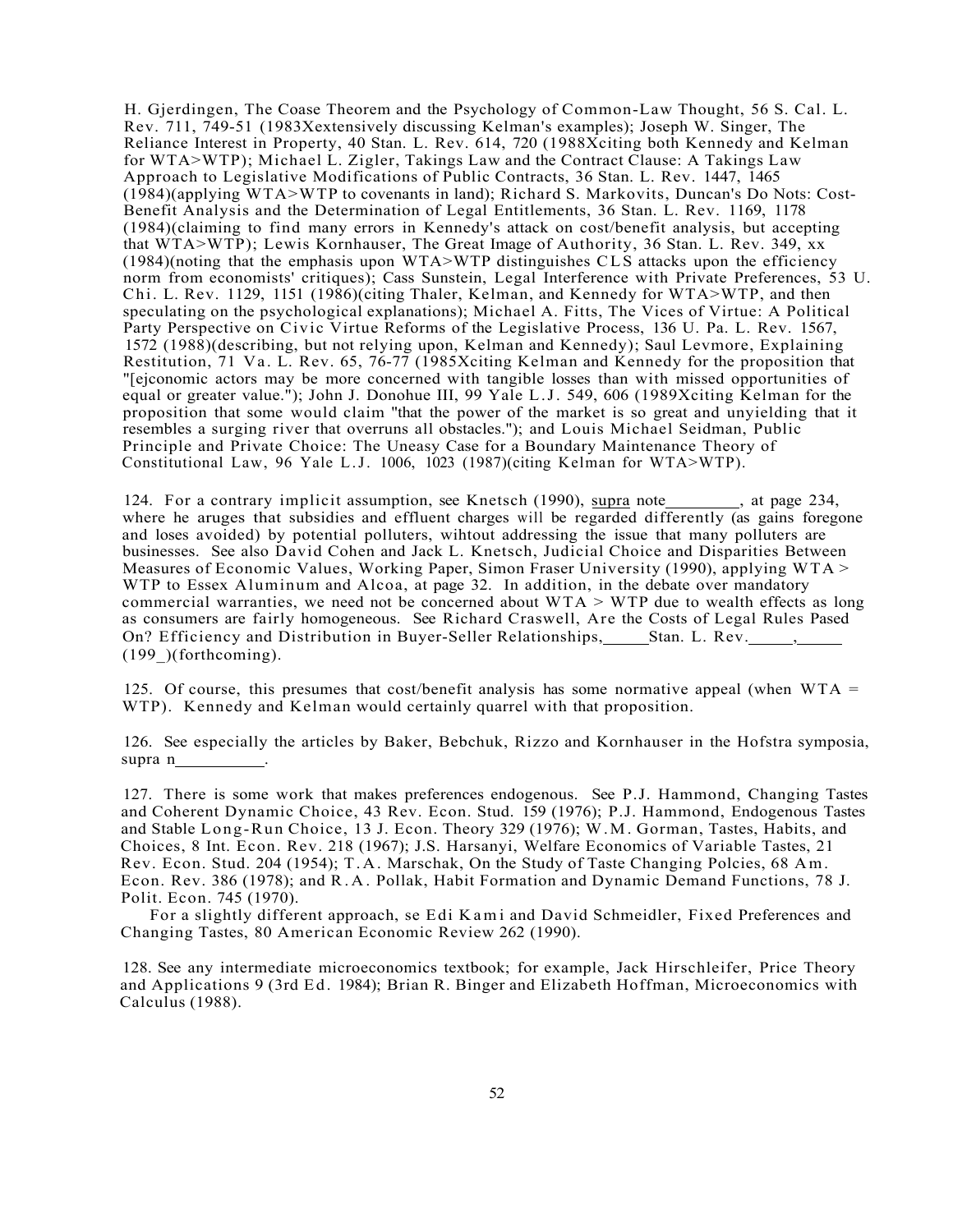129. Barry Holden, Liberal Democracy and The Social Determination of Ideas, 25 Nomos: Liberal Democracy 289 (J. Roland Pennock & John W. Chapman, eds. 1983); Aaron Wildavsky, Choosing Preferences by Constructing Institutions: A Cultural Theory of Preference Formation, 81 Am. Pol. Sci. Rev. 3 (1987).

130. The problem at this point is that the researchers who believe that WTA>WTP tend to find that in the laboratory; while the researchers who are more convinced that WTA=WTP in most instances tend to get that result. Perhaps each set of experiments should be replicated either blind or by the other side before we can accept the results.